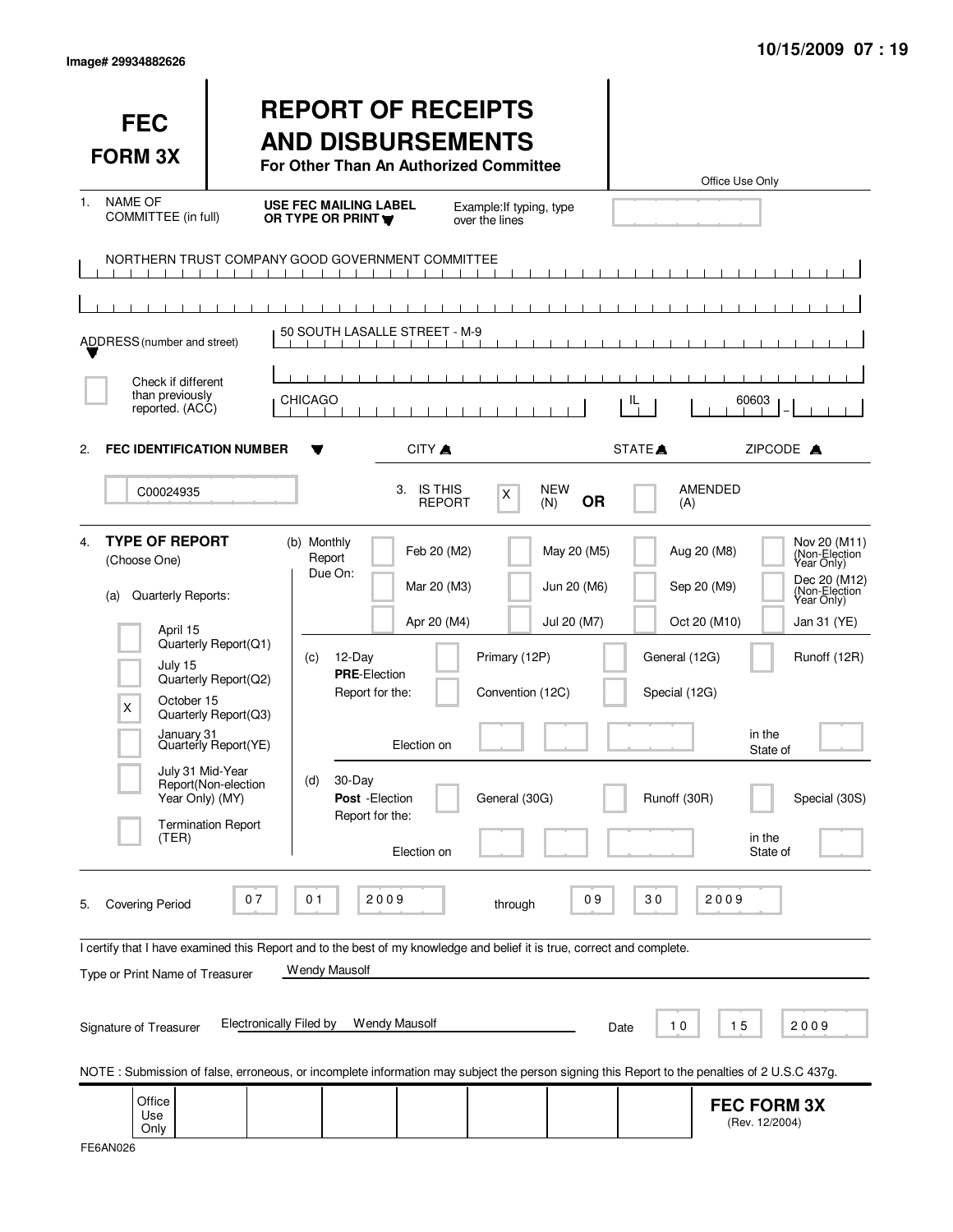**Image# 29934882627**

FEC **Form 3X** (Rev. 02/2003)

#### **SUMMARY PAGE OF RECEIPTS AND DISBURSEMENTS**

**2 / 44**

Write or Type Committee Name M M D D Y Y YY Y M M D D Y Y Y Y Report Covering the Period: From:  $\begin{array}{|c|c|c|c|c|}\n\hline\nN & M & D & D & Y & Y & Y & Y \\
\hline\n\end{array}$  To: **COLUMN A** COLUMN B<br>
This Period Calendar Year-to-Da **Calendar Year-to-Date** 6. (a) Cash on Hand January  $1$   $2009$ <sup>Y</sup> (b) Cash on Hand at Begining of Reporting Period .............. (c) Total Receipts (from Line 19) .............. (d) Subtotal (add lines 6(b) and 6(c) for Column A and Lines  $6(a)$  and  $6(c)$  for Column B) ................. 7. Total Disbursements (from Line 31) ............ 8. Cash on Hand at Close of Reporting Period (subtract Line 7 from Line 6(d)) .................. 9. Debts and Obligations owed **TO** the committee (Itemize all on Schedule C and/or Schedule D) ................. 10. Debts and Obligations owed **BY** the committee (Itemize all on Schedule C and/or Schedule D) .................. 0 7 | 0 1 | 200 9 | <sub>To:</sub> | 0 9 | | 3 0 | | 200 9 NORTHERN TRUST COMPANY GOOD GOVERNMENT COMMITTEE 71290.78 19171.00 90461.78 14255.00 76206.78 0.00 0.00  $2009$ <sup>Y</sup> <sup>Y</sup> Y 45583.01 117185.18 40978.40 76206.78

 $\boldsymbol{\mathsf{X}}$  This Committee has qualified as a multicandidate committee. (see FEC FORM 1M)

#### **For further information contact:**

Federal Election Commission 999 E street, NW Washington, DC 20463

Toll Free 800-424-9530 Local 202-694-1100

FE6AN026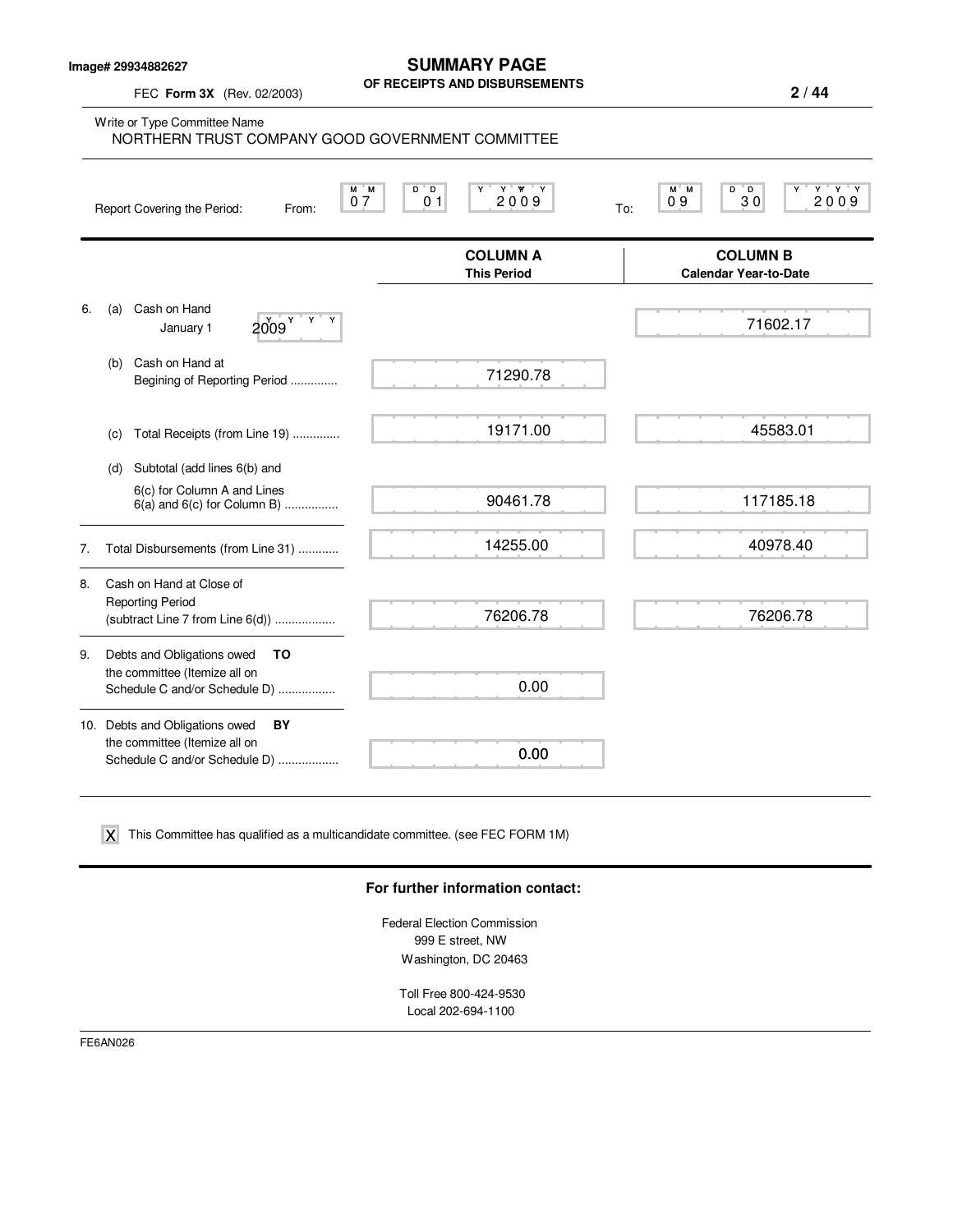### **Image# 29934882628**

#### **DETAILED SUMMARY PAGE OF RECEIPTS**

FEC **Form 3X** (Rev. 06/2004)

Write or Type Committee Name

 $\begin{array}{|c|c|c|c|c|c|c|c|} \hline \mathtt{M} & \mathtt{N} & \mathtt{D} & \mathtt{D} & \mathtt{D} & \mathtt{N} & \mathtt{M} & \mathtt{N} & \mathtt{N} & \mathtt{N} & \mathtt{N} & \mathtt{N} & \mathtt{N} & \mathtt{N} & \mathtt{N} & \mathtt{N} & \mathtt{N} & \mathtt{N} & \mathtt{N} & \mathtt{N} & \mathtt{N} & \mathtt{N} & \mathtt{N} & \mathtt{N} & \mathtt{N} & \mathtt{N} & \mathtt{N} & \mathtt{N$ Report Covering the Period: From: To: **COLUMN A COLUMN B I. Receipts Total This Period Calendar Year-to-Date** 11. Contributions (other than loans) From: (a) Individuals/Persons Other NORTHERN TRUST COMPANY GOOD GOVERNMENT COMMITTEE

|     | 11. Contributions (other than loans) From:<br>Individuals/Persons Other<br>(a)                     |          |          |
|-----|----------------------------------------------------------------------------------------------------|----------|----------|
|     | <b>Than Political Committees</b><br>Itemized (use Schedule A)<br>(i)                               | 10185.00 | 22835.00 |
|     |                                                                                                    | 8939.00  | 22548.00 |
|     | (iii) TOTAL (add<br>Lines $11(a)(i)$ and (ii)                                                      | 19124.00 | 45383.00 |
|     | Political Party Committees<br>(b)                                                                  | 0.00     | 0.00     |
|     | <b>Other Political Committees</b><br>(c)<br>(d)<br><b>Total Contributions (add Lines</b>           | 0.00     | 0.00     |
|     | $11(a)(iii),(b)$ and $(c)$ ) (Carry<br>Totals to Line 33, page 5)<br>₽                             | 19124.00 | 45383.00 |
|     | 12. Transfers From Affiliated/Other                                                                | 0.00     | 0.00     |
|     |                                                                                                    | 0.00     | 0.00     |
|     | 14. Loan Repayments Received<br>15. Offsets To Operating Expenditures                              | 0.00     | 0.00     |
|     | (Refunds, Rebates, etc.)<br>(Carry Totals to Line 37, page 5)<br>16. Refunds of Contributions Made | 47.00    | 200.01   |
|     | to Federal candidates and Other                                                                    | 0.00     | 0.00     |
|     | 17. Other Federal Receipts                                                                         | 0.00     | 0.00     |
| 18. | Transfers from Non-Federal and Levin Funds                                                         |          |          |
|     | (a) Non-Federal Account<br>(from Schedule H3)                                                      | 0.00     | 0.00     |
|     | (b) Levin Funds (from Schedule H5)                                                                 | 0.00     | 0.00     |
|     | (c) Total Transfer (add $18(a)$ and $18(b)$ ).                                                     | 0.00     | 0.00     |
|     | 19. Total Receipts (add Lines 11(d),<br>12, 13, 14, 15, 16, 17, and 18(c))                         | 19171.00 | 45583.01 |
|     | 20. Total Federal Receipts<br>(subtract Line 18(c) from Line 19)                                   | 19171.00 | 45583.01 |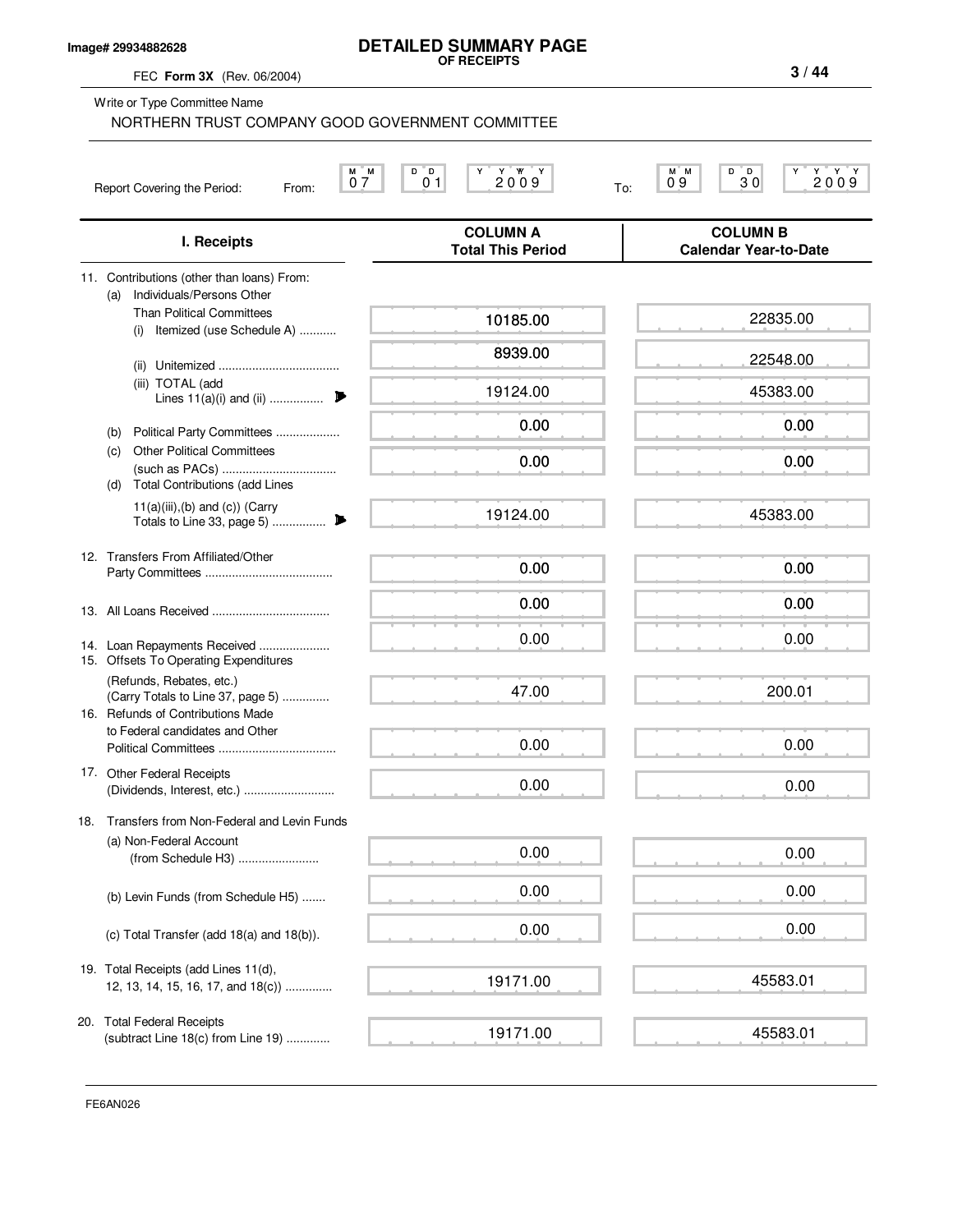#### **Image# 29934882629**

## **DETAILED SUMMARY PAGE**

| FEC Form 3X (Rev. 02/2003)                                                                           | of Disbursements                            | 4/44                                            |  |
|------------------------------------------------------------------------------------------------------|---------------------------------------------|-------------------------------------------------|--|
| <b>II. DISBURSEMENTS</b>                                                                             | <b>COLUMN A</b><br><b>Total This Period</b> | <b>COLUMN B</b><br><b>Calendar Year-to-Date</b> |  |
| 21. Operating Expenditures:<br>Shared Federal/Non-Federal<br>(a)                                     |                                             |                                                 |  |
| Activity (from Schedule H4)<br>Federal Share<br>(i)                                                  | 0.00                                        | 36.70                                           |  |
| Non-Federal Share<br>(ii)                                                                            | 0.00                                        | 36.70                                           |  |
| <b>Other Federal Operating</b><br>(b)                                                                | 0.00                                        | 0.00                                            |  |
| (c) Total Operating Expenditures<br>(add 21(a)(i), (a)(ii) and (b))                                  | 0.00                                        | 73.40                                           |  |
| 22. Transfers to Affiliated/Other Party                                                              | 0.00                                        | 0.00                                            |  |
| 23. Contributions to<br>Federal Candidates/Committees<br>and Other Political Committees              | 1000.00                                     | 14400.00                                        |  |
| 24. Independent Expenditure                                                                          | 0.00                                        | 0.00                                            |  |
| 25. Coordinated Expenditures Made by Party                                                           | 0.00                                        | 0.00                                            |  |
|                                                                                                      | 0.00                                        | 0.00                                            |  |
|                                                                                                      | 0.00                                        | 0.00                                            |  |
| Refunds of Contributions To:<br>28.<br>Individuals/Persons Other<br>(a)<br>Than Political Committees | 0.00                                        | 0.00                                            |  |
| <b>Political Party Committees</b><br>(b)                                                             | 0.00                                        | 0.00                                            |  |
| <b>Other Political Committees</b><br>(c)                                                             | 0.00                                        | 0.00                                            |  |
| <b>Total Contribution Refunds</b><br>(d)<br>(add Lines 28(a), (b), and (c))                          | 0.00                                        | 0.00                                            |  |
|                                                                                                      | 13255.00                                    | 26505.00                                        |  |
| 30. Federal Election Activity (2 U.S.C 431(20))<br>(a) Shared Federal Election Activity              |                                             |                                                 |  |
| (from Schedule H6)<br>(i) Federal Share                                                              | 0.00                                        | 0.00                                            |  |
| (ii) "Levin" Share                                                                                   | 0.00                                        | 0.00                                            |  |
| (b) Federal Election Activity Paid Entirely<br>With Federal Funds                                    | 0.00                                        | 0.00                                            |  |
| (c) Total Federal Election Activity (add<br>Lines $30(a)(i)$ , $30(a)(ii)$ and $30(b)$ )             | 0.00                                        | 0.00                                            |  |
| Total Disbursements (add Lines 21(c), 22,<br>31.                                                     |                                             |                                                 |  |
| 23, 24, 25, 26, 27, 28(d), 29 and 30(c))                                                             | 14255.00                                    | 40978.40                                        |  |
| <b>Total Federal Disbursements</b><br>32.<br>(subtract Line $21(a)(ii)$ and Line $30(a)(ii)$         |                                             |                                                 |  |
| from Line 31)                                                                                        | 14255.00                                    | 40941.70                                        |  |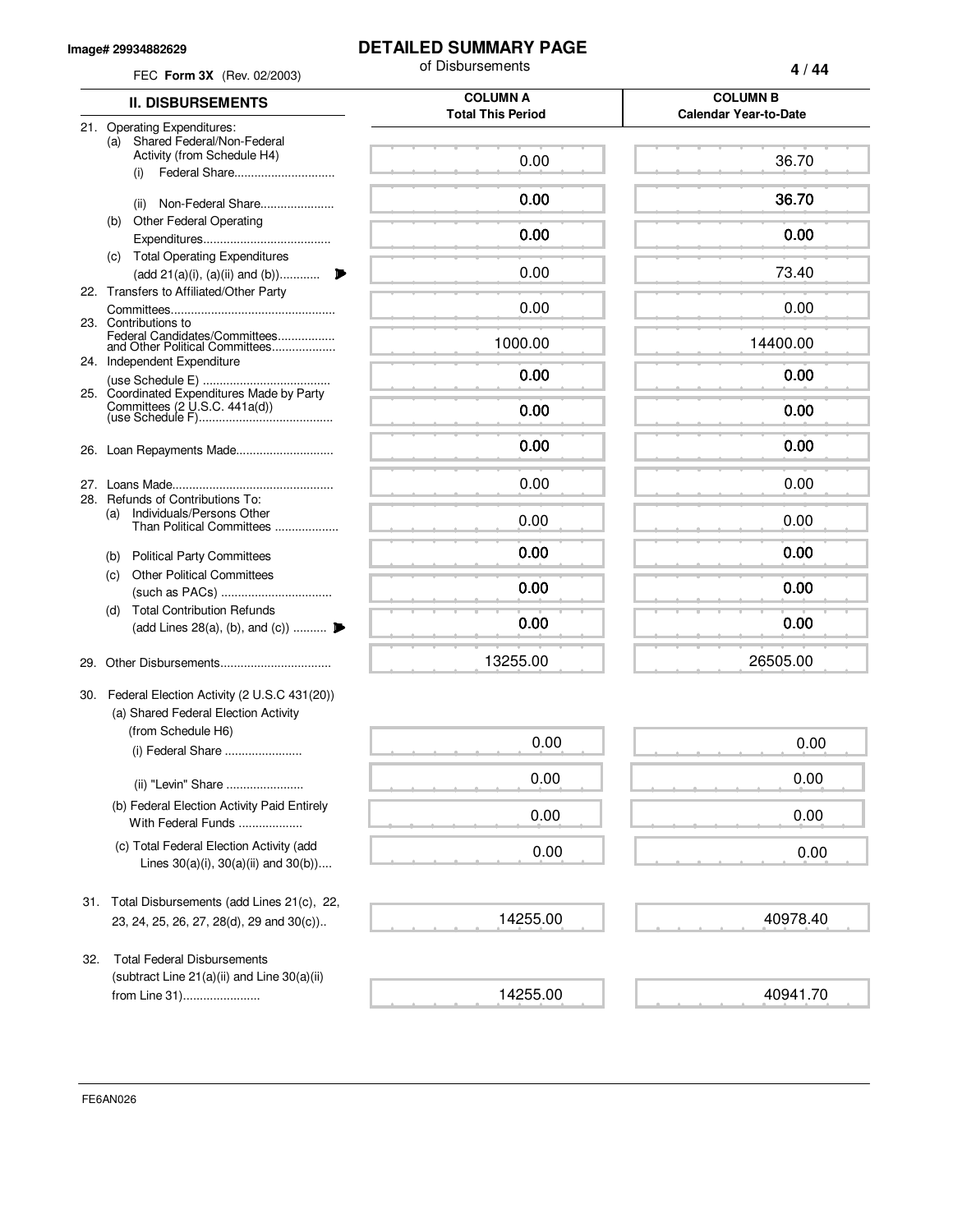# **DETAILED SUMMARY PAGE**

of Disbursements FEC **Form 3X** (Rev. 02/2003)

|     | III. Net Contributions/Operating<br><b>Expenditures</b>                                | <b>COLUMN A</b><br><b>Total This Period</b> | <b>COLUMN B</b><br><b>Calendar Year-to-Date</b> |
|-----|----------------------------------------------------------------------------------------|---------------------------------------------|-------------------------------------------------|
| 33. | Total Contributions (other than loans)                                                 | 19124.00                                    | 45383.00                                        |
| 34. | <b>Total Contribution Refunds</b>                                                      | 0.00                                        | 0.00                                            |
| 35. | Net Contributions (other than loans)<br>(subtract Line 34 from Line 33)                | 19124.00                                    | 45383.00                                        |
| 36. | <b>Total Federal Operating Expenditures</b><br>(add Line $21(a)(i)$ and Line $21(b)$ ) | 0.00                                        | 36.70                                           |
| 37. | Offsets to Operating Expenditures                                                      | 47.00                                       | 200.01                                          |
| 38. | Net Operating Expenditures<br>(subtract Line 37 from Line 36)                          | $-47.00$                                    | $-163.31$                                       |

FE6AN026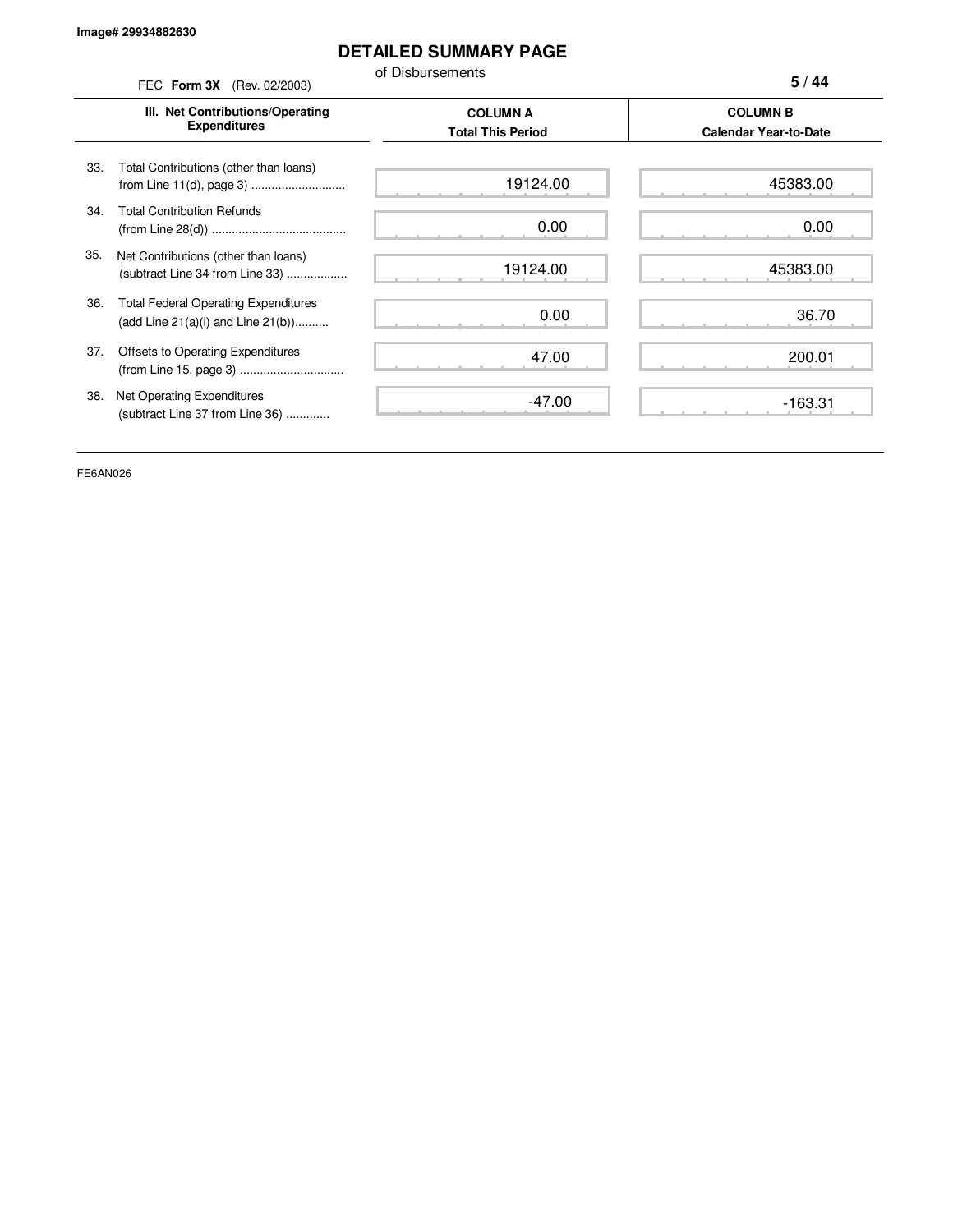|    | <b>SCHEDULE A (FEC Form 3X)</b><br><b>ITEMIZED RECEIPTS</b>                                                     | Use separate schedule(s)<br>for each category of the<br>Detailed Summary Page<br>Any information copied from such Reports and Statements may not be sold or used by any person for the purpose of soliciting contributions | PAGE 6/44<br>FOR LINE NUMBER:<br>(check only one)<br>$\mathsf{X}$<br>11a<br>11 <sub>b</sub><br>11c<br>12<br>16<br>13<br>14<br>15<br>17 |
|----|-----------------------------------------------------------------------------------------------------------------|----------------------------------------------------------------------------------------------------------------------------------------------------------------------------------------------------------------------------|----------------------------------------------------------------------------------------------------------------------------------------|
|    | NAME OF COMMITTEE (In Full)<br>NORTHERN TRUST COMPANY GOOD GOVERNMENT COMMITTEE                                 | or for commercial purposes, other than using the name and address of any political committee to solicit contributions from such committee.                                                                                 |                                                                                                                                        |
| А. | Full Name (Last, First, Middle Initial)<br><b>Brayton Alley</b><br><b>Mailing Address</b><br>340 Hilldale Place |                                                                                                                                                                                                                            | Date of Receipt<br>$M$ $M$ /<br>Y Y Y Y<br>D<br>D                                                                                      |
|    |                                                                                                                 |                                                                                                                                                                                                                            | 15<br>2009<br>07                                                                                                                       |
|    | City<br>Lake Forest                                                                                             | Zip Code<br><b>State</b><br>IL<br>60045                                                                                                                                                                                    | Transaction ID: SA11AI.9871<br>Amount of Each Receipt this Period                                                                      |
|    | FEC ID number of contributing<br>federal political committee.                                                   | C                                                                                                                                                                                                                          | 100.00                                                                                                                                 |
|    | Name of Employer<br>Northern Trust                                                                              | Occupation<br>Banker                                                                                                                                                                                                       | Payroll                                                                                                                                |
|    | Receipt For:<br>Primary<br>General<br>Other (specify) $\blacktriangledown$                                      | Aggregate Year-to-Date ▼<br>300.00                                                                                                                                                                                         |                                                                                                                                        |
| В. | Full Name (Last, First, Middle Initial)<br><b>Brayton Alley</b><br><b>Mailing Address</b><br>340 Hilldale Place |                                                                                                                                                                                                                            | Date of Receipt<br>D<br>$\overline{D}$<br>$Y \vdash Y \vdash Y$<br>$M$ M<br>$\sqrt{ }$                                                 |
|    |                                                                                                                 | 15<br>08<br>2009                                                                                                                                                                                                           |                                                                                                                                        |
|    | City<br><b>Lake Forest</b>                                                                                      | Zip Code<br>State<br>60045                                                                                                                                                                                                 | Transaction ID: SA11Al.10011<br>Amount of Each Receipt this Period                                                                     |
|    | FEC ID number of contributing<br>federal political committee.                                                   | C                                                                                                                                                                                                                          | 100.00                                                                                                                                 |
|    | Name of Employer<br>Northern Trust                                                                              | Occupation<br><b>Banker</b>                                                                                                                                                                                                | Payroll                                                                                                                                |
|    | Receipt For:<br>Primary<br>General<br>Other (specify) $\blacktriangledown$                                      | Aggregate Year-to-Date ▼<br>400.00                                                                                                                                                                                         |                                                                                                                                        |
| C. | Full Name (Last, First, Middle Initial)<br><b>Brayton Alley</b>                                                 |                                                                                                                                                                                                                            | Date of Receipt                                                                                                                        |
|    | Mailing Address 340 Hilldale Place                                                                              |                                                                                                                                                                                                                            | $Y$ $Y$ $Y$ $Y$<br>$D$ $D$ $I$<br>$Y^+$<br>$M$ $M$ /<br>15<br>09<br>2009                                                               |
|    | City<br>Lake Forest                                                                                             | State<br>Zip Code<br>IL<br>60045                                                                                                                                                                                           | Transaction ID: SA11Al.10151<br>Amount of Each Receipt this Period                                                                     |
|    | FEC ID number of contributing<br>federal political committee.                                                   | C                                                                                                                                                                                                                          | 100.00                                                                                                                                 |
|    | Name of Employer<br>Northern Trust                                                                              | Occupation<br>Banker                                                                                                                                                                                                       | Payroll                                                                                                                                |
|    | Receipt For:<br>Primary<br>General<br>Other (specify) $\blacktriangledown$                                      | Aggregate Year-to-Date<br>500.00                                                                                                                                                                                           |                                                                                                                                        |
|    |                                                                                                                 |                                                                                                                                                                                                                            | 300.00                                                                                                                                 |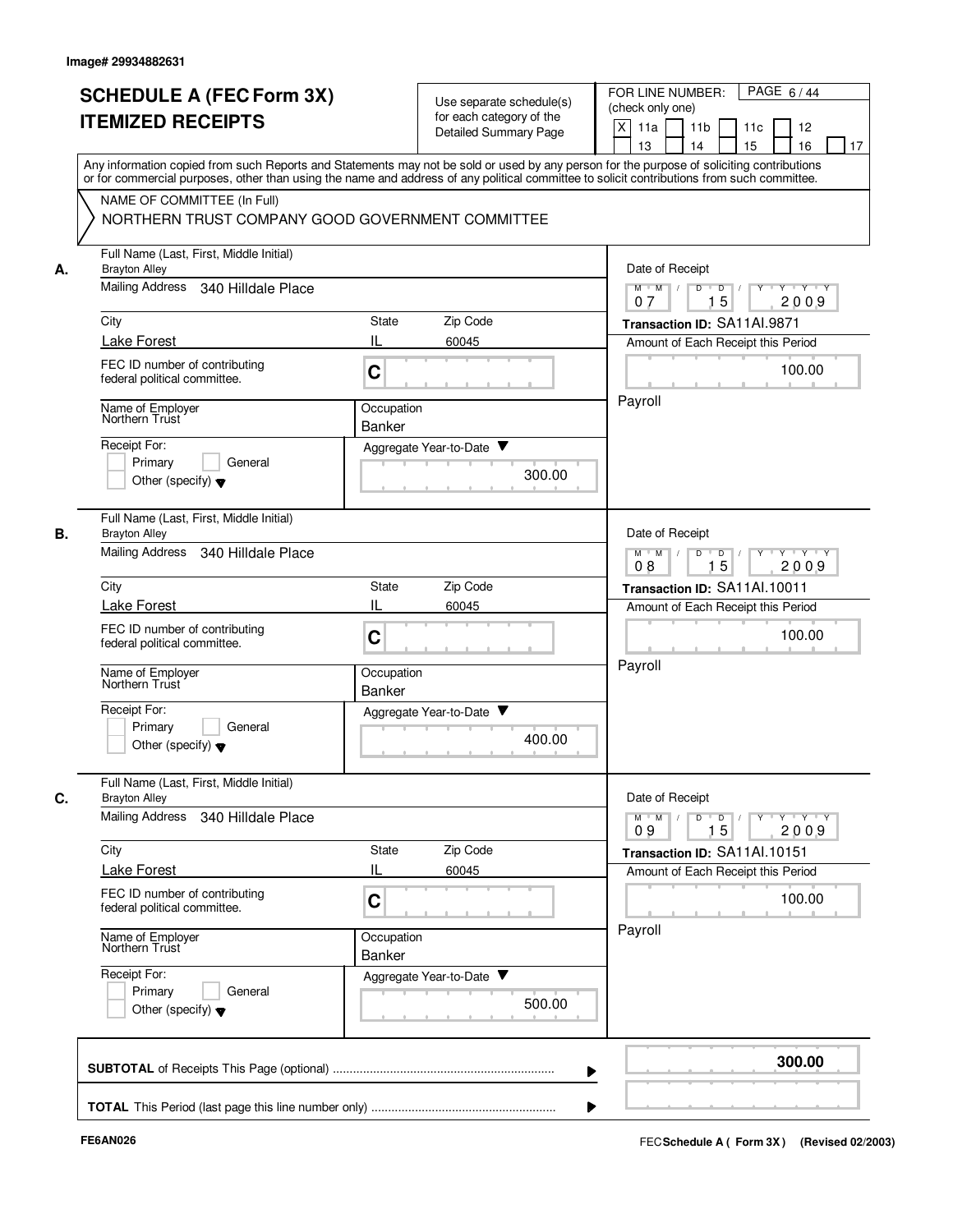|    | <b>SCHEDULE A (FEC Form 3X)</b><br><b>ITEMIZED RECEIPTS</b>                                                    | Use separate schedule(s)<br>for each category of the<br>Detailed Summary Page | PAGE 7/44<br>FOR LINE NUMBER:<br>(check only one)<br>$\times$<br>11a<br>11 <sub>b</sub><br>11c<br>12<br>13<br>14<br>15<br>16<br>17                                                                                                                                                      |
|----|----------------------------------------------------------------------------------------------------------------|-------------------------------------------------------------------------------|-----------------------------------------------------------------------------------------------------------------------------------------------------------------------------------------------------------------------------------------------------------------------------------------|
|    | NAME OF COMMITTEE (In Full)<br>NORTHERN TRUST COMPANY GOOD GOVERNMENT COMMITTEE                                |                                                                               | Any information copied from such Reports and Statements may not be sold or used by any person for the purpose of soliciting contributions<br>or for commercial purposes, other than using the name and address of any political committee to solicit contributions from such committee. |
| А. | Full Name (Last, First, Middle Initial)<br>A Donald Bolazina<br><b>Mailing Address</b><br>15455 E. Progress Dr |                                                                               | Date of Receipt<br>$D$ $D$ $1$<br>Y 'Y 'Y<br>$M$ $M$ /<br>$Y$ <sup><math>\top</math></sup><br>15<br>2009<br>07                                                                                                                                                                          |
|    | City                                                                                                           | Zip Code<br>State                                                             | Transaction ID: SA11Al.9742                                                                                                                                                                                                                                                             |
|    | Aurora                                                                                                         | CO<br>80015                                                                   | Amount of Each Receipt this Period                                                                                                                                                                                                                                                      |
|    | FEC ID number of contributing<br>federal political committee.                                                  | C                                                                             | 80.00                                                                                                                                                                                                                                                                                   |
|    | Name of Employer<br>Northern Trust                                                                             | Occupation                                                                    | Payroll                                                                                                                                                                                                                                                                                 |
|    | Receipt For:<br>Primary<br>General<br>Other (specify) $\blacktriangledown$                                     | <b>Banker</b><br>Aggregate Year-to-Date ▼                                     | 240.00                                                                                                                                                                                                                                                                                  |
| В. | Full Name (Last, First, Middle Initial)<br>A Donald Bolazina<br><b>Mailing Address</b><br>15455 E. Progress Dr |                                                                               | Date of Receipt<br>$Y - Y - Y$<br>$M$ M<br>D<br>$\overline{D}$                                                                                                                                                                                                                          |
|    | City                                                                                                           | 15<br>2009<br>08<br>Transaction ID: SA11AI.9881                               |                                                                                                                                                                                                                                                                                         |
|    | Aurora                                                                                                         | Zip Code<br>State<br>CO<br>80015                                              | Amount of Each Receipt this Period                                                                                                                                                                                                                                                      |
|    | FEC ID number of contributing<br>federal political committee.                                                  | C                                                                             | 80.00                                                                                                                                                                                                                                                                                   |
|    | Name of Employer<br>Northern Trust                                                                             | Occupation<br><b>Banker</b>                                                   | Payroll                                                                                                                                                                                                                                                                                 |
|    | Receipt For:<br>Primary<br>General<br>Other (specify) $\blacktriangledown$                                     | v<br>Aggregate Year-to-Date                                                   | 320.00                                                                                                                                                                                                                                                                                  |
| C. | Full Name (Last, First, Middle Initial)<br>A Donald Bolazina<br>Mailing Address<br>15455 E. Progress Dr        |                                                                               | Date of Receipt<br>$Y + Y + Y$<br>$M$ $M$ /<br>D<br>$\overline{D}$<br>Y                                                                                                                                                                                                                 |
|    |                                                                                                                |                                                                               | 15<br>2009<br>09                                                                                                                                                                                                                                                                        |
|    | City<br>Aurora                                                                                                 | State<br>Zip Code<br>CO<br>80015                                              | Transaction ID: SA11Al.10020<br>Amount of Each Receipt this Period                                                                                                                                                                                                                      |
|    | FEC ID number of contributing<br>federal political committee.                                                  | C                                                                             | 80.00                                                                                                                                                                                                                                                                                   |
|    | Name of Employer<br>Northern Trust                                                                             | Occupation<br>Banker                                                          | Payroll                                                                                                                                                                                                                                                                                 |
|    | Receipt For:<br>Primary<br>General<br>Other (specify) $\blacktriangledown$                                     | Aggregate Year-to-Date                                                        | 400.00                                                                                                                                                                                                                                                                                  |
|    |                                                                                                                |                                                                               | 240.00                                                                                                                                                                                                                                                                                  |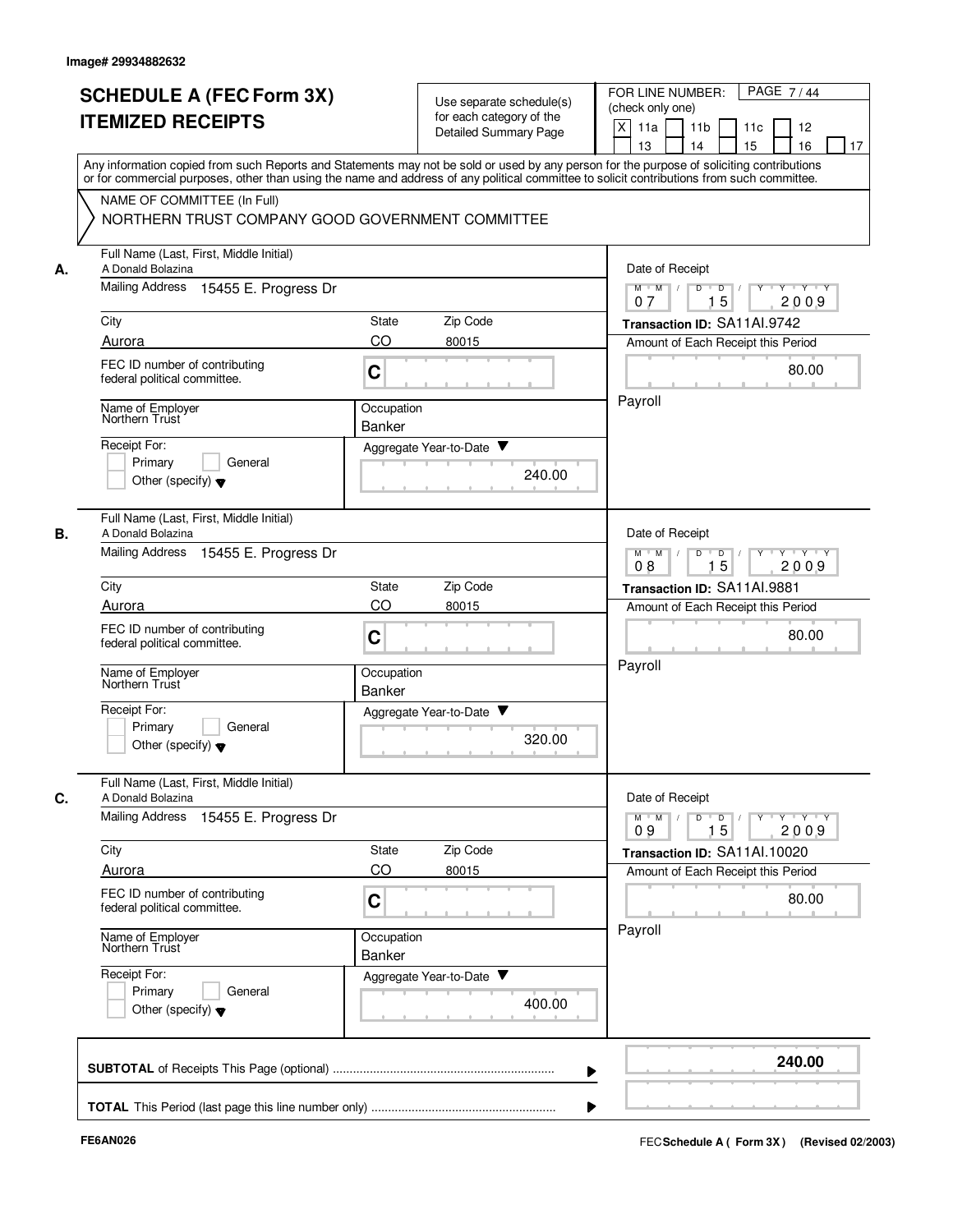|    | <b>SCHEDULE A (FEC Form 3X)</b><br><b>ITEMIZED RECEIPTS</b>                                                                                                                                                                                                                                                            | for each category of the<br>Detailed Summary Page | Use separate schedule(s) | PAGE 8/44<br>FOR LINE NUMBER:<br>(check only one)<br>$\times$<br>11a<br>11 <sub>b</sub><br>11c<br>12<br>13<br>14<br>15<br>16<br>17 |
|----|------------------------------------------------------------------------------------------------------------------------------------------------------------------------------------------------------------------------------------------------------------------------------------------------------------------------|---------------------------------------------------|--------------------------|------------------------------------------------------------------------------------------------------------------------------------|
|    | Any information copied from such Reports and Statements may not be sold or used by any person for the purpose of soliciting contributions<br>or for commercial purposes, other than using the name and address of any political committee to solicit contributions from such committee.<br>NAME OF COMMITTEE (In Full) |                                                   |                          |                                                                                                                                    |
|    | NORTHERN TRUST COMPANY GOOD GOVERNMENT COMMITTEE                                                                                                                                                                                                                                                                       |                                                   |                          |                                                                                                                                    |
| А. | Full Name (Last, First, Middle Initial)<br>Julia Briggs                                                                                                                                                                                                                                                                |                                                   |                          | Date of Receipt                                                                                                                    |
|    | <b>Mailing Address</b><br>200 N Sheridan Road                                                                                                                                                                                                                                                                          |                                                   |                          | $D$ $D$ $I$<br>$M$ $M$ /<br>$Y$ <sup><math>\top</math></sup><br>$Y - Y - Y$<br>15<br>2009<br>07                                    |
|    | City                                                                                                                                                                                                                                                                                                                   | Zip Code<br><b>State</b>                          |                          | Transaction ID: SA11Al.9872                                                                                                        |
|    | Lake Forest<br>FEC ID number of contributing                                                                                                                                                                                                                                                                           | Ш<br>60045                                        |                          | Amount of Each Receipt this Period<br>80.00                                                                                        |
|    | federal political committee.                                                                                                                                                                                                                                                                                           | C                                                 |                          |                                                                                                                                    |
|    | Name of Employer<br>Northern Trust                                                                                                                                                                                                                                                                                     | Occupation<br><b>Banker</b>                       |                          | Payroll                                                                                                                            |
|    | Receipt For:                                                                                                                                                                                                                                                                                                           | Aggregate Year-to-Date ▼                          |                          |                                                                                                                                    |
|    | Primary<br>General<br>Other (specify) $\blacktriangledown$                                                                                                                                                                                                                                                             |                                                   | 240.00                   |                                                                                                                                    |
| В. | Full Name (Last, First, Middle Initial)<br>Julia Briggs                                                                                                                                                                                                                                                                |                                                   |                          | Date of Receipt                                                                                                                    |
|    | <b>Mailing Address</b><br>200 N Sheridan Road                                                                                                                                                                                                                                                                          |                                                   |                          | $Y - Y - Y$<br>$M$ M<br>D<br>$\overline{D}$<br>15<br>2009<br>08                                                                    |
|    | City                                                                                                                                                                                                                                                                                                                   | State<br>Zip Code                                 |                          | Transaction ID: SA11Al.10012                                                                                                       |
|    | <b>Lake Forest</b>                                                                                                                                                                                                                                                                                                     | IL<br>60045                                       |                          | Amount of Each Receipt this Period                                                                                                 |
|    | FEC ID number of contributing<br>federal political committee.                                                                                                                                                                                                                                                          | C                                                 |                          | 80.00                                                                                                                              |
|    | Name of Employer<br>Northern Trust                                                                                                                                                                                                                                                                                     | Occupation<br><b>Banker</b>                       |                          | Payroll                                                                                                                            |
|    | Receipt For:<br>Primary<br>General<br>Other (specify) $\blacktriangledown$                                                                                                                                                                                                                                             | v<br>Aggregate Year-to-Date                       | 320.00                   |                                                                                                                                    |
|    | Full Name (Last, First, Middle Initial)<br>Julia Briggs                                                                                                                                                                                                                                                                |                                                   |                          | Date of Receipt                                                                                                                    |
|    | Mailing Address<br>200 N Sheridan Road                                                                                                                                                                                                                                                                                 |                                                   |                          | $Y + Y + Y$<br>$M$ $M$ /<br>D<br>$\overline{D}$<br>Y<br>15<br>2009<br>09                                                           |
|    | City                                                                                                                                                                                                                                                                                                                   | State<br>Zip Code                                 |                          | Transaction ID: SA11Al.10152                                                                                                       |
|    | <b>Lake Forest</b>                                                                                                                                                                                                                                                                                                     | IL<br>60045                                       |                          | Amount of Each Receipt this Period                                                                                                 |
|    | FEC ID number of contributing<br>federal political committee.                                                                                                                                                                                                                                                          | C                                                 |                          | 80.00                                                                                                                              |
|    | Name of Employer<br>Northern Trust                                                                                                                                                                                                                                                                                     | Occupation<br>Banker                              |                          | Payroll                                                                                                                            |
|    | Receipt For:<br>Primary<br>General<br>Other (specify) $\blacktriangledown$                                                                                                                                                                                                                                             | Aggregate Year-to-Date                            | 400.00                   |                                                                                                                                    |
|    |                                                                                                                                                                                                                                                                                                                        |                                                   |                          | 240.00                                                                                                                             |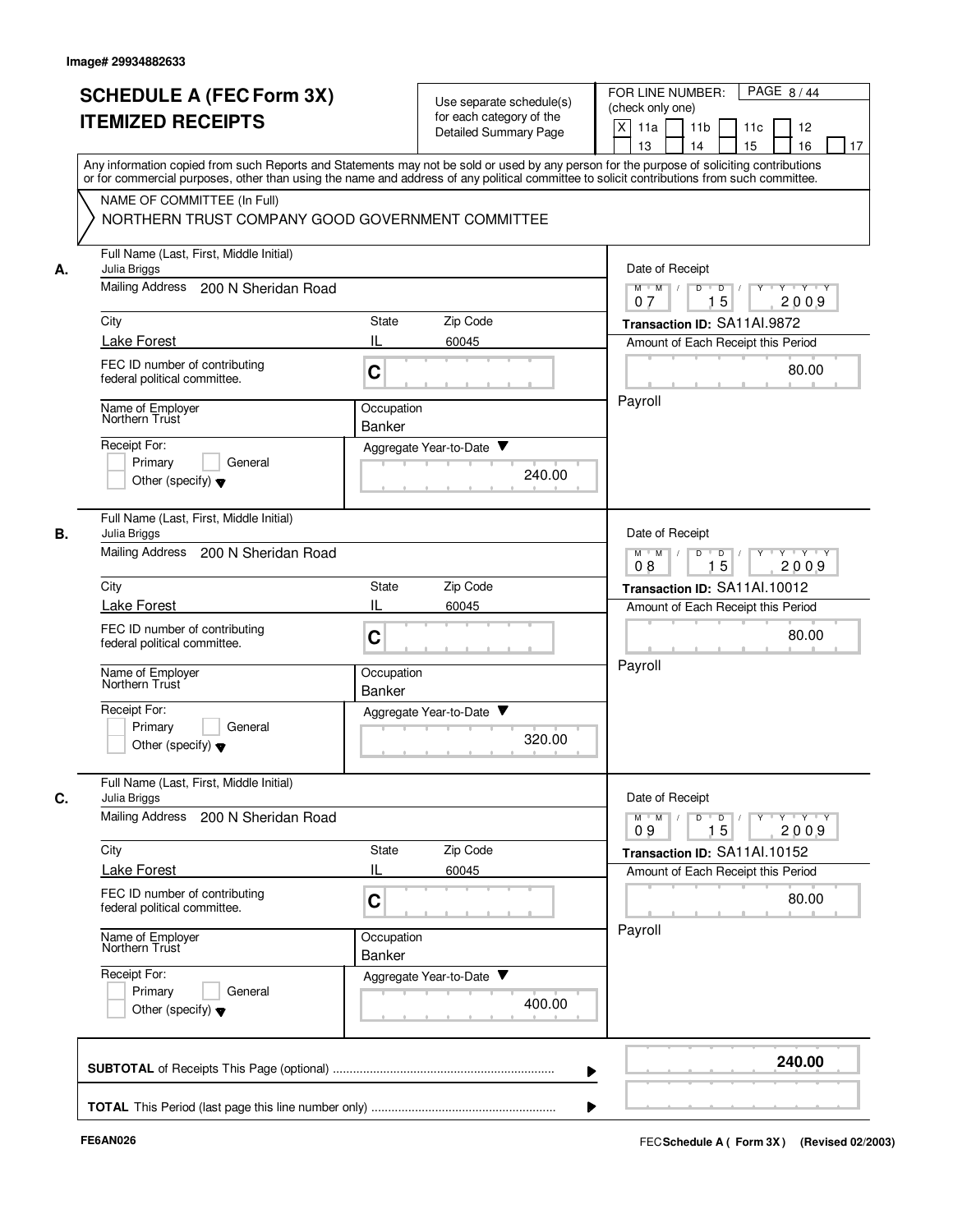|    | <b>SCHEDULE A (FEC Form 3X)</b><br><b>ITEMIZED RECEIPTS</b>                                                                                                                                                                   | Use separate schedule(s)<br>for each category of the<br>Detailed Summary Page | PAGE 9/44<br>FOR LINE NUMBER:<br>(check only one)<br>$\times$<br>11a<br>11 <sub>b</sub><br>11c<br>12<br>13<br>14<br>15<br>16<br>17        |
|----|-------------------------------------------------------------------------------------------------------------------------------------------------------------------------------------------------------------------------------|-------------------------------------------------------------------------------|-------------------------------------------------------------------------------------------------------------------------------------------|
|    | or for commercial purposes, other than using the name and address of any political committee to solicit contributions from such committee.<br>NAME OF COMMITTEE (In Full)<br>NORTHERN TRUST COMPANY GOOD GOVERNMENT COMMITTEE |                                                                               | Any information copied from such Reports and Statements may not be sold or used by any person for the purpose of soliciting contributions |
| А. | Full Name (Last, First, Middle Initial)<br>Perry E Brown<br><b>Mailing Address</b><br>231 Bloomfield Drive                                                                                                                    |                                                                               | Date of Receipt<br>$D$ $D$ $I$<br>$M$ $M$ /<br>$Y$ <sup><math>\top</math></sup><br>$Y - Y - Y$<br>15<br>2009<br>07                        |
|    | City                                                                                                                                                                                                                          | Zip Code<br><b>State</b>                                                      | Transaction ID: SA11Al.9743                                                                                                               |
|    | West Palm Beach                                                                                                                                                                                                               | FL<br>33405                                                                   | Amount of Each Receipt this Period                                                                                                        |
|    | FEC ID number of contributing<br>federal political committee.                                                                                                                                                                 | C                                                                             | 80.00                                                                                                                                     |
|    | Name of Employer<br>Northern Trust                                                                                                                                                                                            | Occupation<br><b>Banker</b>                                                   | Payroll                                                                                                                                   |
|    | Receipt For:<br>Primary<br>General<br>Other (specify) $\blacktriangledown$                                                                                                                                                    | Aggregate Year-to-Date ▼<br>240.00                                            |                                                                                                                                           |
| В. | Full Name (Last, First, Middle Initial)<br>Perry E Brown                                                                                                                                                                      |                                                                               | Date of Receipt                                                                                                                           |
|    | Mailing Address<br>231 Bloomfield Drive                                                                                                                                                                                       | $Y - Y - Y$<br>$M$ M<br>D<br>$\overline{D}$<br>15<br>2009<br>08               |                                                                                                                                           |
|    | City                                                                                                                                                                                                                          | State<br>Zip Code                                                             | Transaction ID: SA11AI.9882                                                                                                               |
|    | West Palm Beach<br>FEC ID number of contributing<br>federal political committee.                                                                                                                                              | FL<br>33405<br>C                                                              | Amount of Each Receipt this Period<br>80.00                                                                                               |
|    | Name of Employer<br>Northern Trust                                                                                                                                                                                            | Occupation<br><b>Banker</b>                                                   | Payroll                                                                                                                                   |
|    | Receipt For:<br>Primary<br>General<br>Other (specify) $\blacktriangledown$                                                                                                                                                    | v<br>Aggregate Year-to-Date<br>320.00                                         |                                                                                                                                           |
| C. | Full Name (Last, First, Middle Initial)<br>Perry E Brown                                                                                                                                                                      |                                                                               | Date of Receipt                                                                                                                           |
|    | Mailing Address 231 Bloomfield Drive                                                                                                                                                                                          |                                                                               | $Y + Y + Y$<br>$M$ $M$ /<br>D<br>$\overline{D}$<br>Y<br>15<br>2009<br>09                                                                  |
|    | City                                                                                                                                                                                                                          | State<br>Zip Code                                                             | Transaction ID: SA11Al.10021                                                                                                              |
|    | West Palm Beach                                                                                                                                                                                                               | FL<br>33405                                                                   | Amount of Each Receipt this Period                                                                                                        |
|    | FEC ID number of contributing<br>federal political committee.                                                                                                                                                                 | C                                                                             | 80.00                                                                                                                                     |
|    | Name of Employer<br>Northern Trust                                                                                                                                                                                            | Occupation<br>Banker                                                          | Payroll                                                                                                                                   |
|    | Receipt For:<br>Primary<br>General<br>Other (specify) $\blacktriangledown$                                                                                                                                                    | Aggregate Year-to-Date<br>400.00                                              |                                                                                                                                           |
|    |                                                                                                                                                                                                                               |                                                                               | 240.00                                                                                                                                    |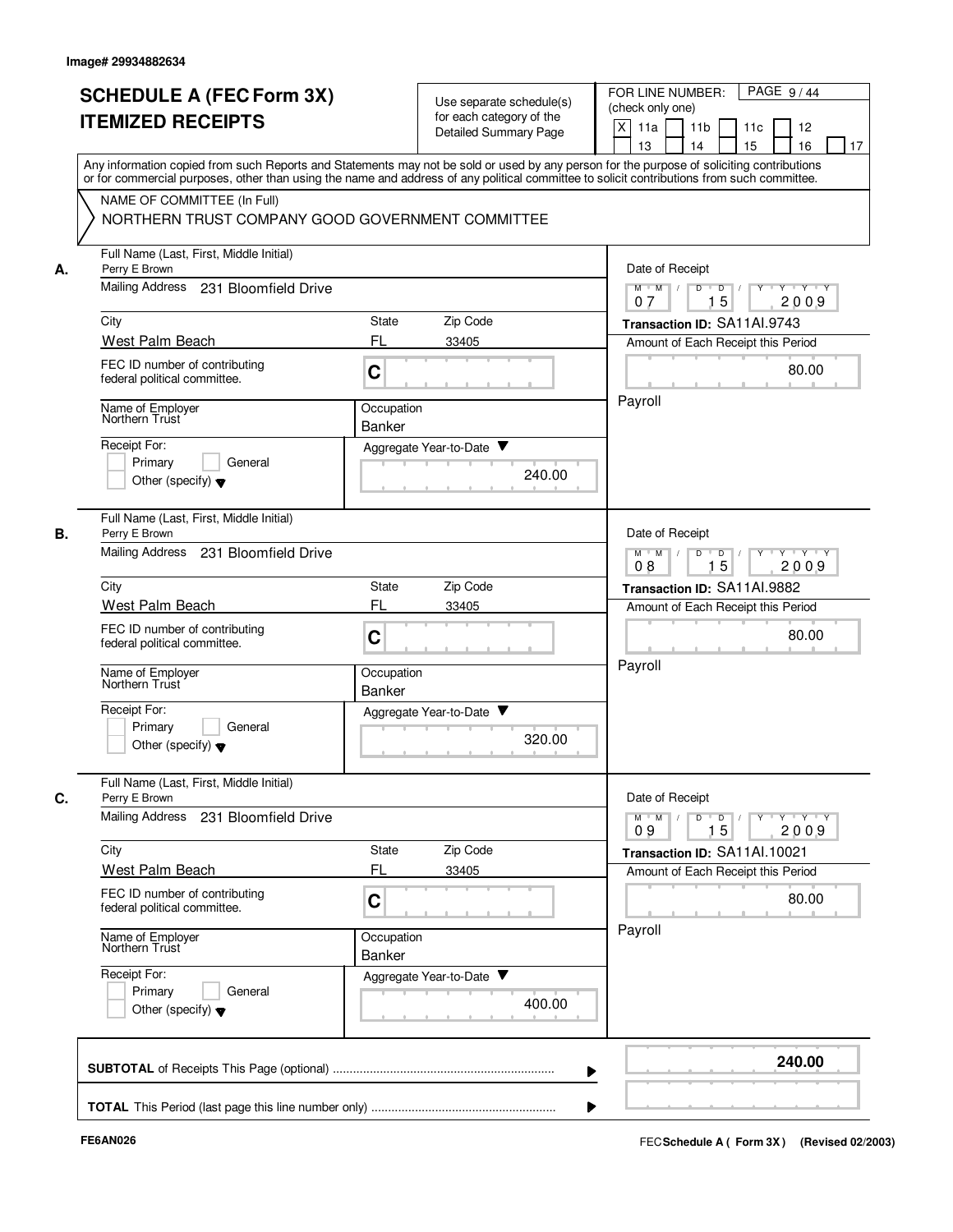|    | <b>SCHEDULE A (FEC Form 3X)</b><br><b>ITEMIZED RECEIPTS</b>                                                                                                                                                                                                                             |                             | Use separate schedule(s)<br>for each category of the<br>Detailed Summary Page | PAGE 10/44<br>FOR LINE NUMBER:<br>(check only one)<br>X<br>11 <sub>b</sub><br>11a<br>11c<br>12<br>15<br>13<br>14<br>16<br>17  |
|----|-----------------------------------------------------------------------------------------------------------------------------------------------------------------------------------------------------------------------------------------------------------------------------------------|-----------------------------|-------------------------------------------------------------------------------|-------------------------------------------------------------------------------------------------------------------------------|
|    | Any information copied from such Reports and Statements may not be sold or used by any person for the purpose of soliciting contributions<br>or for commercial purposes, other than using the name and address of any political committee to solicit contributions from such committee. |                             |                                                                               |                                                                                                                               |
|    | NAME OF COMMITTEE (In Full)<br>NORTHERN TRUST COMPANY GOOD GOVERNMENT COMMITTEE                                                                                                                                                                                                         |                             |                                                                               |                                                                                                                               |
| А. | Full Name (Last, First, Middle Initial)<br>Michael Cogan                                                                                                                                                                                                                                |                             |                                                                               | Date of Receipt                                                                                                               |
|    | <b>Mailing Address</b><br>18273 Stony Point Drive                                                                                                                                                                                                                                       |                             |                                                                               | Y 'Y 'Y<br>$M$ $M$ /<br>D<br>$\blacksquare$ D $\blacksquare$ /<br>Y<br>15<br>09<br>2009                                       |
|    | City                                                                                                                                                                                                                                                                                    | State                       | Zip Code                                                                      | Transaction ID: SA11Al.10059                                                                                                  |
|    | Stongsville                                                                                                                                                                                                                                                                             | <b>OH</b>                   | 44136                                                                         | Amount of Each Receipt this Period                                                                                            |
|    | FEC ID number of contributing<br>federal political committee.                                                                                                                                                                                                                           | C                           |                                                                               | 100.00                                                                                                                        |
|    | Name of Employer<br>Northern Trust                                                                                                                                                                                                                                                      | Occupation<br>Banker        |                                                                               | Payroll                                                                                                                       |
|    | Receipt For:                                                                                                                                                                                                                                                                            |                             | Aggregate Year-to-Date ▼                                                      |                                                                                                                               |
|    | Primary<br>General<br>Other (specify) $\blacktriangledown$                                                                                                                                                                                                                              |                             | 300.00                                                                        |                                                                                                                               |
|    | Full Name (Last, First, Middle Initial)<br>Jeffrey Conover                                                                                                                                                                                                                              |                             |                                                                               | Date of Receipt                                                                                                               |
|    | <b>Mailing Address</b><br>791 Waveland Road                                                                                                                                                                                                                                             |                             |                                                                               | $Y - Y - Y$<br>$M$ $M$<br>D<br>D<br>15<br>2009<br>09                                                                          |
|    | City                                                                                                                                                                                                                                                                                    | State                       | Zip Code                                                                      | Transaction ID: SA11Al.10076                                                                                                  |
|    | <b>Lake Forest</b>                                                                                                                                                                                                                                                                      | IL                          | 60045                                                                         | Amount of Each Receipt this Period                                                                                            |
|    | FEC ID number of contributing<br>federal political committee.                                                                                                                                                                                                                           | C                           |                                                                               | 80.00                                                                                                                         |
|    | Name of Employer<br>Northern Trust                                                                                                                                                                                                                                                      | Occupation<br><b>Banker</b> |                                                                               | Payroll                                                                                                                       |
|    | Receipt For:<br>Primary<br>General<br>Other (specify) $\blacktriangledown$                                                                                                                                                                                                              |                             | v<br>Aggregate Year-to-Date<br>240.00                                         |                                                                                                                               |
|    | Full Name (Last, First, Middle Initial)<br>Karen Elizabeth Dahl                                                                                                                                                                                                                         |                             |                                                                               | Date of Receipt                                                                                                               |
|    | Mailing Address 820 Beverly Place                                                                                                                                                                                                                                                       |                             |                                                                               | $\mathsf{Y} \dashv \mathsf{Y} \dashv \mathsf{Y}$<br>$M$ $M$ /<br>D<br>$\overline{D}$<br>$Y$ <sup>-1</sup><br>15<br>2009<br>08 |
|    | City                                                                                                                                                                                                                                                                                    | State                       | Zip Code                                                                      | Transaction ID: SA11Al.9939                                                                                                   |
|    | Deerfield                                                                                                                                                                                                                                                                               | IL                          | 60015                                                                         | Amount of Each Receipt this Period                                                                                            |
|    | FEC ID number of contributing<br>federal political committee.                                                                                                                                                                                                                           | C                           |                                                                               | 100.00                                                                                                                        |
|    | Name of Employer<br>Northern Trust                                                                                                                                                                                                                                                      | Occupation<br>Banker        |                                                                               | Payroll                                                                                                                       |
|    | Receipt For:<br>Primary<br>General<br>Other (specify) $\blacktriangledown$                                                                                                                                                                                                              |                             | Aggregate Year-to-Date<br>300.00                                              |                                                                                                                               |
|    |                                                                                                                                                                                                                                                                                         |                             |                                                                               | 280.00                                                                                                                        |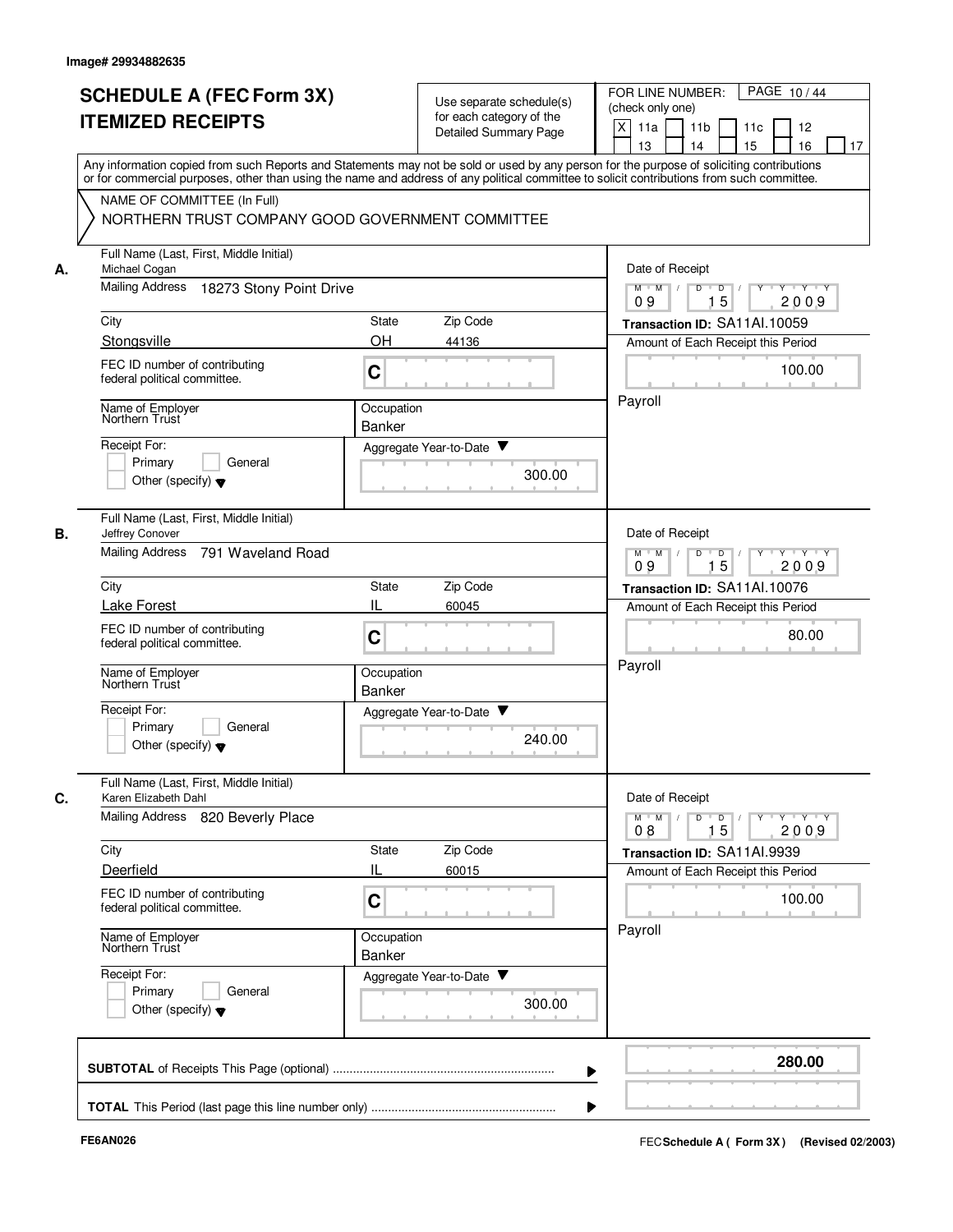|    | <b>SCHEDULE A (FEC Form 3X)</b><br><b>ITEMIZED RECEIPTS</b>                                                                                                                                                                                                                                                            |                             | Use separate schedule(s)<br>for each category of the<br><b>Detailed Summary Page</b> | PAGE 11/44<br>FOR LINE NUMBER:<br>(check only one)<br>X<br>11a<br>11 <sub>b</sub><br>11c<br>12<br>15<br>13<br>14<br>16<br>17 |
|----|------------------------------------------------------------------------------------------------------------------------------------------------------------------------------------------------------------------------------------------------------------------------------------------------------------------------|-----------------------------|--------------------------------------------------------------------------------------|------------------------------------------------------------------------------------------------------------------------------|
|    | Any information copied from such Reports and Statements may not be sold or used by any person for the purpose of soliciting contributions<br>or for commercial purposes, other than using the name and address of any political committee to solicit contributions from such committee.<br>NAME OF COMMITTEE (In Full) |                             |                                                                                      |                                                                                                                              |
|    | NORTHERN TRUST COMPANY GOOD GOVERNMENT COMMITTEE                                                                                                                                                                                                                                                                       |                             |                                                                                      |                                                                                                                              |
| А. | Full Name (Last, First, Middle Initial)<br>Karen Elizabeth Dahl                                                                                                                                                                                                                                                        |                             |                                                                                      | Date of Receipt                                                                                                              |
|    | Mailing Address 820 Beverly Place                                                                                                                                                                                                                                                                                      |                             |                                                                                      | $M$ $M$ /<br>D<br>D<br>Y Y Y Y<br>15<br>2009<br>09                                                                           |
|    | City                                                                                                                                                                                                                                                                                                                   | State                       | Zip Code                                                                             | Transaction ID: SA11Al.10078                                                                                                 |
|    | Deerfield                                                                                                                                                                                                                                                                                                              | IL                          | 60015                                                                                | Amount of Each Receipt this Period                                                                                           |
|    | FEC ID number of contributing<br>federal political committee.                                                                                                                                                                                                                                                          | C                           |                                                                                      | 100.00                                                                                                                       |
|    | Name of Employer<br>Northern Trust                                                                                                                                                                                                                                                                                     | Occupation<br>Banker        |                                                                                      | Payroll                                                                                                                      |
|    | Receipt For:                                                                                                                                                                                                                                                                                                           |                             | Aggregate Year-to-Date ▼                                                             |                                                                                                                              |
|    | Primary<br>General<br>Other (specify) $\blacktriangledown$                                                                                                                                                                                                                                                             |                             | 400.00                                                                               |                                                                                                                              |
| В. | Full Name (Last, First, Middle Initial)<br>Kelly K. Dibble                                                                                                                                                                                                                                                             |                             |                                                                                      | Date of Receipt                                                                                                              |
|    | Mailing Address 4731 S. Drexel Blvd.                                                                                                                                                                                                                                                                                   |                             |                                                                                      | Y Y Y Y<br>$M$ $M$<br>D<br>$\Box$<br>Y<br>15<br>2009<br>07                                                                   |
|    | City                                                                                                                                                                                                                                                                                                                   | State                       | Zip Code                                                                             | Transaction ID: SA11AI.9802                                                                                                  |
|    | Chicago                                                                                                                                                                                                                                                                                                                | IL                          | 60615                                                                                | Amount of Each Receipt this Period                                                                                           |
|    | FEC ID number of contributing<br>federal political committee.                                                                                                                                                                                                                                                          | C                           |                                                                                      | 80.00                                                                                                                        |
|    | Name of Employer<br>Northern Trust                                                                                                                                                                                                                                                                                     | Occupation<br>Banker        |                                                                                      | Payroll                                                                                                                      |
|    | Receipt For:<br>Primary<br>General<br>Other (specify) $\blacktriangledown$                                                                                                                                                                                                                                             |                             | Aggregate Year-to-Date<br>240.00                                                     |                                                                                                                              |
| C. | Full Name (Last, First, Middle Initial)<br>Kelly K. Dibble                                                                                                                                                                                                                                                             |                             |                                                                                      | Date of Receipt                                                                                                              |
|    | Mailing Address<br>4731 S. Drexel Blvd.                                                                                                                                                                                                                                                                                |                             |                                                                                      | Y 'Y 'Y<br>$M$ $M$ /<br>D<br>$\overline{\phantom{a}}$ D<br>$Y$ <sup><math>\top</math></sup><br>15<br>2009<br>08              |
|    | City                                                                                                                                                                                                                                                                                                                   | State                       | Zip Code                                                                             | Transaction ID: SA11AI.9941                                                                                                  |
|    | Chicago                                                                                                                                                                                                                                                                                                                | IL                          | 60615                                                                                | Amount of Each Receipt this Period                                                                                           |
|    | FEC ID number of contributing<br>federal political committee.                                                                                                                                                                                                                                                          | C                           |                                                                                      | 80.00                                                                                                                        |
|    | Name of Employer<br>Northern Trust                                                                                                                                                                                                                                                                                     | Occupation<br><b>Banker</b> |                                                                                      | Payroll                                                                                                                      |
|    | Receipt For:<br>Primary<br>General<br>Other (specify) $\blacktriangledown$                                                                                                                                                                                                                                             |                             | Aggregate Year-to-Date<br>320.00                                                     |                                                                                                                              |
|    |                                                                                                                                                                                                                                                                                                                        |                             |                                                                                      | 260.00                                                                                                                       |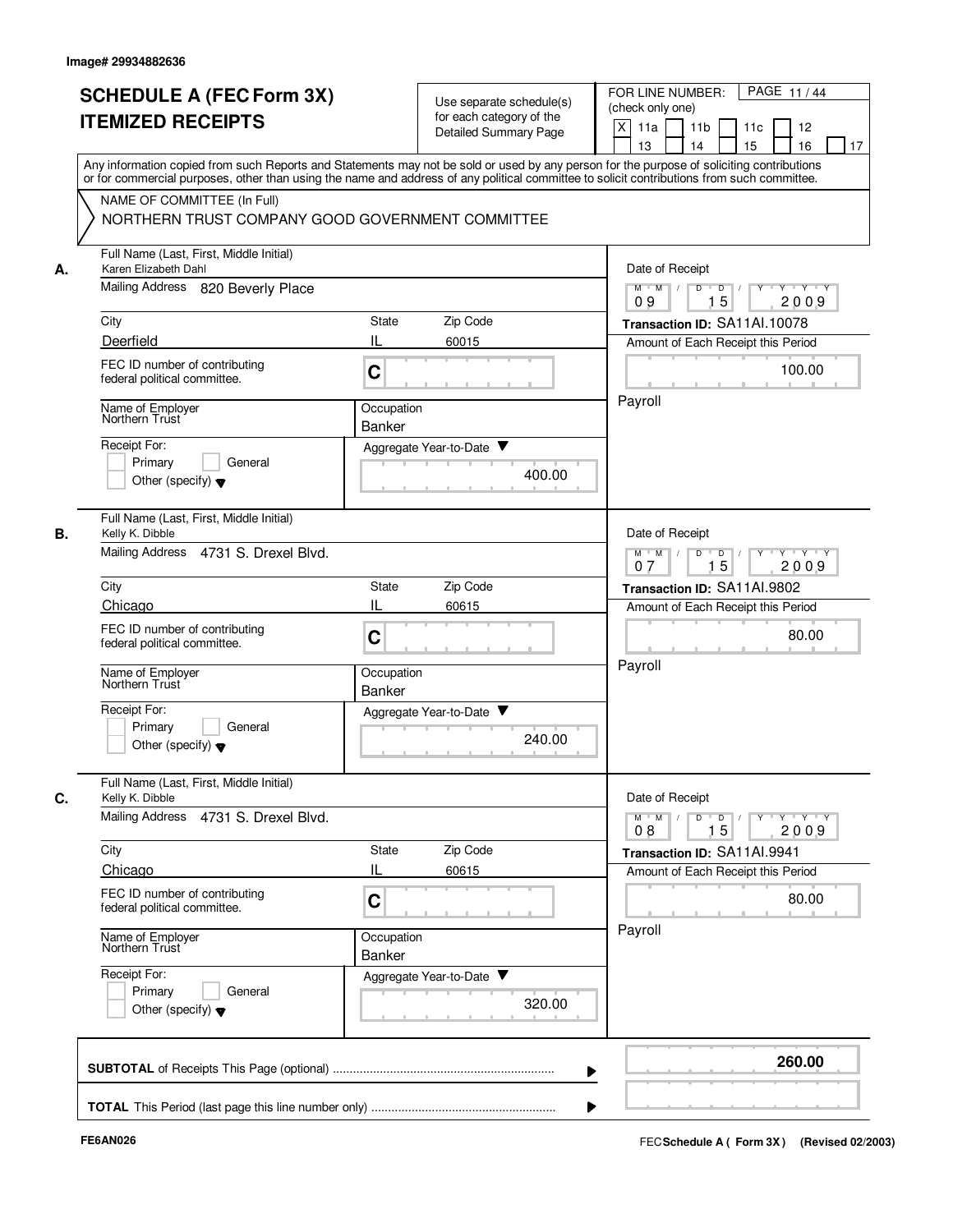|    | <b>SCHEDULE A (FEC Form 3X)</b><br><b>ITEMIZED RECEIPTS</b>                | Use separate schedule(s)<br>for each category of the<br>Detailed Summary Page                                                                                                                                                                                                           | PAGE 12/44<br>FOR LINE NUMBER:<br>(check only one)<br>X<br>11a<br>11 <sub>b</sub><br>11c<br>12<br>13<br>14<br>15<br>16<br>17 |
|----|----------------------------------------------------------------------------|-----------------------------------------------------------------------------------------------------------------------------------------------------------------------------------------------------------------------------------------------------------------------------------------|------------------------------------------------------------------------------------------------------------------------------|
|    | NAME OF COMMITTEE (In Full)                                                | Any information copied from such Reports and Statements may not be sold or used by any person for the purpose of soliciting contributions<br>or for commercial purposes, other than using the name and address of any political committee to solicit contributions from such committee. |                                                                                                                              |
|    | NORTHERN TRUST COMPANY GOOD GOVERNMENT COMMITTEE                           |                                                                                                                                                                                                                                                                                         |                                                                                                                              |
| А. | Full Name (Last, First, Middle Initial)<br>Kelly K. Dibble                 |                                                                                                                                                                                                                                                                                         | Date of Receipt                                                                                                              |
|    | Mailing Address 4731 S. Drexel Blvd.                                       |                                                                                                                                                                                                                                                                                         | $M$ $M$ /<br>D<br>$\Box$<br>Y Y Y Y<br>$Y$ <sup><math>\top</math></sup><br>15<br>2009<br>09                                  |
|    | City                                                                       | Zip Code<br>State                                                                                                                                                                                                                                                                       | Transaction ID: SA11Al.10080                                                                                                 |
|    | Chicago                                                                    | IL<br>60615                                                                                                                                                                                                                                                                             | Amount of Each Receipt this Period                                                                                           |
|    | FEC ID number of contributing<br>federal political committee.              | C                                                                                                                                                                                                                                                                                       | 80.00                                                                                                                        |
|    | Name of Employer<br>Northern Trust                                         | Occupation                                                                                                                                                                                                                                                                              | Payroll                                                                                                                      |
|    | Receipt For:                                                               | <b>Banker</b><br>Aggregate Year-to-Date ▼                                                                                                                                                                                                                                               |                                                                                                                              |
|    | Primary<br>General<br>Other (specify) $\blacktriangledown$                 | 400.00                                                                                                                                                                                                                                                                                  |                                                                                                                              |
| В. | Full Name (Last, First, Middle Initial)<br>Victor James Due                |                                                                                                                                                                                                                                                                                         | Date of Receipt                                                                                                              |
|    | <b>Mailing Address</b><br>1250 N Dearborn Pkwy #4e                         | $M$ M<br>D<br>$\overline{D}$<br>$Y \vdash Y \vdash Y$<br>$\sqrt{ }$<br>$\sqrt{ }$<br>15<br>2009<br>09                                                                                                                                                                                   |                                                                                                                              |
|    | City                                                                       | Zip Code<br>State                                                                                                                                                                                                                                                                       | Transaction ID: SA11Al.10083                                                                                                 |
|    | Chicago                                                                    | IL<br>60610                                                                                                                                                                                                                                                                             | Amount of Each Receipt this Period                                                                                           |
|    | FEC ID number of contributing<br>federal political committee.              | C                                                                                                                                                                                                                                                                                       | 50.00<br>Payroll                                                                                                             |
|    | Name of Employer<br>Northern Trust                                         | Occupation<br><b>Banker</b>                                                                                                                                                                                                                                                             |                                                                                                                              |
|    | Receipt For:<br>Primary<br>General<br>Other (specify) $\blacktriangledown$ | Aggregate Year-to-Date<br>250.00                                                                                                                                                                                                                                                        |                                                                                                                              |
| C. | Full Name (Last, First, Middle Initial)<br>Lydia Fernandez                 |                                                                                                                                                                                                                                                                                         | Date of Receipt                                                                                                              |
|    | <b>Mailing Address</b><br>12661 S.W. 96 Avenue                             |                                                                                                                                                                                                                                                                                         | $Y - Y - Y$<br>$M$ $M$ /<br>D<br>$\overline{D}$<br>Y<br>15<br>2009<br>07                                                     |
|    | City                                                                       | Zip Code<br>State                                                                                                                                                                                                                                                                       | Transaction ID: SA11AI.9749                                                                                                  |
|    | Miami                                                                      | FL<br>33176                                                                                                                                                                                                                                                                             | Amount of Each Receipt this Period                                                                                           |
|    | FEC ID number of contributing<br>federal political committee.              | C                                                                                                                                                                                                                                                                                       | 80.00                                                                                                                        |
|    | Name of Employer<br>Northern Trust                                         | Occupation<br>Banker                                                                                                                                                                                                                                                                    | Payroll                                                                                                                      |
|    | Receipt For:<br>Primary<br>General<br>Other (specify) $\blacktriangledown$ | Aggregate Year-to-Date<br>240.00                                                                                                                                                                                                                                                        |                                                                                                                              |
|    |                                                                            |                                                                                                                                                                                                                                                                                         | 210.00                                                                                                                       |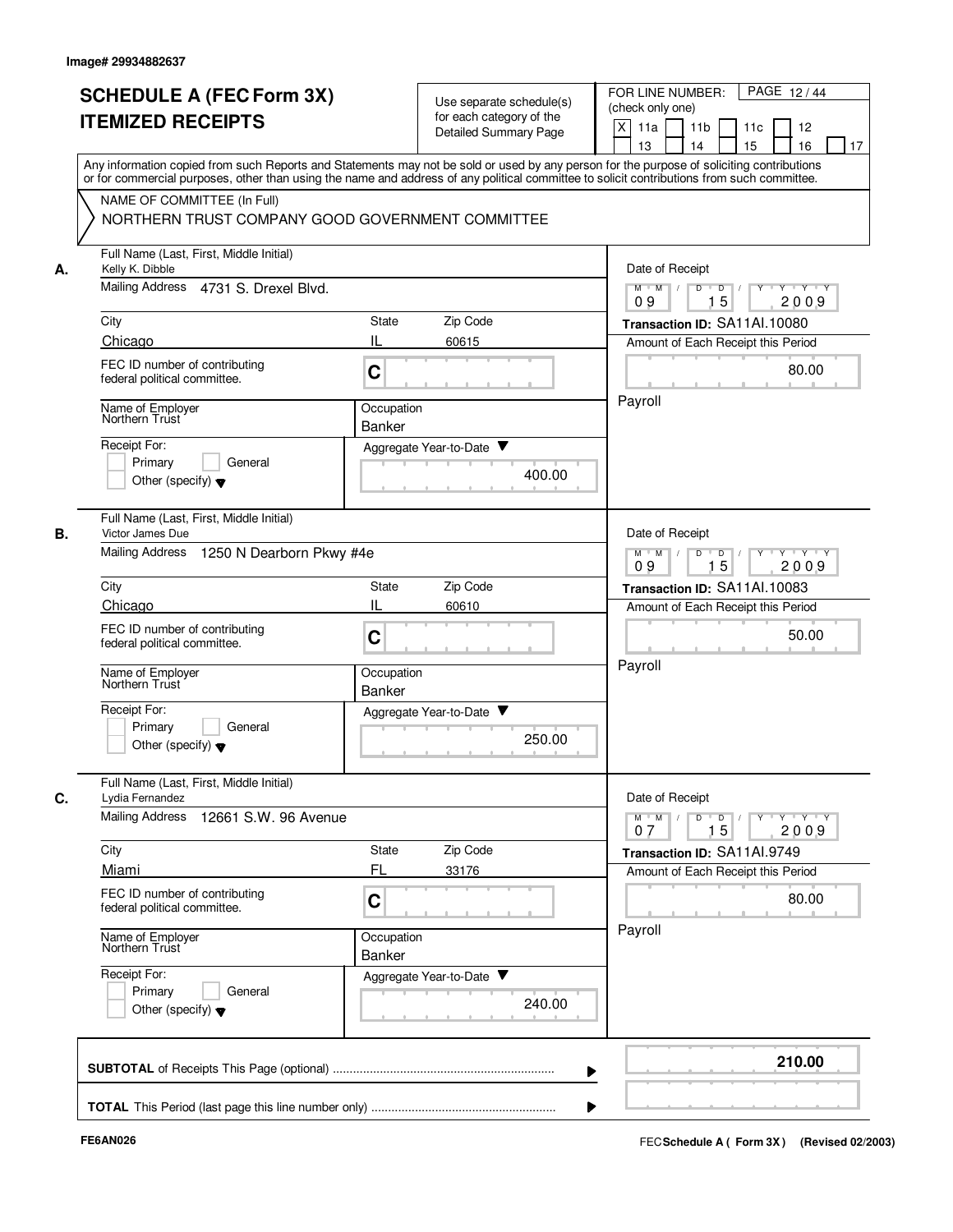|    | <b>SCHEDULE A (FEC Form 3X)</b>                                                                                                                                                                                                                                                         |                             |                                                                               | PAGE 13/44<br>FOR LINE NUMBER:                                                                                                      |
|----|-----------------------------------------------------------------------------------------------------------------------------------------------------------------------------------------------------------------------------------------------------------------------------------------|-----------------------------|-------------------------------------------------------------------------------|-------------------------------------------------------------------------------------------------------------------------------------|
|    | <b>ITEMIZED RECEIPTS</b>                                                                                                                                                                                                                                                                |                             | Use separate schedule(s)<br>for each category of the<br>Detailed Summary Page | (check only one)<br>X<br>11a<br>11 <sub>b</sub><br>11c<br>12                                                                        |
|    | Any information copied from such Reports and Statements may not be sold or used by any person for the purpose of soliciting contributions<br>or for commercial purposes, other than using the name and address of any political committee to solicit contributions from such committee. |                             |                                                                               | 15<br>13<br>14<br>16<br>17                                                                                                          |
|    | NAME OF COMMITTEE (In Full)<br>NORTHERN TRUST COMPANY GOOD GOVERNMENT COMMITTEE                                                                                                                                                                                                         |                             |                                                                               |                                                                                                                                     |
| А. | Full Name (Last, First, Middle Initial)<br>Lydia Fernandez                                                                                                                                                                                                                              |                             |                                                                               | Date of Receipt                                                                                                                     |
|    | Mailing Address<br>12661 S.W. 96 Avenue                                                                                                                                                                                                                                                 |                             |                                                                               | $M$ $M$ /<br>D<br>$\overline{\mathsf{D}}$<br>$Y - Y - Y$<br>15<br>2009<br>08                                                        |
|    | City                                                                                                                                                                                                                                                                                    | State                       | Zip Code                                                                      | Transaction ID: SA11AI.9888                                                                                                         |
|    | Miami                                                                                                                                                                                                                                                                                   | FL                          | 33176                                                                         | Amount of Each Receipt this Period                                                                                                  |
|    | FEC ID number of contributing<br>federal political committee.                                                                                                                                                                                                                           | C                           |                                                                               | 80.00                                                                                                                               |
|    | Name of Employer<br>Northern Trust                                                                                                                                                                                                                                                      | Occupation<br>Banker        |                                                                               | Payroll                                                                                                                             |
|    | Receipt For:                                                                                                                                                                                                                                                                            |                             | Aggregate Year-to-Date ▼                                                      |                                                                                                                                     |
|    | Primary<br>General<br>Other (specify) $\blacktriangledown$                                                                                                                                                                                                                              |                             | 320.00                                                                        |                                                                                                                                     |
| В. | Full Name (Last, First, Middle Initial)<br>Lydia Fernandez                                                                                                                                                                                                                              |                             |                                                                               | Date of Receipt                                                                                                                     |
|    | <b>Mailing Address</b><br>12661 S.W. 96 Avenue                                                                                                                                                                                                                                          |                             |                                                                               | $Y \vdash Y \vdash Y$<br>$M$ M<br>D<br>D<br>Y<br>15<br>2009<br>09                                                                   |
|    | City                                                                                                                                                                                                                                                                                    | State                       | Zip Code                                                                      | Transaction ID: SA11AI.10027                                                                                                        |
|    | Miami                                                                                                                                                                                                                                                                                   | FL                          | 33176                                                                         | Amount of Each Receipt this Period                                                                                                  |
|    | FEC ID number of contributing<br>federal political committee.                                                                                                                                                                                                                           | C                           |                                                                               | 80.00                                                                                                                               |
|    | Name of Employer<br>Northern Trust                                                                                                                                                                                                                                                      | Occupation<br><b>Banker</b> |                                                                               | Payroll                                                                                                                             |
|    | Receipt For:<br>Primary<br>General<br>Other (specify) $\blacktriangledown$                                                                                                                                                                                                              |                             | Aggregate Year-to-Date<br>400.00                                              |                                                                                                                                     |
| C. | Full Name (Last, First, Middle Initial)<br>Sharon Fine<br><b>Mailing Address</b><br>715 NE 113th St                                                                                                                                                                                     |                             |                                                                               | Date of Receipt<br>$\mathsf{Y} \dashv \mathsf{Y} \dashv \mathsf{Y} \dashv \mathsf{Y}$<br>$M$ $M$<br>$D$ $D$ $/$<br>15<br>2009<br>09 |
|    | City                                                                                                                                                                                                                                                                                    | State                       | Zip Code                                                                      | Transaction ID: SA11Al.10029                                                                                                        |
|    | <b>Biscayne Park</b>                                                                                                                                                                                                                                                                    | FL                          | 33161                                                                         | Amount of Each Receipt this Period                                                                                                  |
|    | FEC ID number of contributing<br>federal political committee.                                                                                                                                                                                                                           | C                           |                                                                               | 50.00                                                                                                                               |
|    | Name of Employer<br>Northern Trust                                                                                                                                                                                                                                                      | Occupation<br>Banker        |                                                                               | Payroll                                                                                                                             |
|    | Receipt For:<br>Primary<br>General<br>Other (specify) $\blacktriangledown$                                                                                                                                                                                                              |                             | Aggregate Year-to-Date<br>250.00                                              |                                                                                                                                     |
|    |                                                                                                                                                                                                                                                                                         |                             |                                                                               | 210.00                                                                                                                              |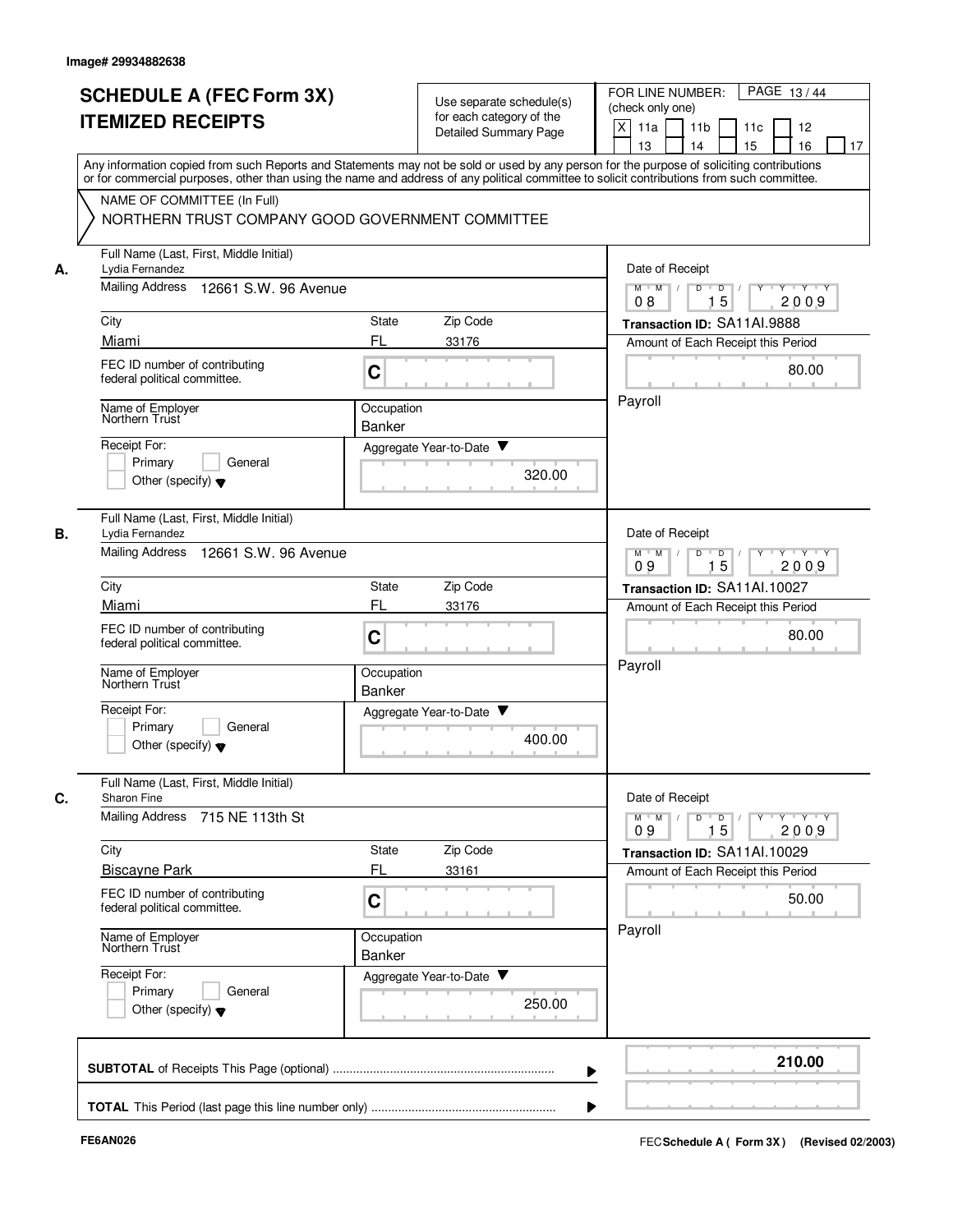|    | <b>SCHEDULE A (FEC Form 3X)</b><br><b>ITEMIZED RECEIPTS</b>                                                                                                                                                                                                                                                            |                             | Use separate schedule(s)<br>for each category of the<br><b>Detailed Summary Page</b> | PAGE 14/44<br>FOR LINE NUMBER:<br>(check only one)<br>X<br>11a<br>11 <sub>b</sub><br>11c<br>12<br>15<br>13<br>14<br>16<br>17 |
|----|------------------------------------------------------------------------------------------------------------------------------------------------------------------------------------------------------------------------------------------------------------------------------------------------------------------------|-----------------------------|--------------------------------------------------------------------------------------|------------------------------------------------------------------------------------------------------------------------------|
|    | Any information copied from such Reports and Statements may not be sold or used by any person for the purpose of soliciting contributions<br>or for commercial purposes, other than using the name and address of any political committee to solicit contributions from such committee.<br>NAME OF COMMITTEE (In Full) |                             |                                                                                      |                                                                                                                              |
|    | NORTHERN TRUST COMPANY GOOD GOVERNMENT COMMITTEE                                                                                                                                                                                                                                                                       |                             |                                                                                      |                                                                                                                              |
| А. | Full Name (Last, First, Middle Initial)<br><b>Theodore Walton Flint</b>                                                                                                                                                                                                                                                |                             |                                                                                      | Date of Receipt                                                                                                              |
|    | Mailing Address<br>930 N. Kenilworth Ave                                                                                                                                                                                                                                                                               |                             |                                                                                      | $M$ $M$ /<br>D<br>D<br>Y Y Y Y<br>15<br>2009<br>08                                                                           |
|    | City                                                                                                                                                                                                                                                                                                                   | State                       | Zip Code                                                                             | Transaction ID: SA11Al.9949                                                                                                  |
|    | Oak Park<br>FEC ID number of contributing<br>federal political committee.                                                                                                                                                                                                                                              | IL<br>C                     | 60302                                                                                | Amount of Each Receipt this Period<br>60.00                                                                                  |
|    | Name of Employer<br>Northern Trust                                                                                                                                                                                                                                                                                     | Occupation<br>Banker        |                                                                                      | Payroll                                                                                                                      |
|    | Receipt For:<br>Primary<br>General<br>Other (specify) $\blacktriangledown$                                                                                                                                                                                                                                             |                             | Aggregate Year-to-Date ▼<br>240.00                                                   |                                                                                                                              |
| В. | Full Name (Last, First, Middle Initial)<br><b>Theodore Walton Flint</b><br>Mailing Address 930 N. Kenilworth Ave                                                                                                                                                                                                       |                             |                                                                                      | Date of Receipt<br>Y Y Y Y<br>$M$ $M$<br>D<br>$\Box$<br>Y<br>09<br>15<br>2009                                                |
|    | City                                                                                                                                                                                                                                                                                                                   | State                       | Zip Code                                                                             | Transaction ID: SA11AI.10088                                                                                                 |
|    | Oak Park<br>FEC ID number of contributing<br>federal political committee.                                                                                                                                                                                                                                              | IL<br>C                     | 60302                                                                                | Amount of Each Receipt this Period<br>60.00                                                                                  |
|    | Name of Employer<br>Northern Trust                                                                                                                                                                                                                                                                                     | Occupation<br>Banker        |                                                                                      | Payroll                                                                                                                      |
|    | Receipt For:<br>Primary<br>General<br>Other (specify) $\blacktriangledown$                                                                                                                                                                                                                                             |                             | Aggregate Year-to-Date<br>300.00                                                     |                                                                                                                              |
|    | Full Name (Last, First, Middle Initial)<br>J Tim Greiter                                                                                                                                                                                                                                                               |                             |                                                                                      | Date of Receipt                                                                                                              |
|    | <b>Mailing Address</b><br>1125 W Wilson St<br>Apt E                                                                                                                                                                                                                                                                    |                             |                                                                                      | $Y - Y - Y - Y$<br>$M$ $M$<br>D<br>$\overline{D}$<br>Y<br>15<br>2009<br>09                                                   |
|    | City<br>Batavia                                                                                                                                                                                                                                                                                                        | State<br>IL                 | Zip Code<br>60510                                                                    | Transaction ID: SA11Al.10092<br>Amount of Each Receipt this Period                                                           |
|    | FEC ID number of contributing<br>federal political committee.                                                                                                                                                                                                                                                          | C                           |                                                                                      | 50.00                                                                                                                        |
|    | Name of Employer<br>Northern Trust                                                                                                                                                                                                                                                                                     | Occupation<br><b>Banker</b> |                                                                                      | Payroll                                                                                                                      |
|    | Receipt For:<br>Primary<br>General<br>Other (specify) $\blacktriangledown$                                                                                                                                                                                                                                             |                             | Aggregate Year-to-Date<br>250.00                                                     |                                                                                                                              |
|    |                                                                                                                                                                                                                                                                                                                        |                             |                                                                                      | 170.00                                                                                                                       |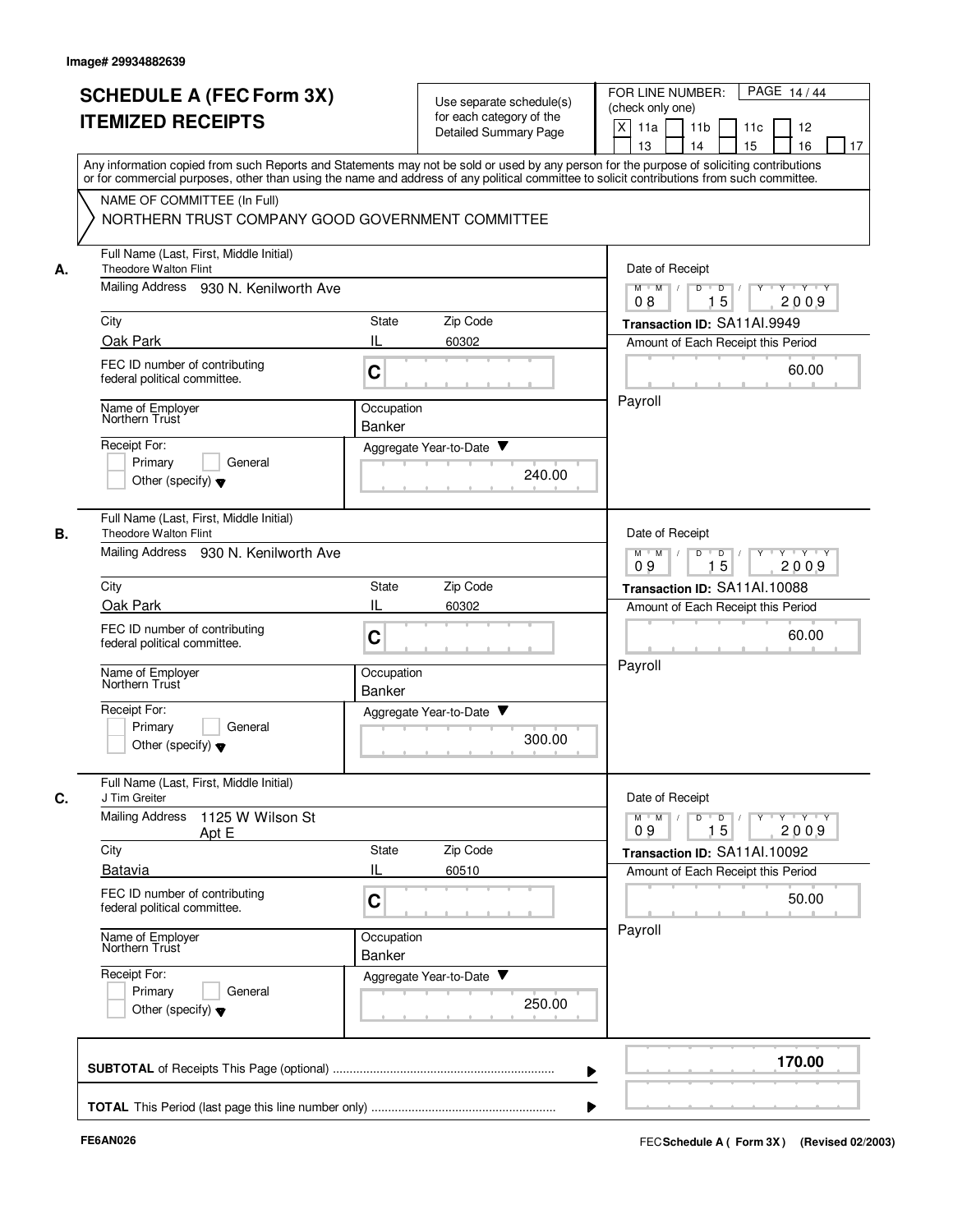|    | <b>SCHEDULE A (FEC Form 3X)</b><br><b>ITEMIZED RECEIPTS</b>                     | Use separate schedule(s)<br>for each category of the<br><b>Detailed Summary Page</b>                                                                                                                                                                                                    | PAGE 15/44<br>FOR LINE NUMBER:<br>(check only one)<br>X<br>11 <sub>b</sub><br>11a<br>11c<br>12                                          |
|----|---------------------------------------------------------------------------------|-----------------------------------------------------------------------------------------------------------------------------------------------------------------------------------------------------------------------------------------------------------------------------------------|-----------------------------------------------------------------------------------------------------------------------------------------|
|    |                                                                                 | Any information copied from such Reports and Statements may not be sold or used by any person for the purpose of soliciting contributions<br>or for commercial purposes, other than using the name and address of any political committee to solicit contributions from such committee. | 15<br>13<br>14<br>16<br>17                                                                                                              |
|    | NAME OF COMMITTEE (In Full)<br>NORTHERN TRUST COMPANY GOOD GOVERNMENT COMMITTEE |                                                                                                                                                                                                                                                                                         |                                                                                                                                         |
| А. | Full Name (Last, First, Middle Initial)<br>Andrew B Hartline                    |                                                                                                                                                                                                                                                                                         | Date of Receipt                                                                                                                         |
|    | <b>Mailing Address</b><br>627 Tulip Lane                                        |                                                                                                                                                                                                                                                                                         | Y 'Y 'Y<br>$M$ $M$ /<br>D<br>$\overline{D}$ /<br>$Y$ <sup><math>\top</math></sup><br>15<br>09<br>2009                                   |
|    | City                                                                            | Zip Code<br>State                                                                                                                                                                                                                                                                       | Transaction ID: SA11Al.10032                                                                                                            |
|    | Vero Beach<br>FEC ID number of contributing                                     | FL<br>32963                                                                                                                                                                                                                                                                             | Amount of Each Receipt this Period                                                                                                      |
|    | federal political committee.                                                    | C                                                                                                                                                                                                                                                                                       | 50.00                                                                                                                                   |
|    | Name of Employer<br>Northern Trust                                              | Occupation                                                                                                                                                                                                                                                                              | Payroll                                                                                                                                 |
|    | Receipt For:                                                                    | Banker<br>Aggregate Year-to-Date ▼                                                                                                                                                                                                                                                      |                                                                                                                                         |
|    | Primary<br>General<br>Other (specify) $\blacktriangledown$                      | 250.00                                                                                                                                                                                                                                                                                  |                                                                                                                                         |
| В. | Full Name (Last, First, Middle Initial)<br>Susan Hamrick Hines                  |                                                                                                                                                                                                                                                                                         | Date of Receipt                                                                                                                         |
|    | Mailing Address 420 N. River Rd                                                 |                                                                                                                                                                                                                                                                                         | $Y - Y - Y$<br>$M$ $M$<br>D<br>D<br>15<br>2009<br>09                                                                                    |
|    | City                                                                            | Zip Code<br>State                                                                                                                                                                                                                                                                       | Transaction ID: SA11Al.10033                                                                                                            |
|    | Venice                                                                          | FL<br>34293                                                                                                                                                                                                                                                                             | Amount of Each Receipt this Period                                                                                                      |
|    | FEC ID number of contributing<br>federal political committee.                   | C                                                                                                                                                                                                                                                                                       | 60.00                                                                                                                                   |
|    | Name of Employer<br>Northern Trust, NA                                          | Occupation<br><b>Banker</b>                                                                                                                                                                                                                                                             | Payroll                                                                                                                                 |
|    | Receipt For:<br>Primary<br>General<br>Other (specify) $\blacktriangledown$      | Aggregate Year-to-Date<br>240.00                                                                                                                                                                                                                                                        |                                                                                                                                         |
|    | Full Name (Last, First, Middle Initial)<br>Rose M Kopec                         |                                                                                                                                                                                                                                                                                         | Date of Receipt                                                                                                                         |
|    | Mailing Address 6107 N. Ottawa                                                  |                                                                                                                                                                                                                                                                                         | $\mathsf{Y} \dashv \mathsf{Y} \dashv \mathsf{Y}$<br>$M$ $M$ /<br>D<br>$\overline{\phantom{0}}$<br>$Y$ <sup>-1</sup><br>15<br>2009<br>09 |
|    | City                                                                            | Zip Code<br>State                                                                                                                                                                                                                                                                       | Transaction ID: SA11Al.10102                                                                                                            |
|    | Chicago<br>FEC ID number of contributing<br>federal political committee.        | IL<br>60631<br>C                                                                                                                                                                                                                                                                        | Amount of Each Receipt this Period<br>50.00                                                                                             |
|    | Name of Employer<br>Northern Trust                                              | Occupation<br>Banker                                                                                                                                                                                                                                                                    | Payroll                                                                                                                                 |
|    | Receipt For:<br>Primary<br>General<br>Other (specify) $\blacktriangledown$      | Aggregate Year-to-Date<br>250.00                                                                                                                                                                                                                                                        |                                                                                                                                         |
|    |                                                                                 |                                                                                                                                                                                                                                                                                         | 160.00                                                                                                                                  |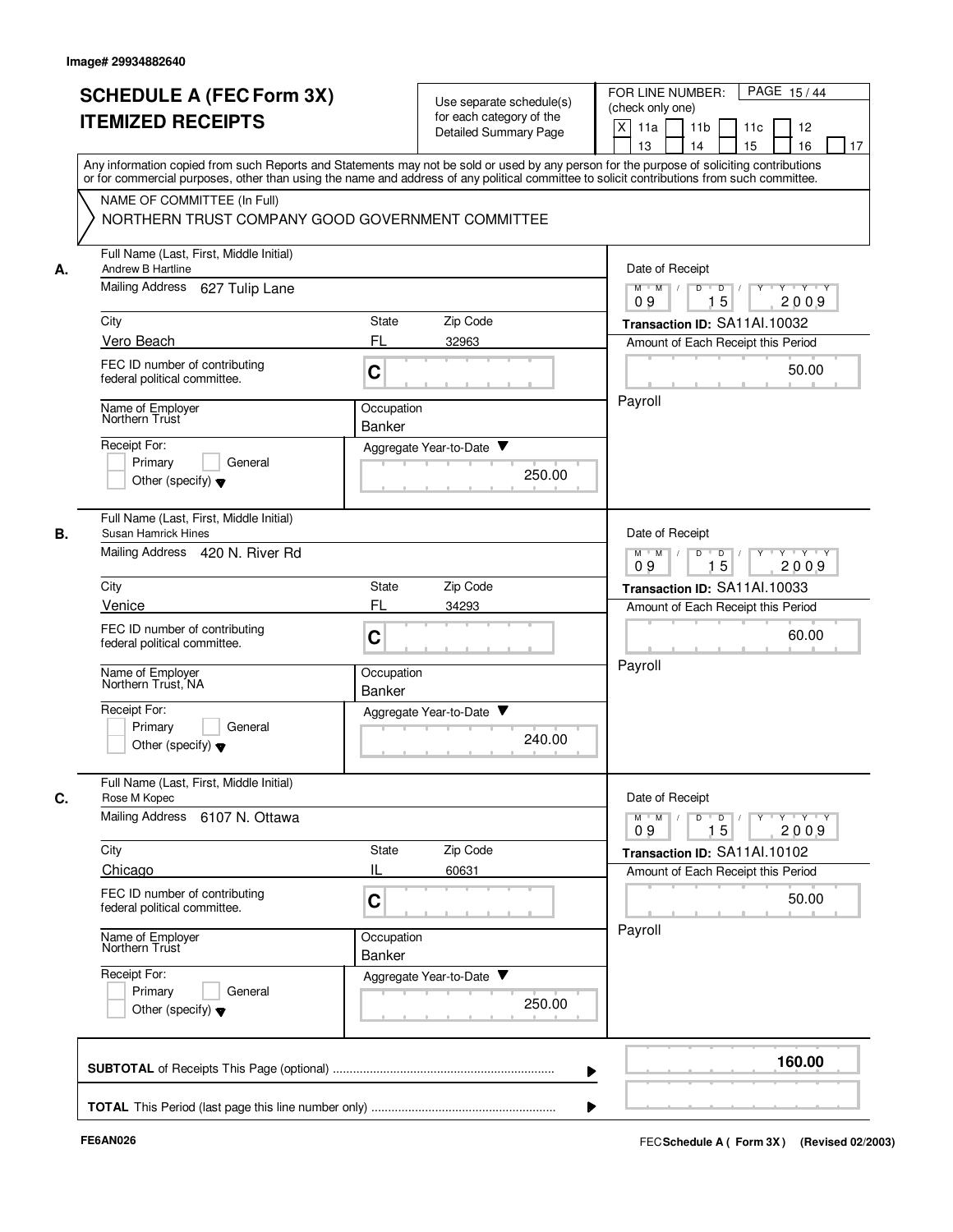|    | <b>SCHEDULE A (FEC Form 3X)</b><br><b>ITEMIZED RECEIPTS</b>                                                                                                                                                                                                                                                            |                             | Use separate schedule(s)<br>for each category of the<br>Detailed Summary Page | PAGE 16/44<br>FOR LINE NUMBER:<br>(check only one)<br>X<br>11a<br>11 <sub>b</sub><br>11c<br>12<br>13<br>14<br>15<br>16<br>17 |
|----|------------------------------------------------------------------------------------------------------------------------------------------------------------------------------------------------------------------------------------------------------------------------------------------------------------------------|-----------------------------|-------------------------------------------------------------------------------|------------------------------------------------------------------------------------------------------------------------------|
|    | Any information copied from such Reports and Statements may not be sold or used by any person for the purpose of soliciting contributions<br>or for commercial purposes, other than using the name and address of any political committee to solicit contributions from such committee.<br>NAME OF COMMITTEE (In Full) |                             |                                                                               |                                                                                                                              |
|    | NORTHERN TRUST COMPANY GOOD GOVERNMENT COMMITTEE                                                                                                                                                                                                                                                                       |                             |                                                                               |                                                                                                                              |
| А. | Full Name (Last, First, Middle Initial)<br>Michael John Kraft                                                                                                                                                                                                                                                          |                             |                                                                               | Date of Receipt                                                                                                              |
|    | <b>Mailing Address</b><br>525 N. Halsted<br>#400                                                                                                                                                                                                                                                                       |                             |                                                                               | $M$ $M$ /<br>D<br>$\overline{D}$<br>Y Y Y Y<br>15<br>2009<br>09                                                              |
|    | City                                                                                                                                                                                                                                                                                                                   | State                       | Zip Code                                                                      | Transaction ID: SA11Al.10104                                                                                                 |
|    | Chicago                                                                                                                                                                                                                                                                                                                | IL                          | 60622                                                                         | Amount of Each Receipt this Period                                                                                           |
|    | FEC ID number of contributing<br>federal political committee.                                                                                                                                                                                                                                                          | $\mathbf C$                 |                                                                               | 50.00                                                                                                                        |
|    | Name of Employer<br>Northern Trust                                                                                                                                                                                                                                                                                     | Occupation<br><b>Banker</b> |                                                                               | Payroll                                                                                                                      |
|    | Receipt For:                                                                                                                                                                                                                                                                                                           |                             | Aggregate Year-to-Date ▼                                                      |                                                                                                                              |
|    | Primary<br>General<br>Other (specify) $\blacktriangledown$                                                                                                                                                                                                                                                             |                             | 250.00                                                                        |                                                                                                                              |
|    | Full Name (Last, First, Middle Initial)<br>Donald A Kress                                                                                                                                                                                                                                                              |                             |                                                                               | Date of Receipt                                                                                                              |
|    | Mailing Address 6445 SW 133 Drive                                                                                                                                                                                                                                                                                      |                             |                                                                               | Y Y Y Y<br>$M$ M<br>D<br>D<br>15<br>2009<br>07                                                                               |
|    | City                                                                                                                                                                                                                                                                                                                   | State                       | Zip Code                                                                      | Transaction ID: SA11Al.9756                                                                                                  |
|    | Miami                                                                                                                                                                                                                                                                                                                  | FL                          | 33156                                                                         | Amount of Each Receipt this Period                                                                                           |
|    | FEC ID number of contributing<br>federal political committee.                                                                                                                                                                                                                                                          | C                           |                                                                               | 80.00                                                                                                                        |
|    | Name of Employer<br>Northern Trust                                                                                                                                                                                                                                                                                     | Occupation<br>Banker        |                                                                               | Payroll                                                                                                                      |
|    | Receipt For:<br>Primary<br>General<br>Other (specify) $\blacktriangledown$                                                                                                                                                                                                                                             |                             | Aggregate Year-to-Date<br>240.00                                              |                                                                                                                              |
|    | Full Name (Last, First, Middle Initial)<br>Donald A Kress                                                                                                                                                                                                                                                              |                             |                                                                               | Date of Receipt                                                                                                              |
|    | Mailing Address<br>6445 SW 133 Drive                                                                                                                                                                                                                                                                                   |                             |                                                                               | $M$ $M$ /<br>$Y \rightarrow Y \rightarrow Y$<br>D<br>$\overline{\phantom{0}}$<br>15<br>2009<br>08                            |
|    | City                                                                                                                                                                                                                                                                                                                   | State                       | Zip Code                                                                      | Transaction ID: SA11AI.9896                                                                                                  |
|    | Miami                                                                                                                                                                                                                                                                                                                  | FL                          | 33156                                                                         | Amount of Each Receipt this Period                                                                                           |
|    | FEC ID number of contributing<br>federal political committee.                                                                                                                                                                                                                                                          | C                           |                                                                               | 80.00                                                                                                                        |
|    | Name of Employer<br>Northern Trust                                                                                                                                                                                                                                                                                     | Occupation<br>Banker        |                                                                               | Payroll                                                                                                                      |
|    | Receipt For:<br>Primary<br>General<br>Other (specify) $\blacktriangledown$                                                                                                                                                                                                                                             |                             | Aggregate Year-to-Date ▼<br>320.00                                            |                                                                                                                              |
|    |                                                                                                                                                                                                                                                                                                                        |                             |                                                                               | 210.00                                                                                                                       |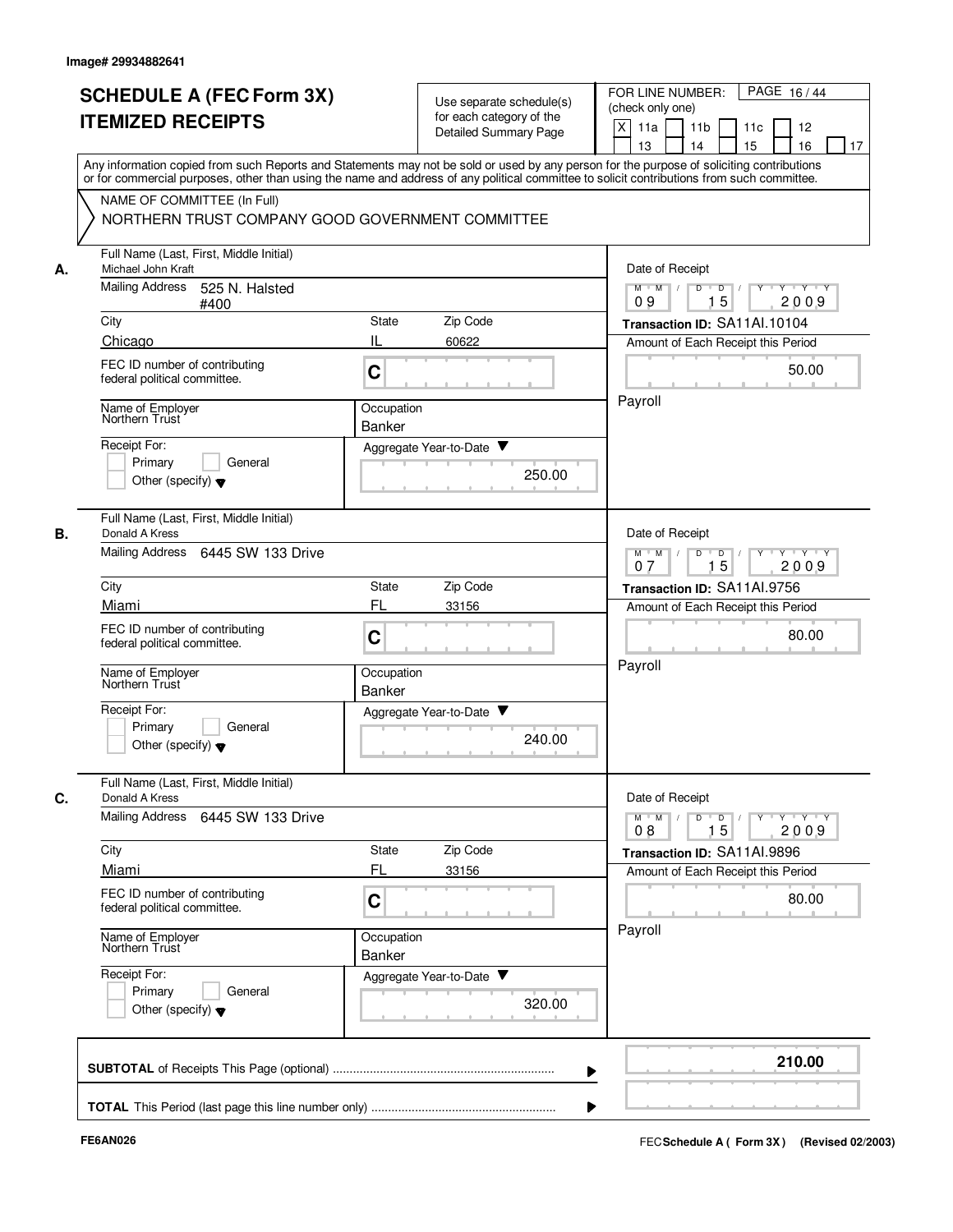|    | <b>SCHEDULE A (FEC Form 3X)</b><br><b>ITEMIZED RECEIPTS</b>                                                                                                                                                                   | Use separate schedule(s)<br>for each category of the | PAGE 17/44<br>FOR LINE NUMBER:<br>(check only one)<br>X<br>11 <sub>b</sub><br>11a<br>11c<br>12                                |
|----|-------------------------------------------------------------------------------------------------------------------------------------------------------------------------------------------------------------------------------|------------------------------------------------------|-------------------------------------------------------------------------------------------------------------------------------|
|    | Any information copied from such Reports and Statements may not be sold or used by any person for the purpose of soliciting contributions                                                                                     | <b>Detailed Summary Page</b>                         | 15<br>13<br>14<br>16<br>17                                                                                                    |
|    | or for commercial purposes, other than using the name and address of any political committee to solicit contributions from such committee.<br>NAME OF COMMITTEE (In Full)<br>NORTHERN TRUST COMPANY GOOD GOVERNMENT COMMITTEE |                                                      |                                                                                                                               |
| А. | Full Name (Last, First, Middle Initial)<br>Donald A Kress                                                                                                                                                                     |                                                      | Date of Receipt                                                                                                               |
|    | <b>Mailing Address</b><br>6445 SW 133 Drive                                                                                                                                                                                   |                                                      | Y 'Y 'Y<br>$M$ $M$ /<br>D<br>$\overline{D}$ /<br>$Y$ <sup><math>\top</math></sup><br>15<br>09<br>2009                         |
|    | City                                                                                                                                                                                                                          | Zip Code<br>State                                    | Transaction ID: SA11Al.10035                                                                                                  |
|    | Miami<br>FEC ID number of contributing<br>federal political committee.                                                                                                                                                        | FL<br>33156<br>C                                     | Amount of Each Receipt this Period<br>80.00                                                                                   |
|    | Name of Employer<br>Northern Trust                                                                                                                                                                                            | Occupation<br>Banker                                 | Payroll                                                                                                                       |
|    | Receipt For:<br>Primary<br>General<br>Other (specify) $\blacktriangledown$                                                                                                                                                    | Aggregate Year-to-Date ▼<br>400.00                   |                                                                                                                               |
| В. | Full Name (Last, First, Middle Initial)<br>Ms Carolyn Lee                                                                                                                                                                     |                                                      | Date of Receipt                                                                                                               |
|    | <b>Mailing Address</b><br>2856 NE 36 St                                                                                                                                                                                       |                                                      | $M$ $M$<br>$Y - Y - Y$<br>D<br>D<br>15<br>2009<br>08                                                                          |
|    | City                                                                                                                                                                                                                          | Zip Code<br>State                                    | Transaction ID: SA11Al.9897                                                                                                   |
|    | <b>Ft Lauderdale</b><br>FEC ID number of contributing<br>federal political committee.                                                                                                                                         | FL<br>33308<br>C                                     | Amount of Each Receipt this Period<br>60.00                                                                                   |
|    | Name of Employer<br>Northern Trust                                                                                                                                                                                            | Occupation<br><b>Banker</b>                          | Payroll                                                                                                                       |
|    | Receipt For:<br>Primary<br>General<br>Other (specify) $\blacktriangledown$                                                                                                                                                    | Aggregate Year-to-Date<br>240.00                     |                                                                                                                               |
| C. | Full Name (Last, First, Middle Initial)<br>Ms Carolyn Lee                                                                                                                                                                     |                                                      | Date of Receipt                                                                                                               |
|    | Mailing Address<br>2856 NE 36 St                                                                                                                                                                                              |                                                      | $\mathsf{Y} \dashv \mathsf{Y} \dashv \mathsf{Y}$<br>$M$ $M$ /<br>D<br>$\overline{D}$<br>$Y$ <sup>-1</sup><br>15<br>2009<br>09 |
|    | City<br>Ft Lauderdale                                                                                                                                                                                                         | Zip Code<br>State<br>FL<br>33308                     | Transaction ID: SA11Al.10036<br>Amount of Each Receipt this Period                                                            |
|    | FEC ID number of contributing<br>federal political committee.                                                                                                                                                                 | C                                                    | 60.00                                                                                                                         |
|    | Name of Employer<br>Northern Trust                                                                                                                                                                                            | Occupation<br>Banker                                 | Payroll                                                                                                                       |
|    | Receipt For:<br>Primary<br>General<br>Other (specify) $\blacktriangledown$                                                                                                                                                    | Aggregate Year-to-Date<br>300.00                     |                                                                                                                               |
|    |                                                                                                                                                                                                                               |                                                      | 200.00                                                                                                                        |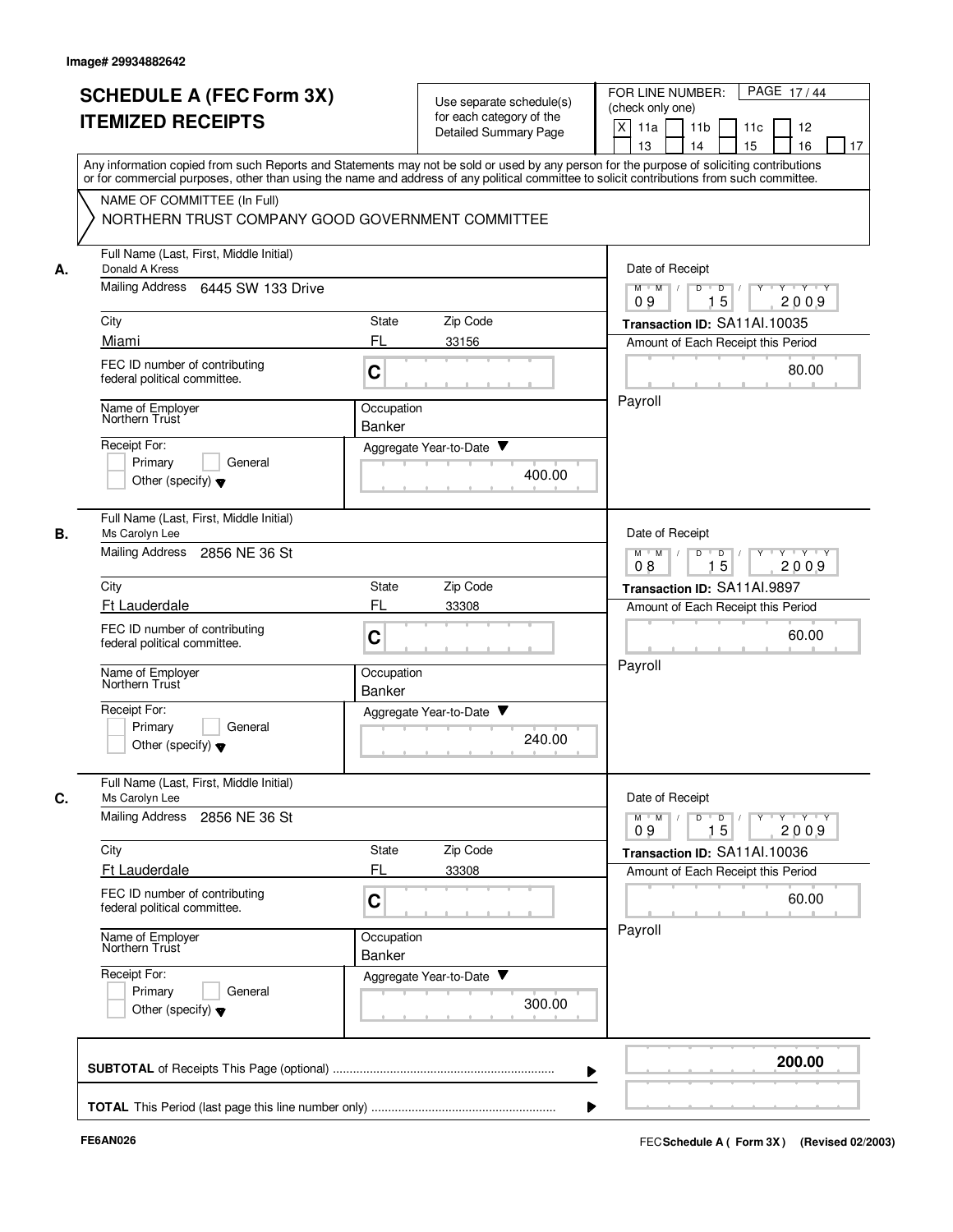|    | <b>SCHEDULE A (FEC Form 3X)</b>                                                                                                                                                                                                                                                         |                             |                                                      |        | PAGE 18/44<br>FOR LINE NUMBER:                                                                                                                                            |
|----|-----------------------------------------------------------------------------------------------------------------------------------------------------------------------------------------------------------------------------------------------------------------------------------------|-----------------------------|------------------------------------------------------|--------|---------------------------------------------------------------------------------------------------------------------------------------------------------------------------|
|    | <b>ITEMIZED RECEIPTS</b>                                                                                                                                                                                                                                                                |                             | Use separate schedule(s)<br>for each category of the |        | (check only one)                                                                                                                                                          |
|    |                                                                                                                                                                                                                                                                                         |                             | <b>Detailed Summary Page</b>                         |        | X<br>11a<br>11 <sub>b</sub><br>11c<br>12<br>13<br>14<br>15<br>16<br>17                                                                                                    |
|    | Any information copied from such Reports and Statements may not be sold or used by any person for the purpose of soliciting contributions<br>or for commercial purposes, other than using the name and address of any political committee to solicit contributions from such committee. |                             |                                                      |        |                                                                                                                                                                           |
|    | NAME OF COMMITTEE (In Full)                                                                                                                                                                                                                                                             |                             |                                                      |        |                                                                                                                                                                           |
|    | NORTHERN TRUST COMPANY GOOD GOVERNMENT COMMITTEE                                                                                                                                                                                                                                        |                             |                                                      |        |                                                                                                                                                                           |
| А. | Full Name (Last, First, Middle Initial)<br>Raymond Leightman                                                                                                                                                                                                                            |                             |                                                      |        | Date of Receipt                                                                                                                                                           |
|    | Mailing Address 3800 N 32Nd Ave                                                                                                                                                                                                                                                         |                             |                                                      |        | $M$ $M$ /<br>D<br>$D$ /<br>$Y - Y - Y$<br>15<br>2009<br>09                                                                                                                |
|    | City                                                                                                                                                                                                                                                                                    | State                       | Zip Code                                             |        | Transaction ID: SA11Al.10037                                                                                                                                              |
|    | Hollywood                                                                                                                                                                                                                                                                               | FL                          | 33021                                                |        | Amount of Each Receipt this Period                                                                                                                                        |
|    | FEC ID number of contributing<br>federal political committee.                                                                                                                                                                                                                           | C                           |                                                      |        | 40.00                                                                                                                                                                     |
|    | Name of Employer<br>Northern Trust                                                                                                                                                                                                                                                      | Occupation                  |                                                      |        | Payroll                                                                                                                                                                   |
|    | Receipt For:                                                                                                                                                                                                                                                                            | Banker                      |                                                      |        |                                                                                                                                                                           |
|    | Primary<br>General                                                                                                                                                                                                                                                                      |                             | Aggregate Year-to-Date ▼                             |        |                                                                                                                                                                           |
|    | Other (specify) $\blacktriangledown$                                                                                                                                                                                                                                                    |                             |                                                      | 240.00 |                                                                                                                                                                           |
| В. | Full Name (Last, First, Middle Initial)<br><b>Bruce Fredric Letten</b>                                                                                                                                                                                                                  |                             |                                                      |        | Date of Receipt                                                                                                                                                           |
|    | Mailing Address 924 Oxford Road                                                                                                                                                                                                                                                         |                             |                                                      |        | $Y - Y - Y$<br>$M$ M<br>D<br>$\overline{D}$<br>15<br>2009<br>07                                                                                                           |
|    | City                                                                                                                                                                                                                                                                                    | State                       | Zip Code                                             |        | Transaction ID: SA11AI.9830                                                                                                                                               |
|    | Deerfield                                                                                                                                                                                                                                                                               |                             | 60015                                                |        | Amount of Each Receipt this Period                                                                                                                                        |
|    | FEC ID number of contributing<br>federal political committee.                                                                                                                                                                                                                           | C                           |                                                      |        | 80.00                                                                                                                                                                     |
|    | Name of Employer<br>Northern Trust                                                                                                                                                                                                                                                      | Occupation<br><b>Banker</b> |                                                      |        | Payroll                                                                                                                                                                   |
|    | Receipt For:                                                                                                                                                                                                                                                                            |                             | v<br>Aggregate Year-to-Date                          |        |                                                                                                                                                                           |
|    | Primary<br>General<br>Other (specify) $\blacktriangledown$                                                                                                                                                                                                                              |                             |                                                      | 240.00 |                                                                                                                                                                           |
|    | Full Name (Last, First, Middle Initial)                                                                                                                                                                                                                                                 |                             |                                                      |        |                                                                                                                                                                           |
| C. | <b>Bruce Fredric Letten</b><br>Mailing Address 924 Oxford Road                                                                                                                                                                                                                          |                             |                                                      |        | Date of Receipt<br>$\mathsf{Y} \dashv \mathsf{Y} \dashv \mathsf{Y} \dashv \mathsf{Y}$<br>$M$ $M$ /<br>$\overline{D}$<br>$\overline{D}$ $\overline{I}$<br>15<br>08<br>2009 |
|    | City                                                                                                                                                                                                                                                                                    | <b>State</b>                | Zip Code                                             |        | Transaction ID: SA11AI.9969                                                                                                                                               |
|    | Deerfield                                                                                                                                                                                                                                                                               | IL                          | 60015                                                |        | Amount of Each Receipt this Period                                                                                                                                        |
|    | FEC ID number of contributing<br>federal political committee.                                                                                                                                                                                                                           | C                           |                                                      |        | 80.00                                                                                                                                                                     |
|    | Name of Employer<br>Northern Trust                                                                                                                                                                                                                                                      | Occupation<br>Banker        |                                                      |        | Payroll                                                                                                                                                                   |
|    | Receipt For:                                                                                                                                                                                                                                                                            |                             | Aggregate Year-to-Date                               |        |                                                                                                                                                                           |
|    | Primary<br>General<br>Other (specify) $\blacktriangledown$                                                                                                                                                                                                                              |                             |                                                      | 320.00 |                                                                                                                                                                           |
|    |                                                                                                                                                                                                                                                                                         |                             |                                                      |        | 200.00                                                                                                                                                                    |
|    |                                                                                                                                                                                                                                                                                         |                             |                                                      |        |                                                                                                                                                                           |
|    |                                                                                                                                                                                                                                                                                         |                             |                                                      |        |                                                                                                                                                                           |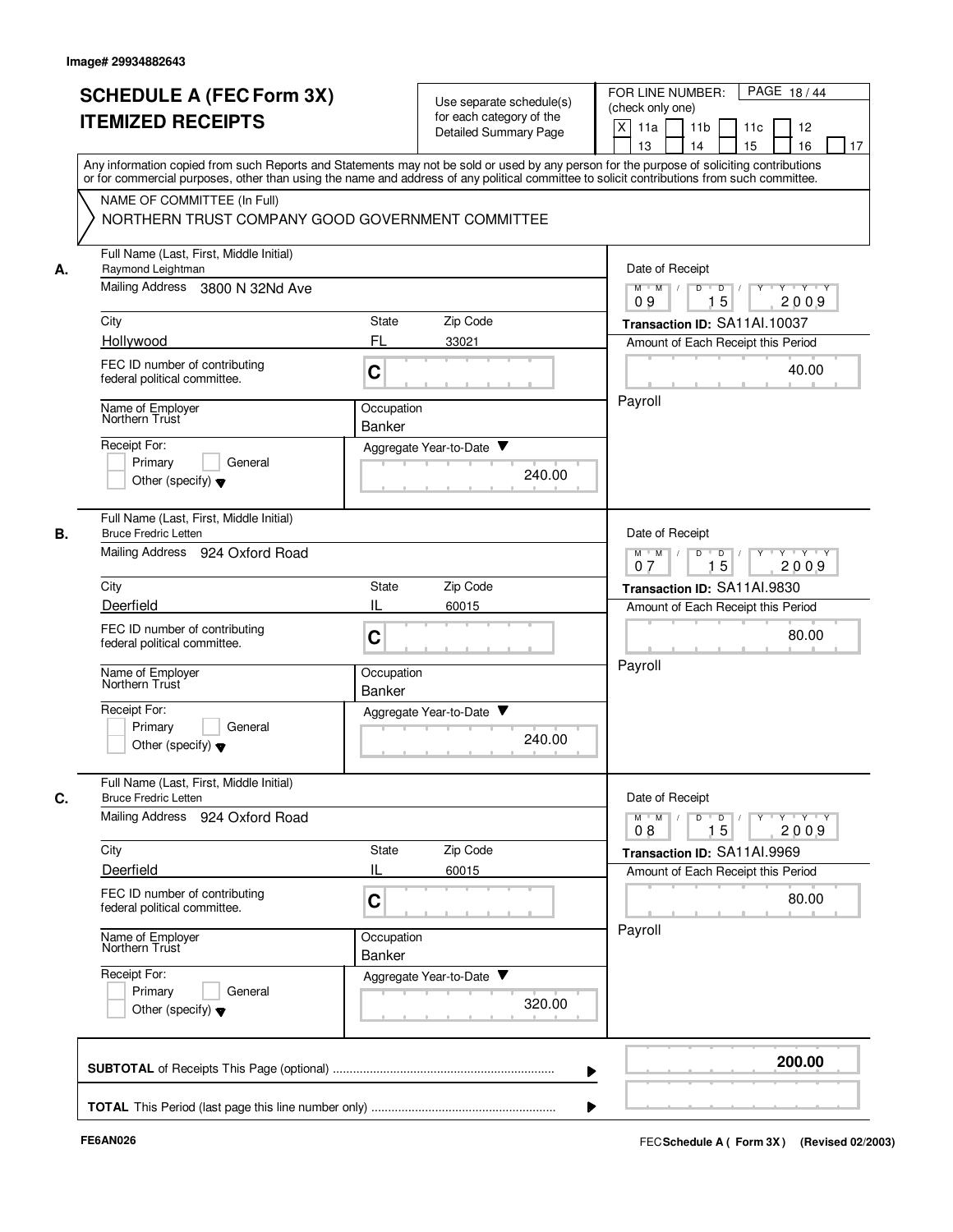|    |                                                                                                                                                                                                                                                                                         |                      |                                                      | PAGE 19/44<br>FOR LINE NUMBER:                                                         |  |  |  |
|----|-----------------------------------------------------------------------------------------------------------------------------------------------------------------------------------------------------------------------------------------------------------------------------------------|----------------------|------------------------------------------------------|----------------------------------------------------------------------------------------|--|--|--|
|    | <b>SCHEDULE A (FEC Form 3X)</b>                                                                                                                                                                                                                                                         |                      | Use separate schedule(s)<br>for each category of the | (check only one)                                                                       |  |  |  |
|    | <b>ITEMIZED RECEIPTS</b>                                                                                                                                                                                                                                                                |                      | Detailed Summary Page                                | X<br>11a<br>11 <sub>b</sub><br>11c<br>12                                               |  |  |  |
|    |                                                                                                                                                                                                                                                                                         |                      |                                                      | 15<br>13<br>14<br>16<br>17                                                             |  |  |  |
|    | Any information copied from such Reports and Statements may not be sold or used by any person for the purpose of soliciting contributions<br>or for commercial purposes, other than using the name and address of any political committee to solicit contributions from such committee. |                      |                                                      |                                                                                        |  |  |  |
|    | NAME OF COMMITTEE (In Full)                                                                                                                                                                                                                                                             |                      |                                                      |                                                                                        |  |  |  |
|    | NORTHERN TRUST COMPANY GOOD GOVERNMENT COMMITTEE                                                                                                                                                                                                                                        |                      |                                                      |                                                                                        |  |  |  |
| А. | Full Name (Last, First, Middle Initial)<br><b>Bruce Fredric Letten</b>                                                                                                                                                                                                                  |                      |                                                      | Date of Receipt                                                                        |  |  |  |
|    | Mailing Address 924 Oxford Road                                                                                                                                                                                                                                                         |                      |                                                      | $M$ $M$ /<br>D<br>$\overline{\mathsf{D}}$<br>$Y - Y - Y$<br>$\Box$<br>15<br>2009<br>09 |  |  |  |
|    | City                                                                                                                                                                                                                                                                                    | State                | Zip Code                                             | Transaction ID: SA11Al.10108                                                           |  |  |  |
|    | Deerfield                                                                                                                                                                                                                                                                               | IL                   | 60015                                                | Amount of Each Receipt this Period                                                     |  |  |  |
|    | FEC ID number of contributing<br>federal political committee.                                                                                                                                                                                                                           | C                    |                                                      | 80.00                                                                                  |  |  |  |
|    | Name of Employer<br>Northern Trust                                                                                                                                                                                                                                                      | Occupation           |                                                      | Payroll                                                                                |  |  |  |
|    |                                                                                                                                                                                                                                                                                         | Banker               |                                                      |                                                                                        |  |  |  |
|    | Receipt For:<br>Primary<br>General                                                                                                                                                                                                                                                      |                      | Aggregate Year-to-Date ▼                             |                                                                                        |  |  |  |
|    | Other (specify) $\blacktriangledown$                                                                                                                                                                                                                                                    |                      | 400.00                                               |                                                                                        |  |  |  |
| В. | Full Name (Last, First, Middle Initial)<br>Daniel Lindley                                                                                                                                                                                                                               |                      |                                                      | Date of Receipt                                                                        |  |  |  |
|    | <b>Mailing Address</b><br>1914 Academy Place                                                                                                                                                                                                                                            |                      |                                                      | $Y \vdash Y \vdash Y$<br>$M$ M<br>D<br>D<br>Y<br>15<br>2009<br>07                      |  |  |  |
|    | City                                                                                                                                                                                                                                                                                    | State                | Zip Code                                             | Transaction ID: SA11AI.9741                                                            |  |  |  |
|    | Wilmington                                                                                                                                                                                                                                                                              | DE                   | 19806                                                | Amount of Each Receipt this Period                                                     |  |  |  |
|    | FEC ID number of contributing<br>federal political committee.                                                                                                                                                                                                                           | C                    |                                                      | 200.00                                                                                 |  |  |  |
|    | Name of Employer<br>The Northern Trust Co. of                                                                                                                                                                                                                                           | Occupation           |                                                      | Payroll                                                                                |  |  |  |
|    | DE<br>Receipt For:                                                                                                                                                                                                                                                                      | <b>Banker</b>        |                                                      |                                                                                        |  |  |  |
|    | Primary<br>General                                                                                                                                                                                                                                                                      |                      | Aggregate Year-to-Date                               |                                                                                        |  |  |  |
|    | Other (specify) $\blacktriangledown$                                                                                                                                                                                                                                                    |                      | 600.00                                               |                                                                                        |  |  |  |
| C. | Full Name (Last, First, Middle Initial)<br>Daniel Lindley                                                                                                                                                                                                                               |                      |                                                      | Date of Receipt                                                                        |  |  |  |
|    | <b>Mailing Address</b><br>1914 Academy Place                                                                                                                                                                                                                                            |                      |                                                      | $M^{\prime}$ $M^{\prime}$ /<br>y y y y y y<br>D<br>$\overline{D}$ /                    |  |  |  |
|    | City                                                                                                                                                                                                                                                                                    | State                | Zip Code                                             | 15<br>2009<br>08<br>Transaction ID: SA11AI.9880                                        |  |  |  |
|    | Wilmington                                                                                                                                                                                                                                                                              | DE                   | 19806                                                | Amount of Each Receipt this Period                                                     |  |  |  |
|    | FEC ID number of contributing<br>federal political committee.                                                                                                                                                                                                                           | C                    |                                                      | 200.00                                                                                 |  |  |  |
|    | Name of Employer<br>The Northern Trust Co. of<br>DE                                                                                                                                                                                                                                     | Occupation<br>Banker |                                                      | Payroll                                                                                |  |  |  |
|    | Receipt For:                                                                                                                                                                                                                                                                            |                      | Aggregate Year-to-Date                               |                                                                                        |  |  |  |
|    | Primary<br>General<br>Other (specify) $\blacktriangledown$                                                                                                                                                                                                                              |                      | 800.00                                               |                                                                                        |  |  |  |
|    |                                                                                                                                                                                                                                                                                         |                      |                                                      | 480.00                                                                                 |  |  |  |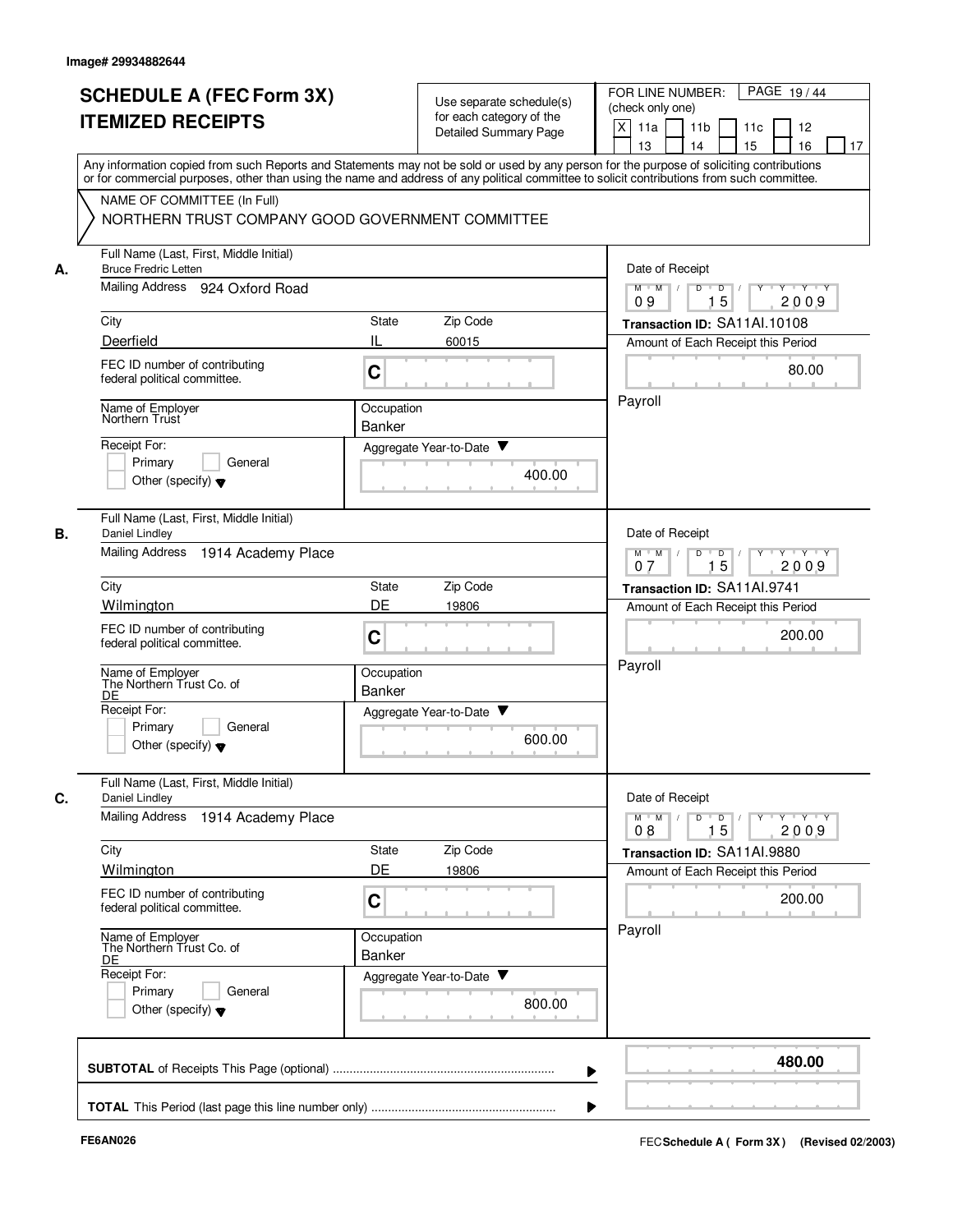|    | <b>SCHEDULE A (FEC Form 3X)</b><br><b>ITEMIZED RECEIPTS</b>                     | Use separate schedule(s)<br>for each category of the<br><b>Detailed Summary Page</b>                                                                                                                                                                                                    | PAGE 20 / 44<br>FOR LINE NUMBER:<br>(check only one)<br>X<br>11 <sub>b</sub><br>11a<br>11c<br>12<br>15<br>13<br>14<br>16<br>17               |  |
|----|---------------------------------------------------------------------------------|-----------------------------------------------------------------------------------------------------------------------------------------------------------------------------------------------------------------------------------------------------------------------------------------|----------------------------------------------------------------------------------------------------------------------------------------------|--|
|    |                                                                                 | Any information copied from such Reports and Statements may not be sold or used by any person for the purpose of soliciting contributions<br>or for commercial purposes, other than using the name and address of any political committee to solicit contributions from such committee. |                                                                                                                                              |  |
|    | NAME OF COMMITTEE (In Full)<br>NORTHERN TRUST COMPANY GOOD GOVERNMENT COMMITTEE |                                                                                                                                                                                                                                                                                         |                                                                                                                                              |  |
| А. | Full Name (Last, First, Middle Initial)<br>Daniel Lindley                       |                                                                                                                                                                                                                                                                                         | Date of Receipt                                                                                                                              |  |
|    | <b>Mailing Address</b><br>1914 Academy Place                                    |                                                                                                                                                                                                                                                                                         | Y Y Y Y<br>$M$ $M$ /<br>D<br>$\blacksquare$ D $\blacksquare$ /<br>$Y$ <sup><math>\top</math></sup><br>15<br>09<br>2009                       |  |
|    | City                                                                            | Zip Code<br>State                                                                                                                                                                                                                                                                       | Transaction ID: SA11Al.10019                                                                                                                 |  |
|    | Wilmington                                                                      | DE<br>19806                                                                                                                                                                                                                                                                             | Amount of Each Receipt this Period                                                                                                           |  |
|    | FEC ID number of contributing<br>federal political committee.                   | C                                                                                                                                                                                                                                                                                       | 200.00                                                                                                                                       |  |
|    | Name of Employer<br>The Northern Trust Co. of                                   | Occupation<br>Banker                                                                                                                                                                                                                                                                    | Payroll                                                                                                                                      |  |
|    | DE<br>Receipt For:                                                              | Aggregate Year-to-Date ▼                                                                                                                                                                                                                                                                |                                                                                                                                              |  |
|    | Primary<br>General<br>Other (specify) $\blacktriangledown$                      | 1000.00                                                                                                                                                                                                                                                                                 |                                                                                                                                              |  |
| В. | Full Name (Last, First, Middle Initial)<br>Howell Susan Mallory                 |                                                                                                                                                                                                                                                                                         | Date of Receipt                                                                                                                              |  |
|    | Mailing Address 2229 Roscomare Road                                             | $Y - Y - Y$<br>$M$ M<br>D<br>D<br>15<br>2009<br>07                                                                                                                                                                                                                                      |                                                                                                                                              |  |
|    | City                                                                            | Zip Code<br>State                                                                                                                                                                                                                                                                       | Transaction ID: SA11Al.9760                                                                                                                  |  |
|    | Los Angeles                                                                     | CA<br>90077                                                                                                                                                                                                                                                                             | Amount of Each Receipt this Period                                                                                                           |  |
|    | FEC ID number of contributing<br>federal political committee.                   | C                                                                                                                                                                                                                                                                                       | 80.00                                                                                                                                        |  |
|    | Name of Employer<br>Northern Trust                                              | Occupation<br><b>Banker</b>                                                                                                                                                                                                                                                             | Payroll                                                                                                                                      |  |
|    | Receipt For:<br>Primary<br>General<br>Other (specify) $\blacktriangledown$      | v<br>Aggregate Year-to-Date<br>240.00                                                                                                                                                                                                                                                   |                                                                                                                                              |  |
| C. | Full Name (Last, First, Middle Initial)<br><b>Howell Susan Mallory</b>          |                                                                                                                                                                                                                                                                                         | Date of Receipt                                                                                                                              |  |
|    | Mailing Address 2229 Roscomare Road                                             |                                                                                                                                                                                                                                                                                         | $\mathsf{Y} \dashv \mathsf{Y} \dashv \mathsf{Y}$<br>$M$ $M$ /<br>D<br>$\overline{D}$<br>$Y$ <sup><math>\top</math></sup><br>15<br>2009<br>08 |  |
|    | City                                                                            | State<br>Zip Code                                                                                                                                                                                                                                                                       | Transaction ID: SA11Al.9900                                                                                                                  |  |
|    | Los Angeles                                                                     | CA<br>90077                                                                                                                                                                                                                                                                             | Amount of Each Receipt this Period                                                                                                           |  |
|    | FEC ID number of contributing<br>federal political committee.                   | C                                                                                                                                                                                                                                                                                       | 80.00                                                                                                                                        |  |
|    | Name of Employer<br>Northern Trust                                              | Occupation<br>Banker                                                                                                                                                                                                                                                                    | Payroll                                                                                                                                      |  |
|    | Receipt For:<br>Primary<br>General<br>Other (specify) $\blacktriangledown$      | Aggregate Year-to-Date<br>320.00                                                                                                                                                                                                                                                        |                                                                                                                                              |  |
|    |                                                                                 |                                                                                                                                                                                                                                                                                         | 360.00                                                                                                                                       |  |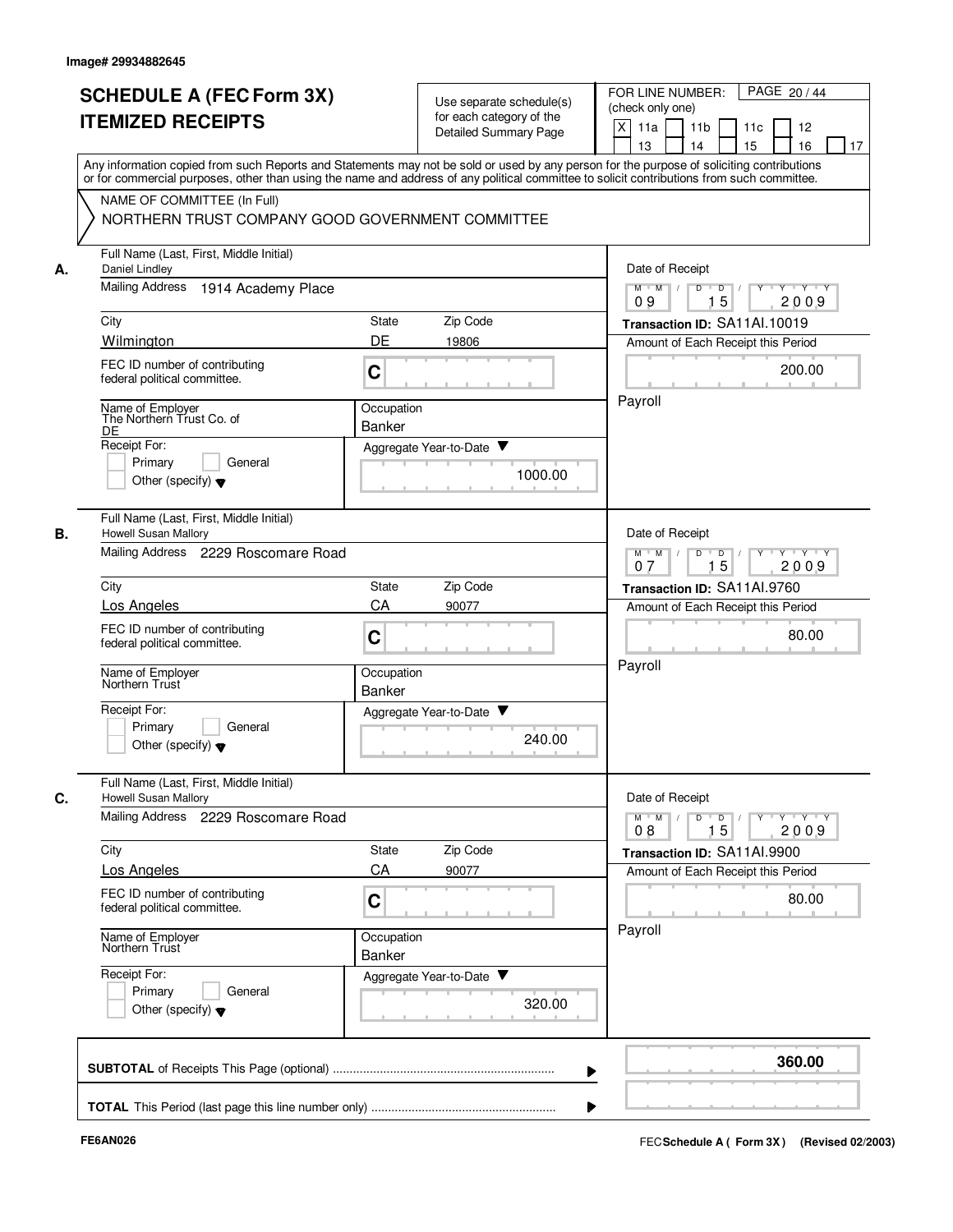|    | <b>SCHEDULE A (FEC Form 3X)</b><br><b>ITEMIZED RECEIPTS</b>                                                                                                                                                                                                                                                            |                             | Use separate schedule(s)<br>for each category of the<br>Detailed Summary Page | PAGE 21 / 44<br>FOR LINE NUMBER:<br>(check only one)<br>X<br>11a<br>11 <sub>b</sub><br>11c<br>12<br>13<br>14<br>15<br>16<br>17 |
|----|------------------------------------------------------------------------------------------------------------------------------------------------------------------------------------------------------------------------------------------------------------------------------------------------------------------------|-----------------------------|-------------------------------------------------------------------------------|--------------------------------------------------------------------------------------------------------------------------------|
|    | Any information copied from such Reports and Statements may not be sold or used by any person for the purpose of soliciting contributions<br>or for commercial purposes, other than using the name and address of any political committee to solicit contributions from such committee.<br>NAME OF COMMITTEE (In Full) |                             |                                                                               |                                                                                                                                |
|    | NORTHERN TRUST COMPANY GOOD GOVERNMENT COMMITTEE                                                                                                                                                                                                                                                                       |                             |                                                                               |                                                                                                                                |
| А. | Full Name (Last, First, Middle Initial)<br>Howell Susan Mallory                                                                                                                                                                                                                                                        |                             |                                                                               | Date of Receipt                                                                                                                |
|    | Mailing Address 2229 Roscomare Road                                                                                                                                                                                                                                                                                    |                             |                                                                               | $M$ $M$ /<br>D<br>$\Box$<br>Y Y Y Y<br>15<br>2009<br>09                                                                        |
|    | City                                                                                                                                                                                                                                                                                                                   | State                       | Zip Code                                                                      | Transaction ID: SA11Al.10039                                                                                                   |
|    | Los Angeles                                                                                                                                                                                                                                                                                                            | CA                          | 90077                                                                         | Amount of Each Receipt this Period                                                                                             |
|    | FEC ID number of contributing<br>federal political committee.                                                                                                                                                                                                                                                          | C                           |                                                                               | 80.00                                                                                                                          |
|    | Name of Employer<br>Northern Trust                                                                                                                                                                                                                                                                                     | Occupation<br><b>Banker</b> |                                                                               | Payroll                                                                                                                        |
|    | Receipt For:                                                                                                                                                                                                                                                                                                           | Aggregate Year-to-Date ▼    |                                                                               |                                                                                                                                |
|    | Primary<br>General<br>Other (specify) $\blacktriangledown$                                                                                                                                                                                                                                                             |                             | 400.00                                                                        |                                                                                                                                |
|    | Full Name (Last, First, Middle Initial)<br>William T Marks                                                                                                                                                                                                                                                             |                             |                                                                               | Date of Receipt                                                                                                                |
|    | Mailing Address 2207 Charleston                                                                                                                                                                                                                                                                                        |                             |                                                                               | $Y - Y - Y$<br>$M$ M<br>D<br>D<br>15<br>2009<br>07                                                                             |
|    | City                                                                                                                                                                                                                                                                                                                   | State                       | Zip Code                                                                      | Transaction ID: SA11AI.9761                                                                                                    |
|    | Heston                                                                                                                                                                                                                                                                                                                 | FL                          | 33326                                                                         | Amount of Each Receipt this Period                                                                                             |
|    | FEC ID number of contributing<br>federal political committee.                                                                                                                                                                                                                                                          | C                           |                                                                               | 100.00                                                                                                                         |
|    | Name of Employer<br>Northern Trust                                                                                                                                                                                                                                                                                     | Occupation<br>Banker        |                                                                               | Payroll                                                                                                                        |
|    | Receipt For:<br>Primary<br>General<br>Other (specify) $\blacktriangledown$                                                                                                                                                                                                                                             | Aggregate Year-to-Date      | 300.00                                                                        |                                                                                                                                |
|    | Full Name (Last, First, Middle Initial)<br>William T Marks                                                                                                                                                                                                                                                             |                             |                                                                               | Date of Receipt                                                                                                                |
|    | <b>Mailing Address</b><br>2207 Charleston                                                                                                                                                                                                                                                                              |                             |                                                                               | $Y \rightarrow Y \rightarrow Y$<br>$M$ $M$ /<br>D<br>$\overline{\phantom{0}}$<br>15<br>2009<br>08                              |
|    | City                                                                                                                                                                                                                                                                                                                   | State                       | Zip Code                                                                      | Transaction ID: SA11Al.9901                                                                                                    |
|    | Heston                                                                                                                                                                                                                                                                                                                 | FL                          | 33326                                                                         | Amount of Each Receipt this Period                                                                                             |
|    | FEC ID number of contributing<br>federal political committee.                                                                                                                                                                                                                                                          | C                           |                                                                               | 100.00                                                                                                                         |
|    | Name of Employer<br>Northern Trust                                                                                                                                                                                                                                                                                     | Occupation<br>Banker        |                                                                               | Payroll                                                                                                                        |
|    | Receipt For:<br>Primary<br>General<br>Other (specify) $\blacktriangledown$                                                                                                                                                                                                                                             | Aggregate Year-to-Date ▼    | 400.00                                                                        |                                                                                                                                |
|    |                                                                                                                                                                                                                                                                                                                        |                             |                                                                               | 280.00                                                                                                                         |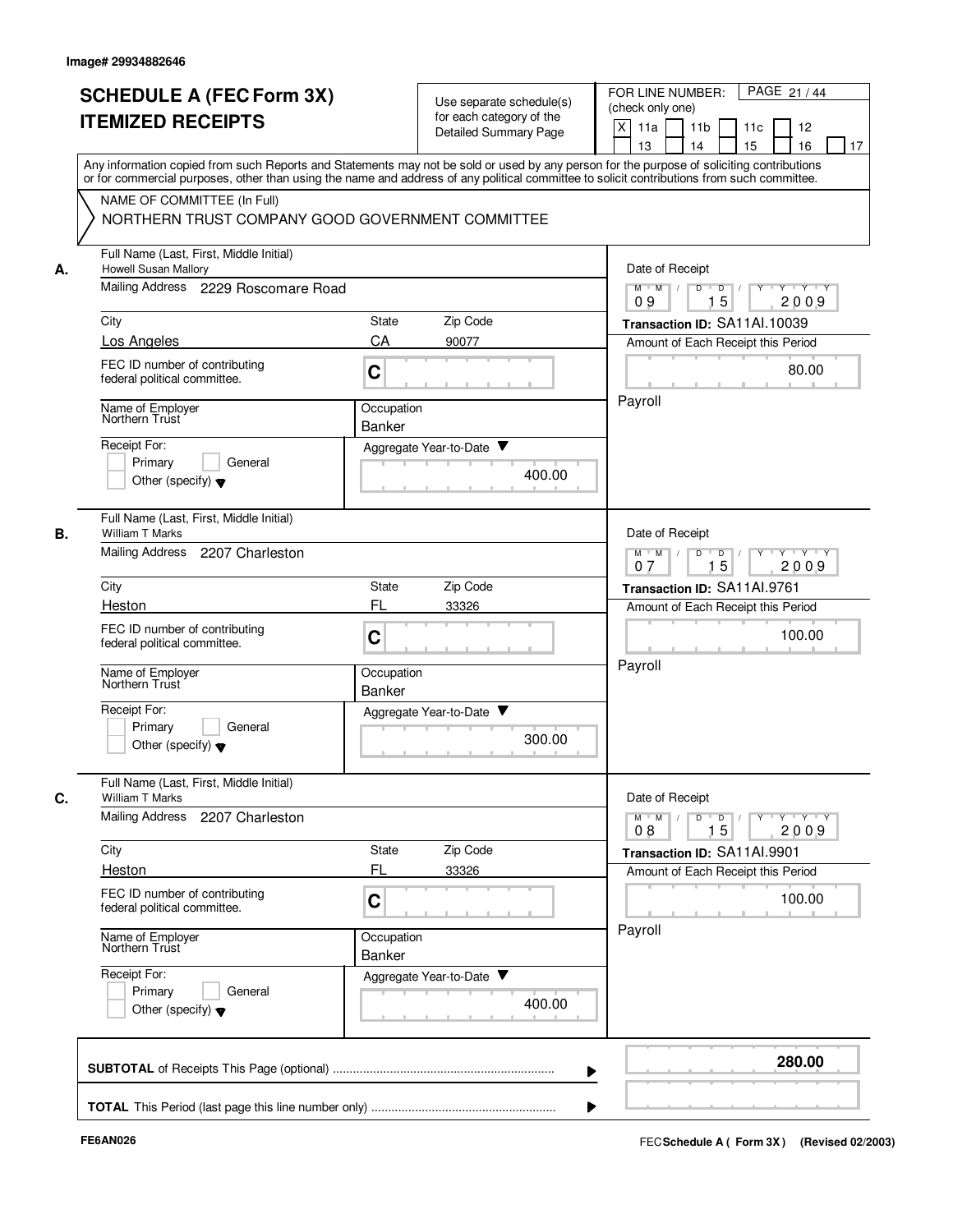|    | <b>SCHEDULE A (FEC Form 3X)</b><br><b>ITEMIZED RECEIPTS</b>                                                                                                                                                                                                                             | Use separate schedule(s)<br>for each category of the<br><b>Detailed Summary Page</b> | PAGE 22 / 44<br>FOR LINE NUMBER:<br>(check only one)<br>X<br>11 <sub>b</sub><br>11a<br>11c<br>12<br>15<br>13<br>14<br>16<br>17          |
|----|-----------------------------------------------------------------------------------------------------------------------------------------------------------------------------------------------------------------------------------------------------------------------------------------|--------------------------------------------------------------------------------------|-----------------------------------------------------------------------------------------------------------------------------------------|
|    | Any information copied from such Reports and Statements may not be sold or used by any person for the purpose of soliciting contributions<br>or for commercial purposes, other than using the name and address of any political committee to solicit contributions from such committee. |                                                                                      |                                                                                                                                         |
|    | NAME OF COMMITTEE (In Full)<br>NORTHERN TRUST COMPANY GOOD GOVERNMENT COMMITTEE                                                                                                                                                                                                         |                                                                                      |                                                                                                                                         |
| А. | Full Name (Last, First, Middle Initial)<br>William T Marks                                                                                                                                                                                                                              |                                                                                      | Date of Receipt                                                                                                                         |
|    | <b>Mailing Address</b><br>2207 Charleston                                                                                                                                                                                                                                               |                                                                                      | Y 'Y 'Y<br>$M$ $M$ /<br>D<br>$\overline{D}$ /<br>$Y$ <sup><math>\top</math></sup><br>15<br>09<br>2009                                   |
|    | City                                                                                                                                                                                                                                                                                    | Zip Code<br>State                                                                    | Transaction ID: SA11Al.10040                                                                                                            |
|    | Heston                                                                                                                                                                                                                                                                                  | FL<br>33326                                                                          | Amount of Each Receipt this Period                                                                                                      |
|    | FEC ID number of contributing<br>federal political committee.                                                                                                                                                                                                                           | C                                                                                    | 100.00                                                                                                                                  |
|    | Name of Employer<br>Northern Trust                                                                                                                                                                                                                                                      | Occupation<br>Banker                                                                 | Payroll                                                                                                                                 |
|    | Receipt For:                                                                                                                                                                                                                                                                            | Aggregate Year-to-Date ▼                                                             |                                                                                                                                         |
|    | Primary<br>General<br>Other (specify) $\blacktriangledown$                                                                                                                                                                                                                              | 500.00                                                                               |                                                                                                                                         |
| В. | Full Name (Last, First, Middle Initial)<br>Sally Parnell Miller                                                                                                                                                                                                                         |                                                                                      | Date of Receipt                                                                                                                         |
|    | Mailing Address<br>3511 Ellwinn Lane SE                                                                                                                                                                                                                                                 |                                                                                      | $M$ $M$<br>$Y - Y - Y$<br>D<br>D<br>15<br>2009<br>08                                                                                    |
|    | City                                                                                                                                                                                                                                                                                    | Zip Code<br>State                                                                    | Transaction ID: SA11AI.9971                                                                                                             |
|    | <b>Cedar Rapids</b>                                                                                                                                                                                                                                                                     | IA<br>52403                                                                          | Amount of Each Receipt this Period                                                                                                      |
|    | FEC ID number of contributing<br>federal political committee.                                                                                                                                                                                                                           | C                                                                                    | 80.00                                                                                                                                   |
|    | Name of Employer<br>Northern Trust                                                                                                                                                                                                                                                      | Occupation<br><b>Banker</b>                                                          | Payroll                                                                                                                                 |
|    | Receipt For:<br>Primary<br>General<br>Other (specify) $\blacktriangledown$                                                                                                                                                                                                              | Aggregate Year-to-Date<br>240.00                                                     |                                                                                                                                         |
| C. | Full Name (Last, First, Middle Initial)<br>Sally Parnell Miller                                                                                                                                                                                                                         |                                                                                      | Date of Receipt                                                                                                                         |
|    | Mailing Address<br>3511 Ellwinn Lane SE                                                                                                                                                                                                                                                 |                                                                                      | $\mathsf{Y} \dashv \mathsf{Y} \dashv \mathsf{Y}$<br>$M$ $M$ /<br>D<br>$\overline{\phantom{0}}$<br>$Y$ <sup>-1</sup><br>15<br>2009<br>09 |
|    | City                                                                                                                                                                                                                                                                                    | State<br>Zip Code                                                                    | Transaction ID: SA11Al.10110                                                                                                            |
|    | <b>Cedar Rapids</b>                                                                                                                                                                                                                                                                     | IA<br>52403                                                                          | Amount of Each Receipt this Period                                                                                                      |
|    | FEC ID number of contributing<br>federal political committee.                                                                                                                                                                                                                           | C                                                                                    | 80.00                                                                                                                                   |
|    | Name of Employer<br>Northern Trust                                                                                                                                                                                                                                                      | Occupation<br>Banker                                                                 | Payroll                                                                                                                                 |
|    | Receipt For:<br>Primary<br>General<br>Other (specify) $\blacktriangledown$                                                                                                                                                                                                              | Aggregate Year-to-Date<br>320.00                                                     |                                                                                                                                         |
|    |                                                                                                                                                                                                                                                                                         |                                                                                      | 260.00                                                                                                                                  |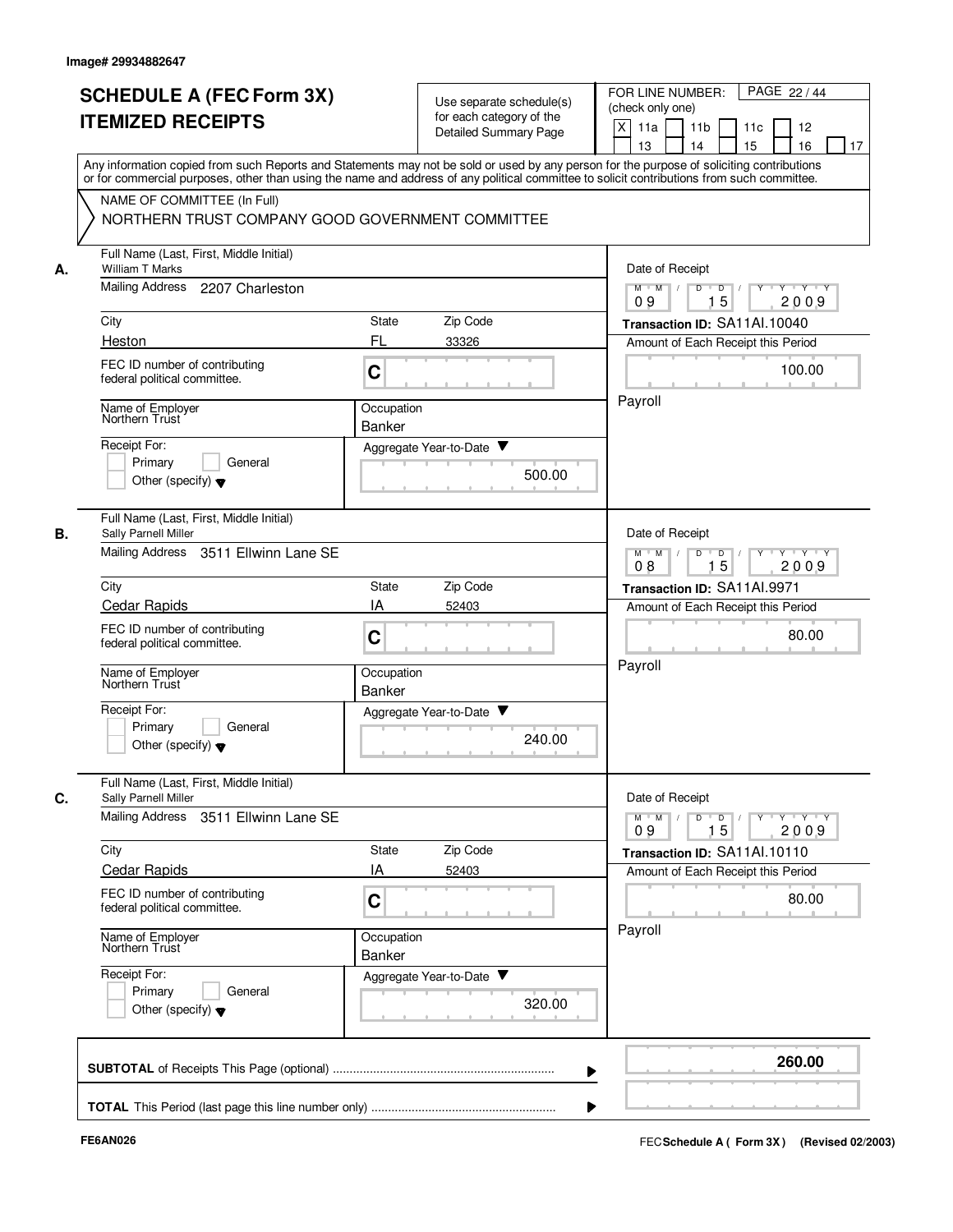|    | <b>SCHEDULE A (FEC Form 3X)</b><br><b>ITEMIZED RECEIPTS</b>                                                                                                                                                                                                                             |                             | Use separate schedule(s)<br>for each category of the<br><b>Detailed Summary Page</b> | PAGE 23/44<br>FOR LINE NUMBER:<br>(check only one)<br>X<br>11a<br>11 <sub>b</sub><br>11c<br>12<br>15<br>13<br>14<br>16<br>17 |
|----|-----------------------------------------------------------------------------------------------------------------------------------------------------------------------------------------------------------------------------------------------------------------------------------------|-----------------------------|--------------------------------------------------------------------------------------|------------------------------------------------------------------------------------------------------------------------------|
|    | Any information copied from such Reports and Statements may not be sold or used by any person for the purpose of soliciting contributions<br>or for commercial purposes, other than using the name and address of any political committee to solicit contributions from such committee. |                             |                                                                                      |                                                                                                                              |
|    | NAME OF COMMITTEE (In Full)<br>NORTHERN TRUST COMPANY GOOD GOVERNMENT COMMITTEE                                                                                                                                                                                                         |                             |                                                                                      |                                                                                                                              |
| А. | Full Name (Last, First, Middle Initial)<br>Saverio Mirahchi                                                                                                                                                                                                                             |                             |                                                                                      | Date of Receipt                                                                                                              |
|    | Mailing Address<br>345 E. Ohio                                                                                                                                                                                                                                                          |                             |                                                                                      | $M$ $M$ /<br>D<br>$\overline{D}$<br>Y Y Y Y<br>2009<br>08<br>07                                                              |
|    | City                                                                                                                                                                                                                                                                                    | State                       | Zip Code                                                                             | Transaction ID: SA11Al.10160                                                                                                 |
|    | Chicago<br>FEC ID number of contributing<br>federal political committee.                                                                                                                                                                                                                | IL<br>C                     | 60611                                                                                | Amount of Each Receipt this Period<br>500.00                                                                                 |
|    | Name of Employer<br>Northern Trust                                                                                                                                                                                                                                                      | Occupation<br>Banking       |                                                                                      |                                                                                                                              |
|    | Receipt For:<br>Primary<br>General<br>Other (specify) $\blacktriangledown$                                                                                                                                                                                                              |                             | Aggregate Year-to-Date ▼<br>500.00                                                   |                                                                                                                              |
|    | Full Name (Last, First, Middle Initial)<br>L James Mitchell<br>Mailing Address<br>4N550 School Rd.                                                                                                                                                                                      |                             |                                                                                      | Date of Receipt<br>Y Y Y Y<br>$M$ M<br>D<br>$\mathsf D$<br>Y<br>09<br>15<br>2009                                             |
|    | City                                                                                                                                                                                                                                                                                    | State                       | Zip Code                                                                             | Transaction ID: SA11AI.10154                                                                                                 |
|    | St. Charles                                                                                                                                                                                                                                                                             | IL                          | 60175                                                                                | Amount of Each Receipt this Period                                                                                           |
|    | FEC ID number of contributing<br>federal political committee.                                                                                                                                                                                                                           | C                           |                                                                                      | 50.00<br>Payroll                                                                                                             |
|    | Name of Employer<br>Northern Trust                                                                                                                                                                                                                                                      | Occupation<br>Banker        |                                                                                      |                                                                                                                              |
|    | Receipt For:<br>Primary<br>General<br>Other (specify) $\blacktriangledown$                                                                                                                                                                                                              |                             | Aggregate Year-to-Date<br>250.00                                                     |                                                                                                                              |
|    | Full Name (Last, First, Middle Initial)<br>Scott O Muench                                                                                                                                                                                                                               |                             |                                                                                      | Date of Receipt                                                                                                              |
|    | <b>Mailing Address</b><br>2109 N. Racine                                                                                                                                                                                                                                                |                             |                                                                                      | $\mathsf{Y} \dashv \mathsf{Y} \dashv \mathsf{Y}$<br>$M$ $M$<br>D<br>$\overline{\phantom{a}}$ D<br>$Y^+$<br>15<br>2009<br>09  |
|    | City<br>Chicago                                                                                                                                                                                                                                                                         | State<br>IL                 | Zip Code<br>60614                                                                    | Transaction ID: SA11Al.10155                                                                                                 |
|    | FEC ID number of contributing<br>federal political committee.                                                                                                                                                                                                                           | C                           |                                                                                      | Amount of Each Receipt this Period<br>50.00                                                                                  |
|    | Name of Employer<br>Northern Trust                                                                                                                                                                                                                                                      | Occupation<br><b>Banker</b> |                                                                                      | Payroll                                                                                                                      |
|    | Receipt For:<br>Primary<br>General<br>Other (specify) $\blacktriangledown$                                                                                                                                                                                                              |                             | Aggregate Year-to-Date<br>250.00                                                     |                                                                                                                              |
|    |                                                                                                                                                                                                                                                                                         |                             |                                                                                      | 600.00                                                                                                                       |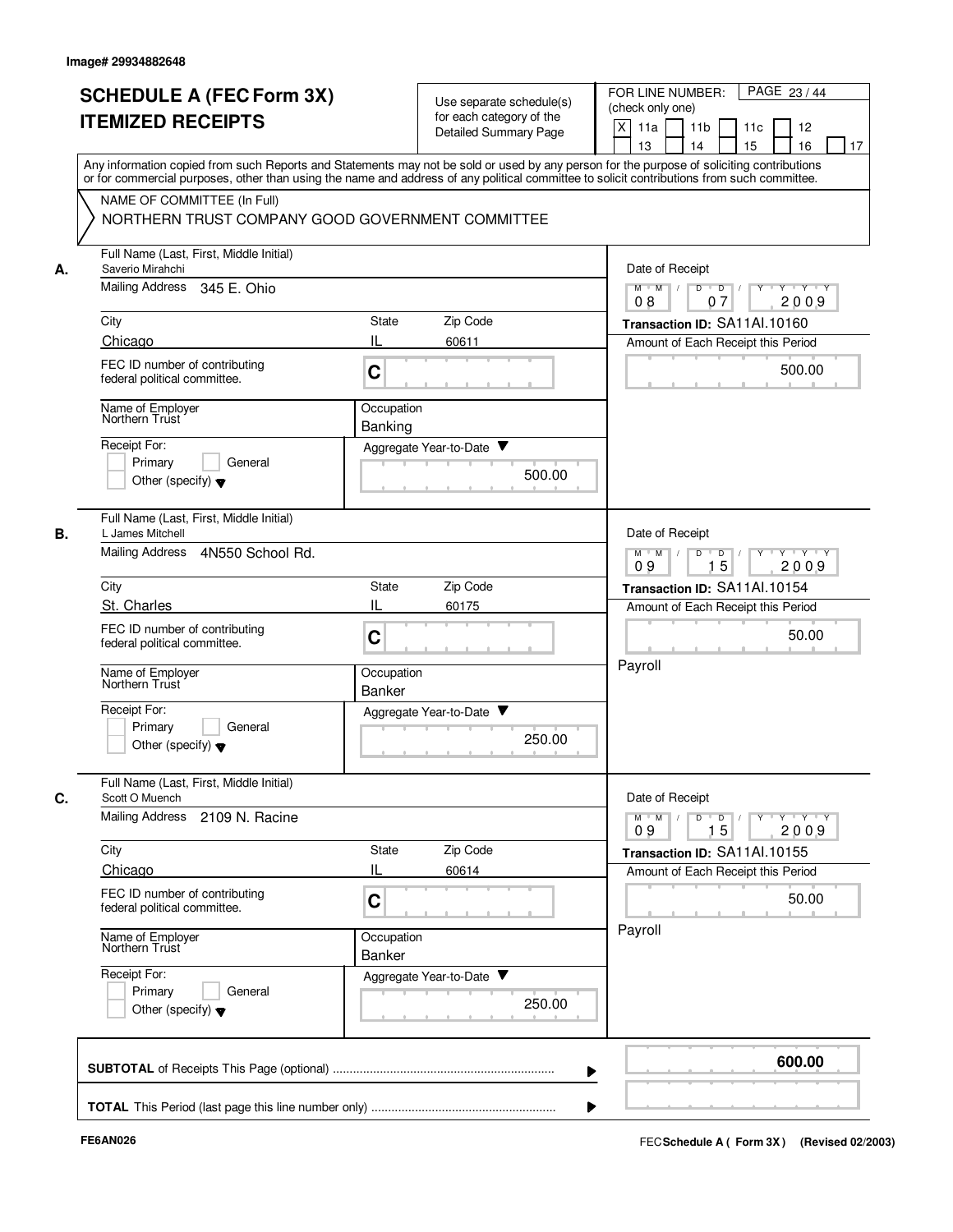| <b>SCHEDULE A (FEC Form 3X)</b>                                  |                                                  | Use separate schedule(s)                          | PAGE 24 / 44<br>FOR LINE NUMBER:                                                                                                                                                                                                                                                        |
|------------------------------------------------------------------|--------------------------------------------------|---------------------------------------------------|-----------------------------------------------------------------------------------------------------------------------------------------------------------------------------------------------------------------------------------------------------------------------------------------|
|                                                                  | <b>ITEMIZED RECEIPTS</b>                         |                                                   | (check only one)                                                                                                                                                                                                                                                                        |
|                                                                  |                                                  | for each category of the<br>Detailed Summary Page | X<br>11a<br>11 <sub>b</sub><br>11c<br>12<br>15<br>13<br>14<br>16<br>17                                                                                                                                                                                                                  |
|                                                                  |                                                  |                                                   | Any information copied from such Reports and Statements may not be sold or used by any person for the purpose of soliciting contributions<br>or for commercial purposes, other than using the name and address of any political committee to solicit contributions from such committee. |
| NAME OF COMMITTEE (In Full)                                      |                                                  |                                                   |                                                                                                                                                                                                                                                                                         |
|                                                                  | NORTHERN TRUST COMPANY GOOD GOVERNMENT COMMITTEE |                                                   |                                                                                                                                                                                                                                                                                         |
| Full Name (Last, First, Middle Initial)<br>Andrew Paciocco<br>А. |                                                  |                                                   | Date of Receipt                                                                                                                                                                                                                                                                         |
| Mailing Address 6129 Paseo La Vista                              |                                                  |                                                   | $M$ $M$ /<br>D<br>$D$ /<br>$Y - Y - Y$<br>15<br>2009<br>07                                                                                                                                                                                                                              |
| City                                                             | State                                            | Zip Code                                          | Transaction ID: SA11AI.9767                                                                                                                                                                                                                                                             |
| <b>Woodland Hills</b>                                            | CA                                               | 91367                                             | Amount of Each Receipt this Period                                                                                                                                                                                                                                                      |
| FEC ID number of contributing<br>federal political committee.    | C                                                |                                                   | 80.00                                                                                                                                                                                                                                                                                   |
| Name of Employer<br>Northern Trust                               | Occupation<br>Banker                             |                                                   | Payroll                                                                                                                                                                                                                                                                                 |
| Receipt For:                                                     |                                                  | Aggregate Year-to-Date ▼                          |                                                                                                                                                                                                                                                                                         |
| Primary<br>General                                               |                                                  | 240.00                                            |                                                                                                                                                                                                                                                                                         |
| Other (specify) $\blacktriangledown$                             |                                                  |                                                   |                                                                                                                                                                                                                                                                                         |
| Full Name (Last, First, Middle Initial)<br>В.<br>Andrew Paciocco |                                                  |                                                   | Date of Receipt                                                                                                                                                                                                                                                                         |
| Mailing Address                                                  | 6129 Paseo La Vista                              |                                                   | $Y \vdash Y \vdash Y$<br>$M$ $M$<br>D<br>D<br>Y<br>15<br>2009<br>08                                                                                                                                                                                                                     |
| City                                                             | State                                            | Zip Code                                          | Transaction ID: SA11AI.9907                                                                                                                                                                                                                                                             |
| <b>Woodland Hills</b>                                            | CA                                               | 91367                                             | Amount of Each Receipt this Period                                                                                                                                                                                                                                                      |
| FEC ID number of contributing<br>federal political committee.    | C                                                |                                                   | 80.00                                                                                                                                                                                                                                                                                   |
| Name of Employer<br>Northern Trust                               | Occupation<br><b>Banker</b>                      |                                                   | Payroll                                                                                                                                                                                                                                                                                 |
| Receipt For:                                                     |                                                  | Aggregate Year-to-Date                            |                                                                                                                                                                                                                                                                                         |
| Primary<br>General<br>Other (specify) $\blacktriangledown$       |                                                  | 320.00                                            |                                                                                                                                                                                                                                                                                         |
| Full Name (Last, First, Middle Initial)                          |                                                  |                                                   |                                                                                                                                                                                                                                                                                         |
| C.<br>Andrew Paciocco<br><b>Mailing Address</b>                  | 6129 Paseo La Vista                              |                                                   | Date of Receipt<br>$\mathsf{Y} \dashv \mathsf{Y} \dashv \mathsf{Y} \dashv \mathsf{Y}$<br>$M^{\prime}$ $M^{\prime}$ /<br>$D$ $D$ $/$<br>2009                                                                                                                                             |
| City                                                             | State                                            | Zip Code                                          | 15<br>09<br>Transaction ID: SA11Al.10046                                                                                                                                                                                                                                                |
| <b>Woodland Hills</b>                                            | CA                                               | 91367                                             | Amount of Each Receipt this Period                                                                                                                                                                                                                                                      |
| FEC ID number of contributing<br>federal political committee.    | C                                                |                                                   | 80.00                                                                                                                                                                                                                                                                                   |
| Name of Employer<br>Northern Trust                               | Occupation<br>Banker                             |                                                   | Payroll                                                                                                                                                                                                                                                                                 |
| Receipt For:                                                     |                                                  | Aggregate Year-to-Date                            |                                                                                                                                                                                                                                                                                         |
| Primary<br>General<br>Other (specify) $\blacktriangledown$       |                                                  | 400.00                                            |                                                                                                                                                                                                                                                                                         |
|                                                                  |                                                  |                                                   |                                                                                                                                                                                                                                                                                         |
|                                                                  |                                                  |                                                   | 240.00                                                                                                                                                                                                                                                                                  |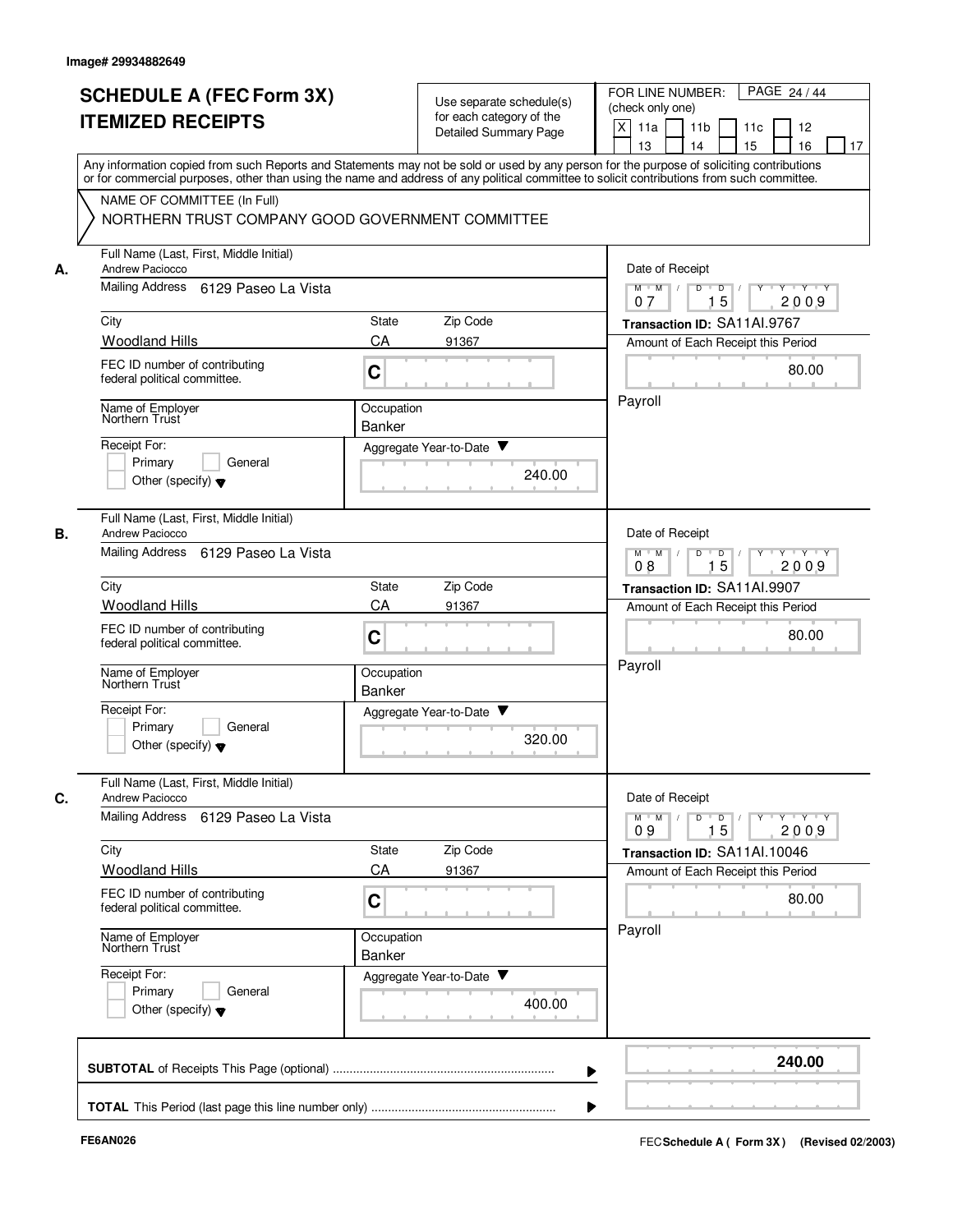|    | <b>SCHEDULE A (FEC Form 3X)</b><br><b>ITEMIZED RECEIPTS</b>                     | Use separate schedule(s)<br>for each category of the<br><b>Detailed Summary Page</b> | PAGE 25/44<br>FOR LINE NUMBER:<br>(check only one)<br>X<br>11 <sub>b</sub><br>11a<br>11c<br>12<br>15<br>13<br>14<br>16<br>17                                                                                                                                                            |
|----|---------------------------------------------------------------------------------|--------------------------------------------------------------------------------------|-----------------------------------------------------------------------------------------------------------------------------------------------------------------------------------------------------------------------------------------------------------------------------------------|
|    |                                                                                 |                                                                                      | Any information copied from such Reports and Statements may not be sold or used by any person for the purpose of soliciting contributions<br>or for commercial purposes, other than using the name and address of any political committee to solicit contributions from such committee. |
|    | NAME OF COMMITTEE (In Full)<br>NORTHERN TRUST COMPANY GOOD GOVERNMENT COMMITTEE |                                                                                      |                                                                                                                                                                                                                                                                                         |
| А. | Full Name (Last, First, Middle Initial)<br>R. Paul Perez                        |                                                                                      | Date of Receipt                                                                                                                                                                                                                                                                         |
|    | <b>Mailing Address</b><br>131 Seminary Drive                                    |                                                                                      | Y 'Y 'Y<br>$M$ $M$ /<br>D<br>$\overline{D}$ /<br>$Y$ <sup><math>\top</math></sup><br>15<br>07<br>2009                                                                                                                                                                                   |
|    | City                                                                            | Zip Code<br>State                                                                    | Transaction ID: SA11AI.9768                                                                                                                                                                                                                                                             |
|    | Menlo Park                                                                      | CA<br>94025                                                                          | Amount of Each Receipt this Period                                                                                                                                                                                                                                                      |
|    | FEC ID number of contributing<br>federal political committee.                   | C                                                                                    | 100.00                                                                                                                                                                                                                                                                                  |
|    | Name of Employer<br>Northern Trust                                              | Occupation<br>Banker                                                                 | Payroll                                                                                                                                                                                                                                                                                 |
|    | Receipt For:                                                                    | Aggregate Year-to-Date ▼                                                             |                                                                                                                                                                                                                                                                                         |
|    | Primary<br>General<br>Other (specify) $\blacktriangledown$                      |                                                                                      | 300.00                                                                                                                                                                                                                                                                                  |
|    | Full Name (Last, First, Middle Initial)<br>R. Paul Perez                        |                                                                                      | Date of Receipt                                                                                                                                                                                                                                                                         |
|    | <b>Mailing Address</b><br>131 Seminary Drive                                    |                                                                                      | $Y - Y - Y - Y$<br>$M$ M<br>D<br>D<br>15<br>2009<br>08                                                                                                                                                                                                                                  |
|    | City                                                                            | Zip Code<br>State                                                                    | Transaction ID: SA11Al.9908                                                                                                                                                                                                                                                             |
|    | Menlo Park                                                                      | CA<br>94025                                                                          | Amount of Each Receipt this Period                                                                                                                                                                                                                                                      |
|    | FEC ID number of contributing<br>federal political committee.                   | C                                                                                    | 100.00                                                                                                                                                                                                                                                                                  |
|    | Name of Employer<br>Northern Trust                                              | Occupation<br><b>Banker</b>                                                          | Payroll                                                                                                                                                                                                                                                                                 |
|    | Receipt For:<br>Primary<br>General<br>Other (specify) $\blacktriangledown$      | v<br>Aggregate Year-to-Date                                                          | 400.00                                                                                                                                                                                                                                                                                  |
|    | Full Name (Last, First, Middle Initial)<br>R. Paul Perez                        |                                                                                      | Date of Receipt                                                                                                                                                                                                                                                                         |
|    | <b>Mailing Address</b><br>131 Seminary Drive                                    |                                                                                      | $\mathsf{Y} \dashv \mathsf{Y} \dashv \mathsf{Y}$<br>$M$ $M$<br>D<br>$\overline{D}$<br>$Y$ <sup><math>\top</math></sup><br>15<br>2009<br>09                                                                                                                                              |
|    | City                                                                            | Zip Code<br>State                                                                    | Transaction ID: SA11Al.10047                                                                                                                                                                                                                                                            |
|    | Menlo Park                                                                      | CA<br>94025                                                                          | Amount of Each Receipt this Period                                                                                                                                                                                                                                                      |
|    | FEC ID number of contributing<br>federal political committee.                   | C                                                                                    | 100.00                                                                                                                                                                                                                                                                                  |
|    | Name of Employer<br>Northern Trust                                              | Occupation<br>Banker                                                                 | Payroll                                                                                                                                                                                                                                                                                 |
|    | Receipt For:<br>Primary<br>General<br>Other (specify) $\blacktriangledown$      | Aggregate Year-to-Date                                                               | 500.00                                                                                                                                                                                                                                                                                  |
|    |                                                                                 |                                                                                      | 300.00                                                                                                                                                                                                                                                                                  |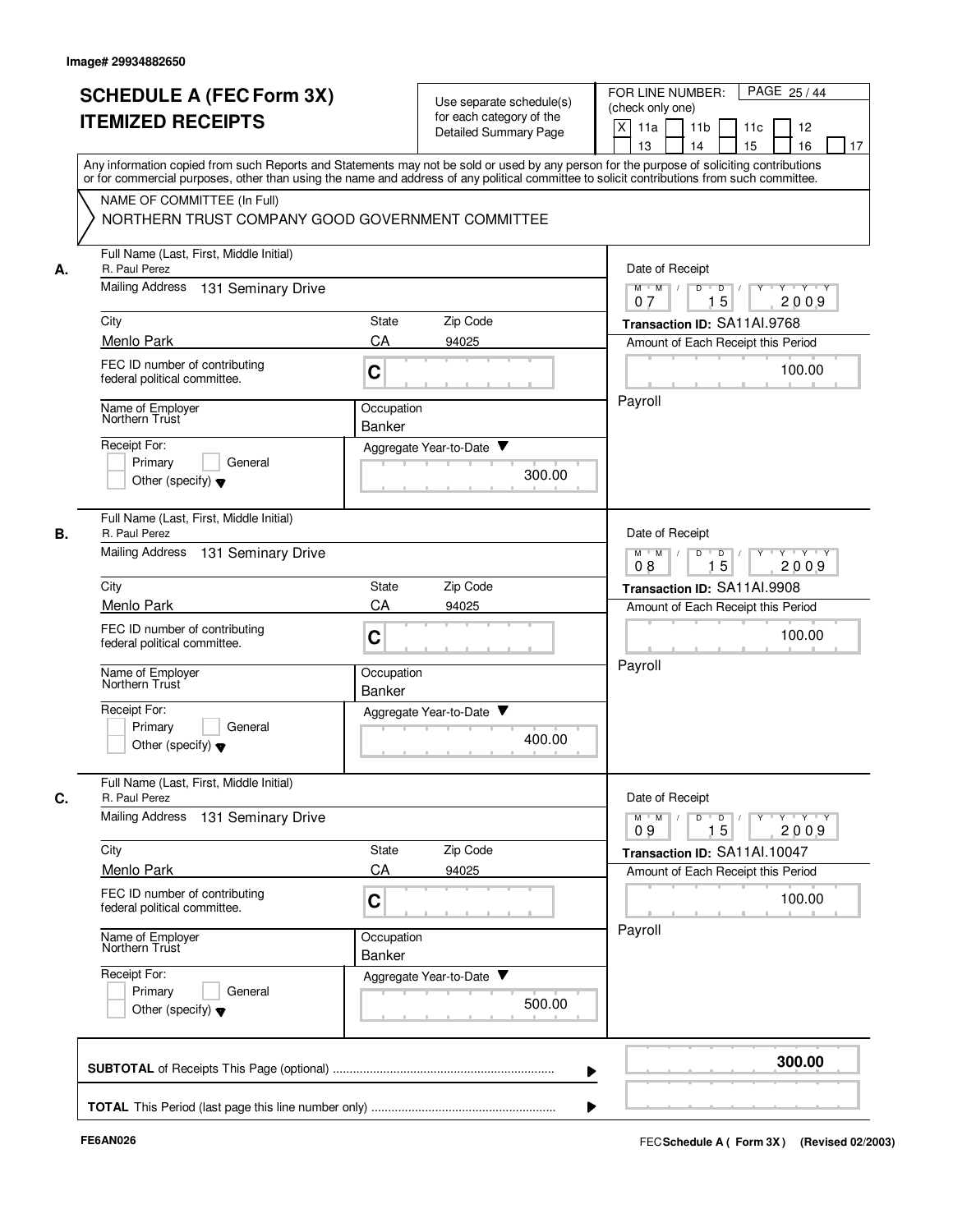|    | <b>SCHEDULE A (FEC Form 3X)</b><br><b>ITEMIZED RECEIPTS</b>                                                         | Use separate schedule(s)<br>for each category of the<br><b>Detailed Summary Page</b>                                                                                                                                                                                                    | PAGE 26/44<br>FOR LINE NUMBER:<br>(check only one)<br>X<br>11a<br>11 <sub>b</sub><br>11c<br>12<br>13<br>14<br>15<br>16<br>17 |
|----|---------------------------------------------------------------------------------------------------------------------|-----------------------------------------------------------------------------------------------------------------------------------------------------------------------------------------------------------------------------------------------------------------------------------------|------------------------------------------------------------------------------------------------------------------------------|
|    | NAME OF COMMITTEE (In Full)<br>NORTHERN TRUST COMPANY GOOD GOVERNMENT COMMITTEE                                     | Any information copied from such Reports and Statements may not be sold or used by any person for the purpose of soliciting contributions<br>or for commercial purposes, other than using the name and address of any political committee to solicit contributions from such committee. |                                                                                                                              |
| А. | Full Name (Last, First, Middle Initial)<br><b>William Brett Rees</b><br><b>Mailing Address</b><br>1708 Cherokee Dr. |                                                                                                                                                                                                                                                                                         | Date of Receipt<br>Y Y Y Y<br>$M$ $M$ /<br>D<br>$\Box$<br>$Y$ <sup>-1</sup><br>15<br>2009<br>07                              |
|    | City                                                                                                                | Zip Code<br>State                                                                                                                                                                                                                                                                       | Transaction ID: SA11Al.9772                                                                                                  |
|    | Sarasota                                                                                                            | FL<br>34239                                                                                                                                                                                                                                                                             | Amount of Each Receipt this Period                                                                                           |
|    | FEC ID number of contributing<br>federal political committee.                                                       | C                                                                                                                                                                                                                                                                                       | 100.00                                                                                                                       |
|    | Name of Employer<br>Northern Trust<br>Receipt For:<br>Primary<br>General<br>Other (specify) $\blacktriangledown$    | Occupation<br><b>Banker</b><br>Aggregate Year-to-Date ▼<br>300.00                                                                                                                                                                                                                       | Payroll                                                                                                                      |
|    | Full Name (Last, First, Middle Initial)<br><b>William Brett Rees</b><br><b>Mailing Address</b><br>1708 Cherokee Dr. |                                                                                                                                                                                                                                                                                         | Date of Receipt<br>$M$ M<br>D<br>$\overline{D}$<br>Y Y Y Y<br>$\sqrt{ }$<br>Y<br>$\top$                                      |
|    | City                                                                                                                | Zip Code<br>State                                                                                                                                                                                                                                                                       | 15<br>2009<br>08<br>Transaction ID: SA11Al.9912                                                                              |
|    | Sarasota                                                                                                            | FL<br>34239                                                                                                                                                                                                                                                                             | Amount of Each Receipt this Period                                                                                           |
|    | FEC ID number of contributing<br>federal political committee.                                                       | C                                                                                                                                                                                                                                                                                       | 100.00                                                                                                                       |
|    | Name of Employer<br>Northern Trust                                                                                  | Occupation<br><b>Banker</b>                                                                                                                                                                                                                                                             | Payroll                                                                                                                      |
|    | Receipt For:<br>Primary<br>General<br>Other (specify) $\blacktriangledown$                                          | Aggregate Year-to-Date ▼<br>400.00                                                                                                                                                                                                                                                      |                                                                                                                              |
|    | Full Name (Last, First, Middle Initial)<br><b>William Brett Rees</b>                                                |                                                                                                                                                                                                                                                                                         | Date of Receipt                                                                                                              |
|    | Mailing Address<br>1708 Cherokee Dr.                                                                                |                                                                                                                                                                                                                                                                                         | $Y - Y - Y$<br>$M$ $M$<br>D<br>$\overline{D}$<br>Y<br>15<br>2009<br>09                                                       |
|    | City<br>Sarasota                                                                                                    | Zip Code<br>State<br>FL<br>34239                                                                                                                                                                                                                                                        | Transaction ID: SA11Al.10051<br>Amount of Each Receipt this Period                                                           |
|    | FEC ID number of contributing<br>federal political committee.                                                       | C                                                                                                                                                                                                                                                                                       | 100.00                                                                                                                       |
|    | Name of Employer<br>Northern Trust                                                                                  | Occupation<br>Banker                                                                                                                                                                                                                                                                    | Payroll                                                                                                                      |
|    | Receipt For:<br>Primary<br>General<br>Other (specify) $\blacktriangledown$                                          | Aggregate Year-to-Date<br>500.00                                                                                                                                                                                                                                                        |                                                                                                                              |
|    |                                                                                                                     |                                                                                                                                                                                                                                                                                         | 300.00                                                                                                                       |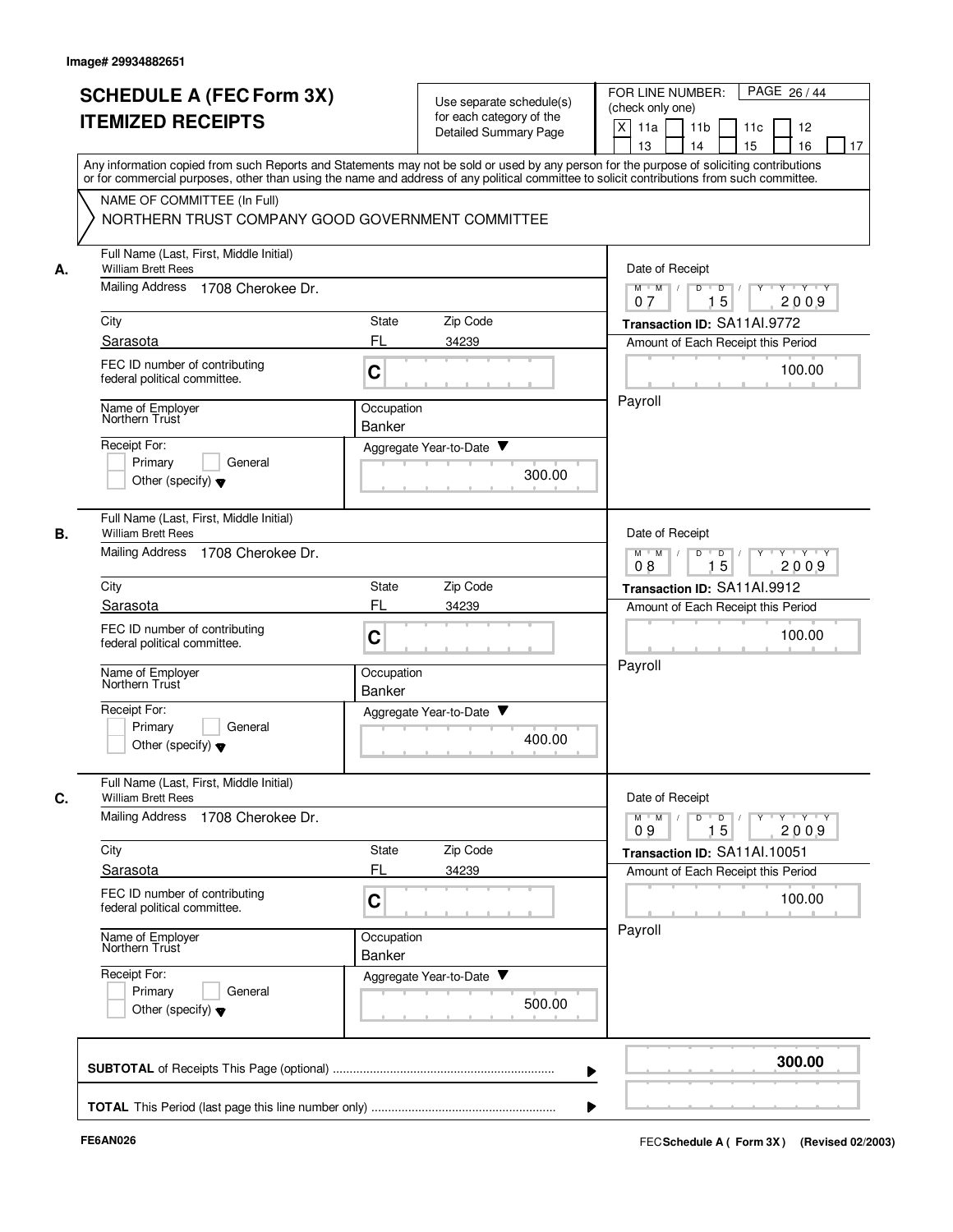|    | <b>SCHEDULE A (FEC Form 3X)</b><br><b>ITEMIZED RECEIPTS</b>                                                                                                                                                                                                                             | Use separate schedule(s)<br>for each category of the<br><b>Detailed Summary Page</b> | PAGE 27 / 44<br>FOR LINE NUMBER:<br>(check only one)<br>X<br>11a<br>11 <sub>b</sub><br>11c<br>12<br>15<br>13<br>14<br>16<br>17 |
|----|-----------------------------------------------------------------------------------------------------------------------------------------------------------------------------------------------------------------------------------------------------------------------------------------|--------------------------------------------------------------------------------------|--------------------------------------------------------------------------------------------------------------------------------|
|    | Any information copied from such Reports and Statements may not be sold or used by any person for the purpose of soliciting contributions<br>or for commercial purposes, other than using the name and address of any political committee to solicit contributions from such committee. |                                                                                      |                                                                                                                                |
|    | NAME OF COMMITTEE (In Full)<br>NORTHERN TRUST COMPANY GOOD GOVERNMENT COMMITTEE                                                                                                                                                                                                         |                                                                                      |                                                                                                                                |
| А. | Full Name (Last, First, Middle Initial)<br>Kenneth W Reeves, III                                                                                                                                                                                                                        |                                                                                      | Date of Receipt                                                                                                                |
|    | Mailing Address<br>1747 E. Northern<br>#236                                                                                                                                                                                                                                             |                                                                                      | $M$ $M$ /<br>D<br>$\overline{D}$<br>Y Y Y Y<br>2009<br>08<br>04                                                                |
|    | City                                                                                                                                                                                                                                                                                    | Zip Code<br>State                                                                    | Transaction ID: SA11Al.10159                                                                                                   |
|    | Phoenix<br>FEC ID number of contributing<br>federal political committee.                                                                                                                                                                                                                | AZ<br>85020<br>C                                                                     | Amount of Each Receipt this Period<br>400.00                                                                                   |
|    | Name of Employer<br>Northern Trust                                                                                                                                                                                                                                                      | Occupation<br>Banker                                                                 |                                                                                                                                |
|    | Receipt For:<br>Primary<br>General<br>Other (specify) $\blacktriangledown$                                                                                                                                                                                                              | Aggregate Year-to-Date ▼<br>400.00                                                   |                                                                                                                                |
| В. | Full Name (Last, First, Middle Initial)<br>Jaclene Robinson-lvy<br><b>Mailing Address</b><br>123 W. Washington Blvd                                                                                                                                                                     |                                                                                      | Date of Receipt<br>Y Y Y Y<br>$M$ $M$<br>D<br>$\overline{D}$<br>Y                                                              |
|    | Unit #2                                                                                                                                                                                                                                                                                 | 08<br>15<br>2009                                                                     |                                                                                                                                |
|    | City<br>Oak Park                                                                                                                                                                                                                                                                        | State<br>Zip Code<br>IL<br>60302                                                     | Transaction ID: SA11AI.9984                                                                                                    |
|    | FEC ID number of contributing<br>federal political committee.                                                                                                                                                                                                                           | C                                                                                    | Amount of Each Receipt this Period<br>60.00                                                                                    |
|    | Name of Employer<br>Northern Trust                                                                                                                                                                                                                                                      | Occupation<br><b>Banker</b>                                                          | Payroll                                                                                                                        |
|    | Receipt For:<br>Primary<br>General<br>Other (specify) $\blacktriangledown$                                                                                                                                                                                                              | Aggregate Year-to-Date<br>240.00                                                     |                                                                                                                                |
| C. | Full Name (Last, First, Middle Initial)<br>Jaclene Robinson-lvy                                                                                                                                                                                                                         |                                                                                      | Date of Receipt                                                                                                                |
|    | <b>Mailing Address</b><br>123 W. Washington Blvd<br>Unit #2                                                                                                                                                                                                                             |                                                                                      | $\mathsf{Y} \dashv \mathsf{Y} \dashv \mathsf{Y}$<br>$M$ $M$<br>D<br>$\overline{\phantom{a}}$ D<br>$Y^+$<br>15<br>2009<br>09    |
|    | City<br>Oak Park                                                                                                                                                                                                                                                                        | State<br>Zip Code<br>IL<br>60302                                                     | Transaction ID: SA11Al.10123                                                                                                   |
|    | FEC ID number of contributing<br>federal political committee.                                                                                                                                                                                                                           | C                                                                                    | Amount of Each Receipt this Period<br>60.00                                                                                    |
|    | Name of Employer<br>Northern Trust                                                                                                                                                                                                                                                      | Occupation<br><b>Banker</b>                                                          | Payroll                                                                                                                        |
|    | Receipt For:<br>Primary<br>General<br>Other (specify) $\blacktriangledown$                                                                                                                                                                                                              | Aggregate Year-to-Date<br>300.00                                                     |                                                                                                                                |
|    |                                                                                                                                                                                                                                                                                         |                                                                                      | 520.00                                                                                                                         |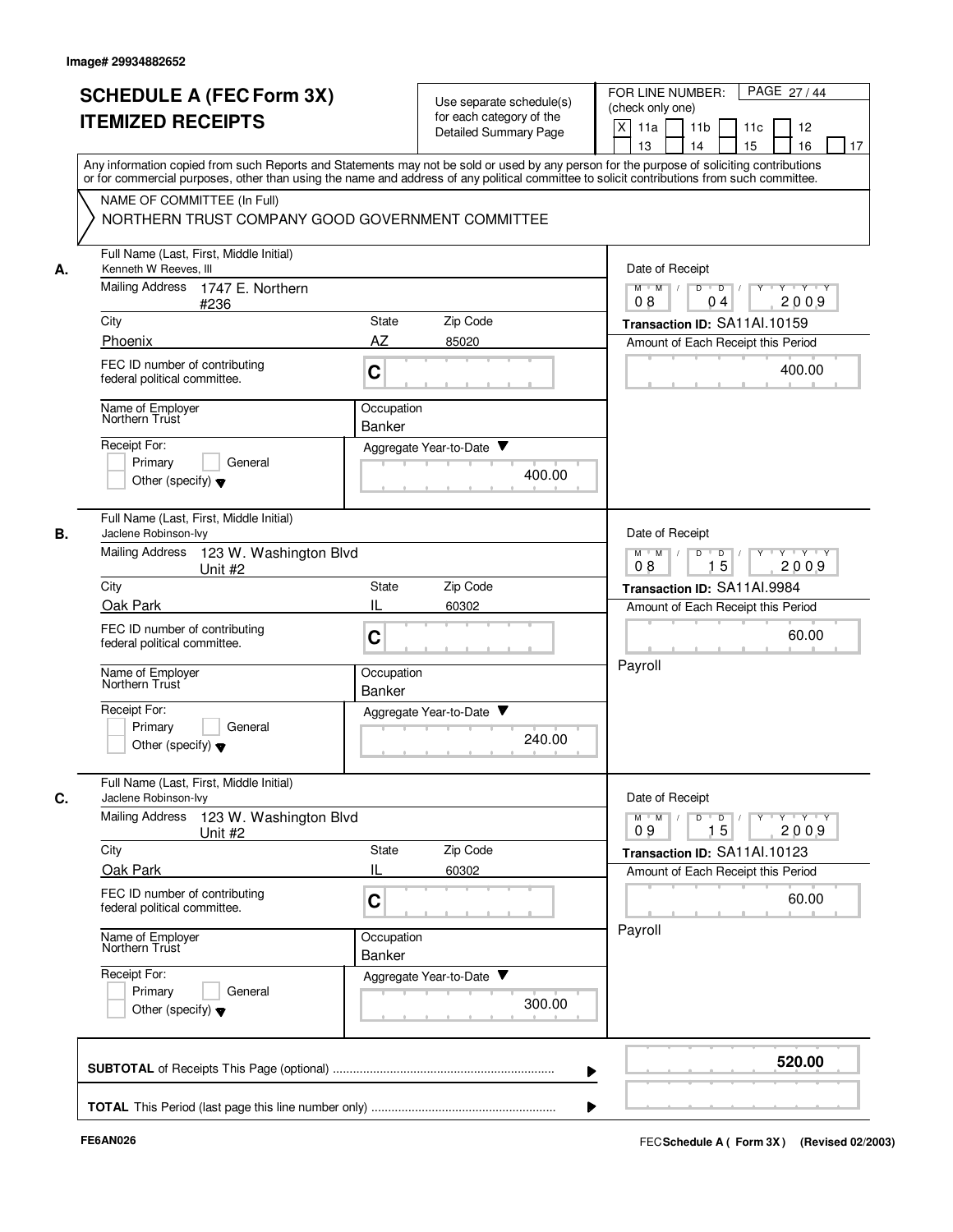|    | <b>SCHEDULE A (FEC Form 3X)</b><br><b>ITEMIZED RECEIPTS</b>                                                                                                                                                                                                                                                                                                                |                             | Use separate schedule(s)<br>for each category of the<br><b>Detailed Summary Page</b> | PAGE 28 / 44<br>FOR LINE NUMBER:<br>(check only one)<br>$\times$<br>11a<br>11 <sub>b</sub><br>11c<br>12<br>13<br>14<br>15<br>16<br>17 |
|----|----------------------------------------------------------------------------------------------------------------------------------------------------------------------------------------------------------------------------------------------------------------------------------------------------------------------------------------------------------------------------|-----------------------------|--------------------------------------------------------------------------------------|---------------------------------------------------------------------------------------------------------------------------------------|
|    | Any information copied from such Reports and Statements may not be sold or used by any person for the purpose of soliciting contributions<br>or for commercial purposes, other than using the name and address of any political committee to solicit contributions from such committee.<br>NAME OF COMMITTEE (In Full)<br>NORTHERN TRUST COMPANY GOOD GOVERNMENT COMMITTEE |                             |                                                                                      |                                                                                                                                       |
| А. | Full Name (Last, First, Middle Initial)<br>Jeffrey Sandler<br><b>Mailing Address</b><br>2559 Eagle Run Lane                                                                                                                                                                                                                                                                |                             |                                                                                      | Date of Receipt<br>$D$ $D$ $I$<br>$M$ $M$ /<br>$Y$ <sup><math>\top</math></sup><br>$Y - Y - Y$                                        |
|    |                                                                                                                                                                                                                                                                                                                                                                            |                             |                                                                                      | 15<br>2009<br>07                                                                                                                      |
|    | City<br>Weston                                                                                                                                                                                                                                                                                                                                                             | State<br>FL                 | Zip Code<br>33327                                                                    | Transaction ID: SA11AI.9775<br>Amount of Each Receipt this Period                                                                     |
|    | FEC ID number of contributing<br>federal political committee.                                                                                                                                                                                                                                                                                                              | C                           |                                                                                      | 100.00                                                                                                                                |
|    | Name of Employer<br>Northern Trust                                                                                                                                                                                                                                                                                                                                         | Occupation<br><b>Banker</b> |                                                                                      | Payroll                                                                                                                               |
|    | Receipt For:<br>Primary<br>General<br>Other (specify) $\blacktriangledown$                                                                                                                                                                                                                                                                                                 |                             | Aggregate Year-to-Date ▼<br>300.00                                                   |                                                                                                                                       |
| В. | Full Name (Last, First, Middle Initial)<br>Jeffrey Sandler<br><b>Mailing Address</b><br>2559 Eagle Run Lane                                                                                                                                                                                                                                                                |                             |                                                                                      | Date of Receipt<br>$Y - Y - Y - Y$<br>$M$ M<br>D<br>$\overline{D}$                                                                    |
|    |                                                                                                                                                                                                                                                                                                                                                                            |                             |                                                                                      | 15<br>2009<br>08                                                                                                                      |
|    | City                                                                                                                                                                                                                                                                                                                                                                       | State                       | Zip Code                                                                             | Transaction ID: SA11Al.9915                                                                                                           |
|    | Weston<br>FEC ID number of contributing<br>federal political committee.                                                                                                                                                                                                                                                                                                    | FL<br>C                     | 33327                                                                                | Amount of Each Receipt this Period<br>100.00                                                                                          |
|    | Name of Employer<br>Northern Trust                                                                                                                                                                                                                                                                                                                                         | Occupation<br><b>Banker</b> |                                                                                      | Payroll                                                                                                                               |
|    | Receipt For:<br>Primary<br>General<br>Other (specify) $\blacktriangledown$                                                                                                                                                                                                                                                                                                 | Aggregate Year-to-Date      | ▼<br>400.00                                                                          |                                                                                                                                       |
| C. | Full Name (Last, First, Middle Initial)<br>Jeffrey Sandler                                                                                                                                                                                                                                                                                                                 |                             |                                                                                      | Date of Receipt                                                                                                                       |
|    | <b>Mailing Address</b><br>2559 Eagle Run Lane                                                                                                                                                                                                                                                                                                                              |                             |                                                                                      | $Y + Y + Y$<br>$M$ $M$ /<br>D<br>$\overline{D}$<br>Y<br>15<br>2009<br>09                                                              |
|    | City                                                                                                                                                                                                                                                                                                                                                                       | State                       | Zip Code                                                                             | Transaction ID: SA11Al.10054                                                                                                          |
|    | Weston<br>FEC ID number of contributing<br>federal political committee.                                                                                                                                                                                                                                                                                                    | FL<br>C                     | 33327                                                                                | Amount of Each Receipt this Period<br>100.00                                                                                          |
|    | Name of Employer<br>Northern Trust                                                                                                                                                                                                                                                                                                                                         | Occupation<br>Banker        |                                                                                      | Payroll                                                                                                                               |
|    | Receipt For:<br>Primary<br>General<br>Other (specify) $\blacktriangledown$                                                                                                                                                                                                                                                                                                 |                             | Aggregate Year-to-Date<br>500.00                                                     |                                                                                                                                       |
|    |                                                                                                                                                                                                                                                                                                                                                                            |                             |                                                                                      | 300.00                                                                                                                                |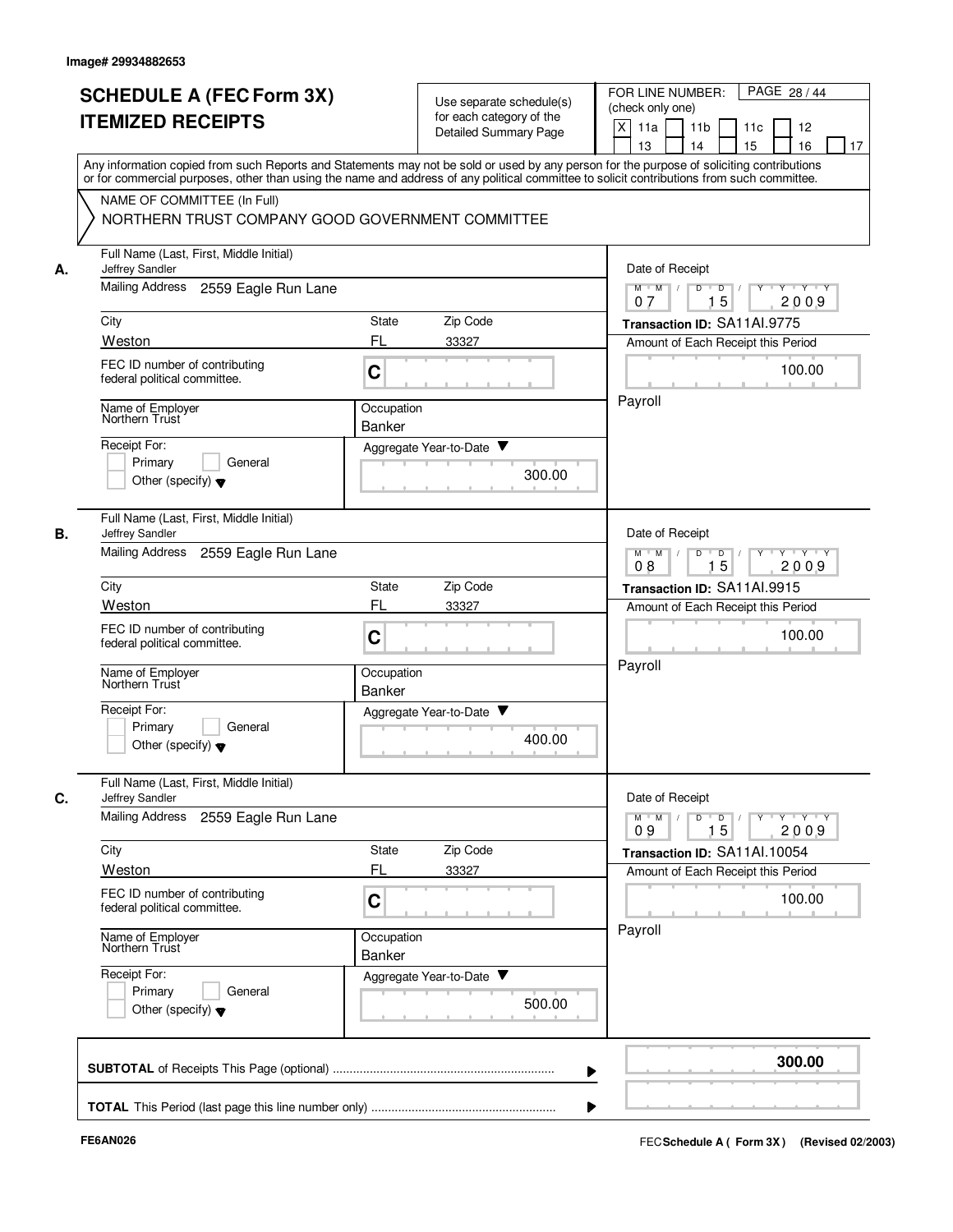|    | <b>SCHEDULE A (FEC Form 3X)</b><br><b>ITEMIZED RECEIPTS</b>                                                                                                                                                                                                                                                                                                                | Use separate schedule(s)<br>for each category of the<br><b>Detailed Summary Page</b>                       | PAGE 29 / 44<br>FOR LINE NUMBER:<br>(check only one)<br>$\times$<br>11a<br>11 <sub>b</sub><br>11c<br>12<br>13<br>14<br>15<br>16<br>17                                                                        |
|----|----------------------------------------------------------------------------------------------------------------------------------------------------------------------------------------------------------------------------------------------------------------------------------------------------------------------------------------------------------------------------|------------------------------------------------------------------------------------------------------------|--------------------------------------------------------------------------------------------------------------------------------------------------------------------------------------------------------------|
|    | Any information copied from such Reports and Statements may not be sold or used by any person for the purpose of soliciting contributions<br>or for commercial purposes, other than using the name and address of any political committee to solicit contributions from such committee.<br>NAME OF COMMITTEE (In Full)<br>NORTHERN TRUST COMPANY GOOD GOVERNMENT COMMITTEE |                                                                                                            |                                                                                                                                                                                                              |
| А. | Full Name (Last, First, Middle Initial)<br>Jana R Schreuder<br>Mailing Address<br>803 Armour Dr.<br>City<br>Lake Bluff<br>FEC ID number of contributing<br>federal political committee.<br>Name of Employer<br>Northern Trust<br>Receipt For:<br>Primary<br>General<br>Other (specify) $\blacktriangledown$                                                                | Zip Code<br>State<br>Ш<br>60044<br>C<br>Occupation<br><b>Banker</b><br>Aggregate Year-to-Date ▼<br>1500.00 | Date of Receipt<br>$D$ $D$ $1$<br>$M$ $M$ /<br>$Y$ <sup><math>\top</math></sup><br>$Y - Y - Y$<br>15<br>2009<br>07<br>Transaction ID: SA11AI.9849<br>Amount of Each Receipt this Period<br>500.00<br>Payroll |
| В. | Full Name (Last, First, Middle Initial)<br>Jana R Schreuder<br>Mailing Address<br>803 Armour Dr.<br>City<br><b>Lake Bluff</b><br>FEC ID number of contributing<br>federal political committee.<br>Name of Employer<br>Northern Trust<br>Receipt For:<br>Primary<br>General<br>Other (specify) $\blacktriangledown$                                                         | Zip Code<br>State<br>IL<br>60044<br>C<br>Occupation<br><b>Banker</b><br>Aggregate Year-to-Date<br>2000.00  | Date of Receipt<br>$Y - Y - Y - Y$<br>$M$ M<br>D<br>$\overline{D}$<br>15<br>2009<br>08<br>Transaction ID: SA11AI.9988<br>Amount of Each Receipt this Period<br>500.00<br>Payroll                             |
| C. | Full Name (Last, First, Middle Initial)<br>Jana R Schreuder<br>Mailing Address 803 Armour Dr.<br>City<br>Lake Bluff<br>FEC ID number of contributing<br>federal political committee.<br>Name of Employer<br>Northern Trust<br>Receipt For:<br>Primary<br>General<br>Other (specify) $\blacktriangledown$                                                                   | State<br>Zip Code<br>IL<br>60044<br>C<br>Occupation<br>Banker<br>Aggregate Year-to-Date<br>2500.00         | Date of Receipt<br>$Y + Y + Y$<br>$M$ $M$ /<br>D<br>$\overline{D}$<br>Y<br>15<br>2009<br>09<br>Transaction ID: SA11Al.10127<br>Amount of Each Receipt this Period<br>500.00<br>Payroll                       |
|    |                                                                                                                                                                                                                                                                                                                                                                            |                                                                                                            | 1500.00                                                                                                                                                                                                      |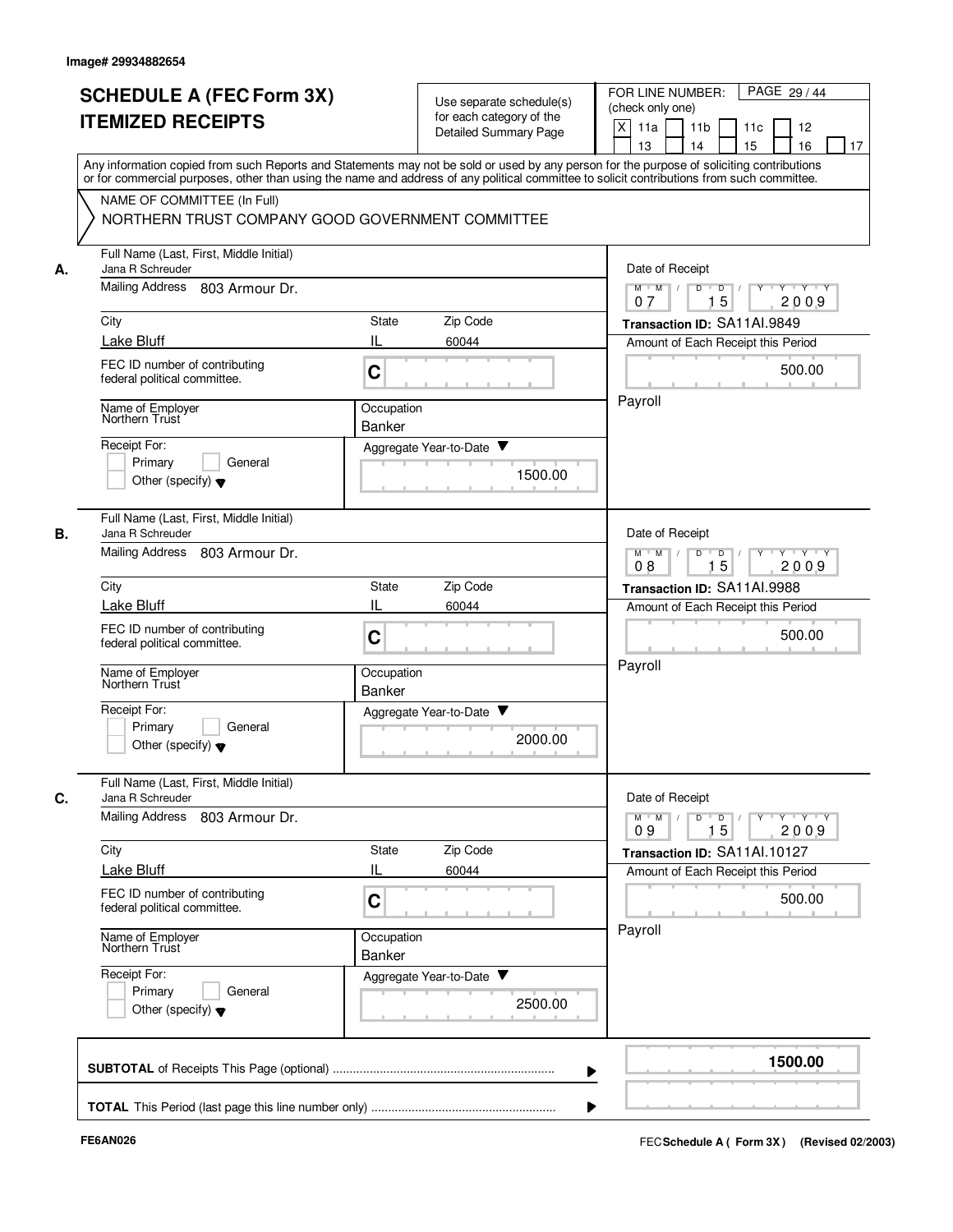|      | <b>SCHEDULE A (FEC Form 3X)</b>                                                                                                                                                                                                                                                         |                             | Use separate schedule(s)                                 |        | PAGE 30/44<br>FOR LINE NUMBER:<br>(check only one)                                                                                                                        |
|------|-----------------------------------------------------------------------------------------------------------------------------------------------------------------------------------------------------------------------------------------------------------------------------------------|-----------------------------|----------------------------------------------------------|--------|---------------------------------------------------------------------------------------------------------------------------------------------------------------------------|
|      | <b>ITEMIZED RECEIPTS</b>                                                                                                                                                                                                                                                                |                             | for each category of the<br><b>Detailed Summary Page</b> |        | X<br>11a<br>11 <sub>b</sub><br>11c<br>12<br>13<br>14<br>15<br>16<br>17                                                                                                    |
|      | Any information copied from such Reports and Statements may not be sold or used by any person for the purpose of soliciting contributions<br>or for commercial purposes, other than using the name and address of any political committee to solicit contributions from such committee. |                             |                                                          |        |                                                                                                                                                                           |
|      | NAME OF COMMITTEE (In Full)<br>NORTHERN TRUST COMPANY GOOD GOVERNMENT COMMITTEE                                                                                                                                                                                                         |                             |                                                          |        |                                                                                                                                                                           |
| А.   | Full Name (Last, First, Middle Initial)<br>John Arthur Schukar                                                                                                                                                                                                                          |                             |                                                          |        | Date of Receipt                                                                                                                                                           |
|      | Mailing Address 3429 203 Place N.E.                                                                                                                                                                                                                                                     |                             |                                                          |        | D<br>$M$ $M$ /<br>$D$ /<br>$Y - Y - Y$<br>15<br>2009<br>07                                                                                                                |
| City |                                                                                                                                                                                                                                                                                         | State                       | Zip Code                                                 |        | Transaction ID: SA11AI.9787                                                                                                                                               |
|      | Sammamish                                                                                                                                                                                                                                                                               | <b>WA</b>                   | 98074                                                    |        | Amount of Each Receipt this Period                                                                                                                                        |
|      | FEC ID number of contributing<br>federal political committee.                                                                                                                                                                                                                           | C                           |                                                          |        | 80.00                                                                                                                                                                     |
|      | Name of Employer<br>Northern Trust Bk FSB                                                                                                                                                                                                                                               | Occupation<br>Banker        |                                                          |        | Payroll                                                                                                                                                                   |
|      | Receipt For:<br>General                                                                                                                                                                                                                                                                 |                             | Aggregate Year-to-Date ▼                                 |        |                                                                                                                                                                           |
|      | Primary<br>Other (specify) $\blacktriangledown$                                                                                                                                                                                                                                         |                             |                                                          | 240.00 |                                                                                                                                                                           |
| В.   | Full Name (Last, First, Middle Initial)<br>John Arthur Schukar                                                                                                                                                                                                                          |                             |                                                          |        | Date of Receipt                                                                                                                                                           |
|      | Mailing Address 3429 203 Place N.E.                                                                                                                                                                                                                                                     |                             |                                                          |        | $Y - Y - Y$<br>$M$ M<br>D<br>$\overline{D}$<br>15<br>2009<br>08                                                                                                           |
| City |                                                                                                                                                                                                                                                                                         | <b>State</b>                | Zip Code                                                 |        | Transaction ID: SA11AI.9927                                                                                                                                               |
|      | Sammamish                                                                                                                                                                                                                                                                               | WA                          | 98074                                                    |        | Amount of Each Receipt this Period                                                                                                                                        |
|      | FEC ID number of contributing<br>federal political committee.                                                                                                                                                                                                                           | C                           |                                                          |        | 80.00                                                                                                                                                                     |
|      | Name of Employer<br>Northern Trust Bk FSB                                                                                                                                                                                                                                               | Occupation<br><b>Banker</b> |                                                          |        | Payroll                                                                                                                                                                   |
|      | Receipt For:<br>Primary<br>General<br>Other (specify) $\blacktriangledown$                                                                                                                                                                                                              |                             | Aggregate Year-to-Date                                   | 320.00 |                                                                                                                                                                           |
| C.   | Full Name (Last, First, Middle Initial)<br>John Arthur Schukar<br>Mailing Address 3429 203 Place N.E.                                                                                                                                                                                   |                             |                                                          |        | Date of Receipt<br>$\mathsf{Y} \dashv \mathsf{Y} \dashv \mathsf{Y} \dashv \mathsf{Y}$<br>$M$ $M$ /<br>$\overline{D}$<br>$\overline{D}$ $\overline{I}$<br>15<br>09<br>2009 |
| City |                                                                                                                                                                                                                                                                                         | <b>State</b>                | Zip Code                                                 |        | Transaction ID: SA11Al.10066                                                                                                                                              |
|      | Sammamish                                                                                                                                                                                                                                                                               | <b>WA</b>                   | 98074                                                    |        | Amount of Each Receipt this Period                                                                                                                                        |
|      | FEC ID number of contributing<br>federal political committee.                                                                                                                                                                                                                           | C                           |                                                          |        | 80.00                                                                                                                                                                     |
|      | Name of Employer<br>Northern Trust Bk FSB                                                                                                                                                                                                                                               | Occupation<br>Banker        |                                                          |        | Payroll                                                                                                                                                                   |
|      | Receipt For:<br>Primary<br>General                                                                                                                                                                                                                                                      |                             | Aggregate Year-to-Date                                   |        |                                                                                                                                                                           |
|      | Other (specify) $\blacktriangledown$                                                                                                                                                                                                                                                    |                             |                                                          | 400.00 |                                                                                                                                                                           |
|      |                                                                                                                                                                                                                                                                                         |                             |                                                          |        | 240.00                                                                                                                                                                    |
|      |                                                                                                                                                                                                                                                                                         |                             |                                                          |        |                                                                                                                                                                           |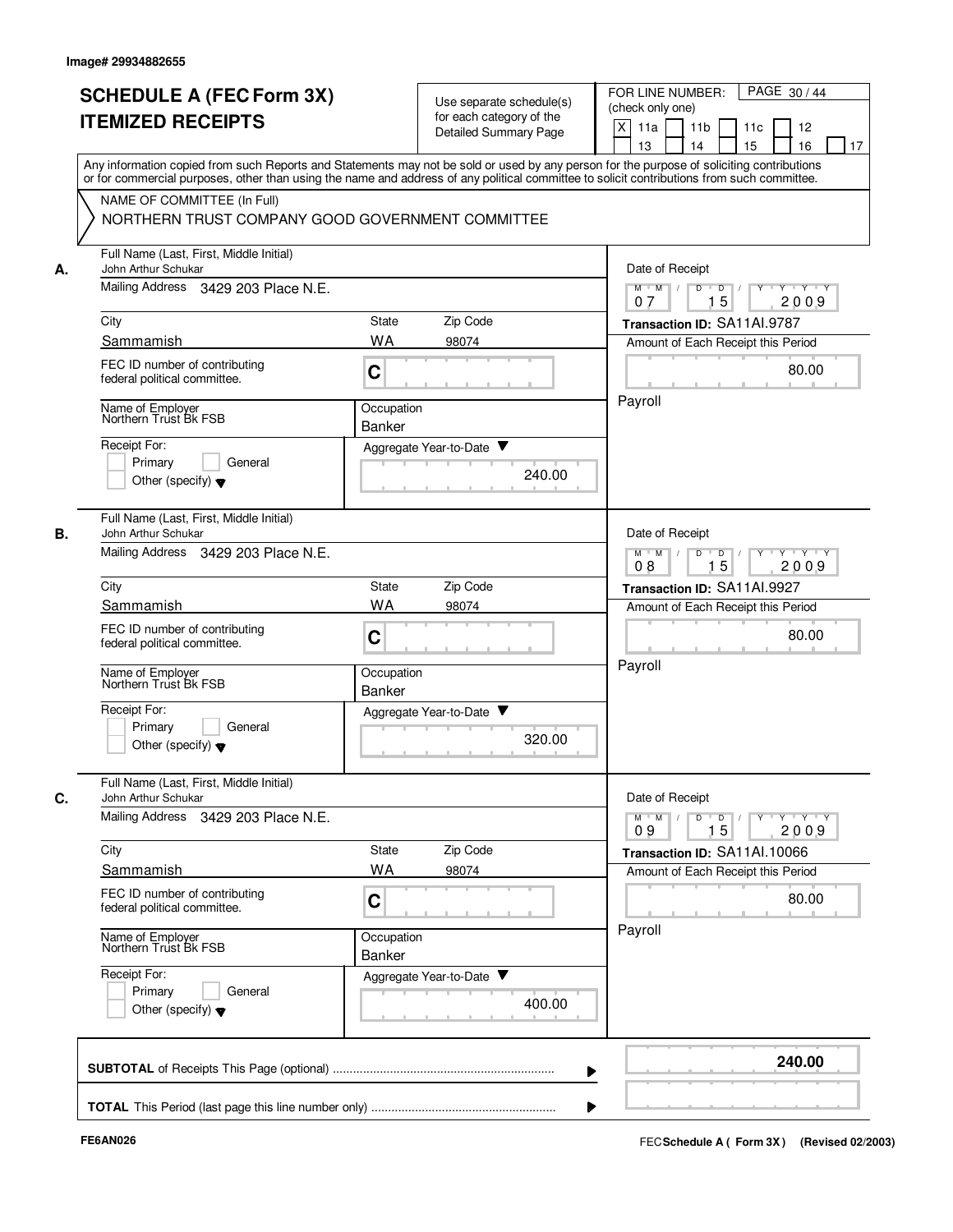|    | <b>SCHEDULE A (FEC Form 3X)</b>                                                                                                                                                                                                                                                         |                             | Use separate schedule(s)                          | PAGE 31/44<br>FOR LINE NUMBER:                                                                                                                          |
|----|-----------------------------------------------------------------------------------------------------------------------------------------------------------------------------------------------------------------------------------------------------------------------------------------|-----------------------------|---------------------------------------------------|---------------------------------------------------------------------------------------------------------------------------------------------------------|
|    | <b>ITEMIZED RECEIPTS</b>                                                                                                                                                                                                                                                                |                             | for each category of the<br>Detailed Summary Page | (check only one)<br>X<br>11a<br>11 <sub>b</sub><br>11c<br>12<br>15<br>13<br>14<br>16<br>17                                                              |
|    | Any information copied from such Reports and Statements may not be sold or used by any person for the purpose of soliciting contributions<br>or for commercial purposes, other than using the name and address of any political committee to solicit contributions from such committee. |                             |                                                   |                                                                                                                                                         |
|    | NAME OF COMMITTEE (In Full)<br>NORTHERN TRUST COMPANY GOOD GOVERNMENT COMMITTEE                                                                                                                                                                                                         |                             |                                                   |                                                                                                                                                         |
| А. | Full Name (Last, First, Middle Initial)<br>Joseph Jon Schwingler                                                                                                                                                                                                                        |                             |                                                   | Date of Receipt                                                                                                                                         |
|    | Mailing Address<br>1550 County Road 6                                                                                                                                                                                                                                                   |                             |                                                   | $M$ $M$ /<br>D<br>$\overline{\mathsf{D}}$<br>$Y - Y - Y$<br>15<br>2009<br>09                                                                            |
|    | City                                                                                                                                                                                                                                                                                    | State                       | Zip Code                                          | Transaction ID: SA11Al.10067                                                                                                                            |
|    | Orono                                                                                                                                                                                                                                                                                   | <b>MN</b>                   | 55356                                             | Amount of Each Receipt this Period                                                                                                                      |
|    | FEC ID number of contributing<br>federal political committee.                                                                                                                                                                                                                           | C                           |                                                   | 50.00                                                                                                                                                   |
|    | Name of Employer<br>Northern Trust                                                                                                                                                                                                                                                      | Occupation<br>Banker        |                                                   | Payroll                                                                                                                                                 |
|    | Receipt For:                                                                                                                                                                                                                                                                            |                             | Aggregate Year-to-Date ▼                          |                                                                                                                                                         |
|    | Primary<br>General<br>Other (specify) $\blacktriangledown$                                                                                                                                                                                                                              |                             | 250.00                                            |                                                                                                                                                         |
| В. | Full Name (Last, First, Middle Initial)<br>Lee S Selander                                                                                                                                                                                                                               |                             |                                                   | Date of Receipt                                                                                                                                         |
|    | <b>Mailing Address</b><br>1703 Chepstow Crt.                                                                                                                                                                                                                                            |                             |                                                   | $Y \vdash Y \vdash Y$<br>$M$ M<br>D<br>D<br>Y<br>15<br>2009<br>07                                                                                       |
|    | City                                                                                                                                                                                                                                                                                    | State                       | Zip Code                                          | Transaction ID: SA11AI.9850                                                                                                                             |
|    | Naperville                                                                                                                                                                                                                                                                              | IL                          | 60540                                             | Amount of Each Receipt this Period                                                                                                                      |
|    | FEC ID number of contributing<br>federal political committee.                                                                                                                                                                                                                           | C                           |                                                   | 100.00<br>Payroll                                                                                                                                       |
|    | Name of Employer<br>Northern Trust                                                                                                                                                                                                                                                      | Occupation<br><b>Banker</b> |                                                   |                                                                                                                                                         |
|    | Receipt For:<br>Primary<br>General<br>Other (specify) $\blacktriangledown$                                                                                                                                                                                                              |                             | Aggregate Year-to-Date<br>300.00                  |                                                                                                                                                         |
| C. | Full Name (Last, First, Middle Initial)<br>Lee S Selander<br><b>Mailing Address</b><br>1703 Chepstow Crt.                                                                                                                                                                               |                             |                                                   | Date of Receipt<br>$\mathsf{Y} \dashv \mathsf{Y} \dashv \mathsf{Y} \dashv \mathsf{Y}$<br>$M$ $M$ /<br>D<br>$\overline{\phantom{a}}$<br>15<br>2009<br>08 |
|    | City                                                                                                                                                                                                                                                                                    | State                       | Zip Code                                          | Transaction ID: SA11AI.9989                                                                                                                             |
|    | Naperville                                                                                                                                                                                                                                                                              | IL                          | 60540                                             | Amount of Each Receipt this Period                                                                                                                      |
|    | FEC ID number of contributing<br>federal political committee.                                                                                                                                                                                                                           | C                           |                                                   | 100.00                                                                                                                                                  |
|    | Name of Employer<br>Northern Trust                                                                                                                                                                                                                                                      | Occupation<br>Banker        |                                                   | Payroll                                                                                                                                                 |
|    | Receipt For:<br>Primary<br>General<br>Other (specify) $\blacktriangledown$                                                                                                                                                                                                              |                             | Aggregate Year-to-Date<br>400.00                  |                                                                                                                                                         |
|    |                                                                                                                                                                                                                                                                                         |                             |                                                   | 250.00                                                                                                                                                  |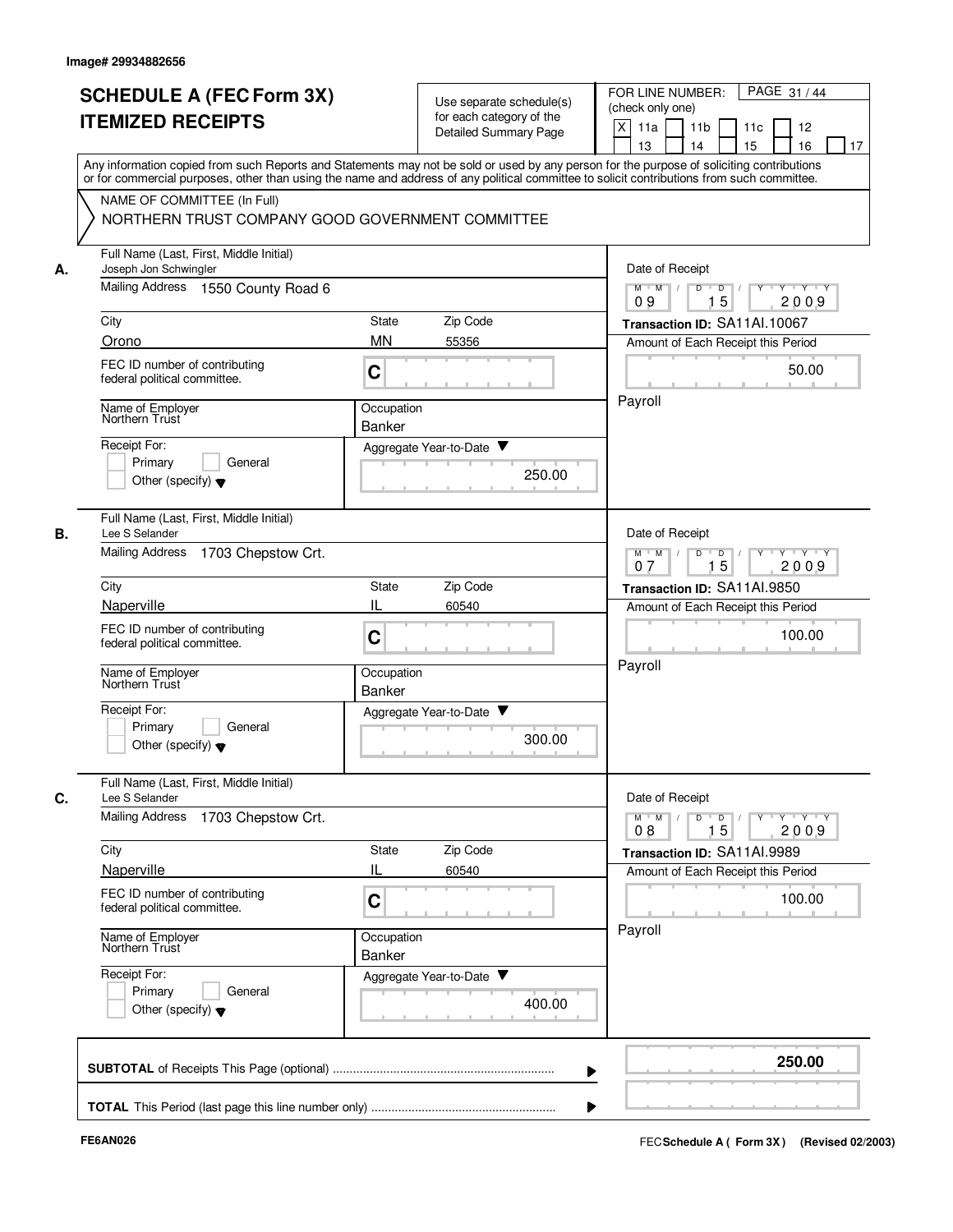|    | <b>SCHEDULE A (FEC Form 3X)</b><br><b>ITEMIZED RECEIPTS</b>                     | Use separate schedule(s)<br>for each category of the<br><b>Detailed Summary Page</b>                                                                                                                                                                                                    | PAGE 32/44<br>FOR LINE NUMBER:<br>(check only one)<br>X<br>11a<br>11 <sub>b</sub><br>11c<br>12<br>13<br>14<br>15<br>16<br>17 |
|----|---------------------------------------------------------------------------------|-----------------------------------------------------------------------------------------------------------------------------------------------------------------------------------------------------------------------------------------------------------------------------------------|------------------------------------------------------------------------------------------------------------------------------|
|    |                                                                                 | Any information copied from such Reports and Statements may not be sold or used by any person for the purpose of soliciting contributions<br>or for commercial purposes, other than using the name and address of any political committee to solicit contributions from such committee. |                                                                                                                              |
|    | NAME OF COMMITTEE (In Full)<br>NORTHERN TRUST COMPANY GOOD GOVERNMENT COMMITTEE |                                                                                                                                                                                                                                                                                         |                                                                                                                              |
| А. | Full Name (Last, First, Middle Initial)<br>Lee S Selander                       |                                                                                                                                                                                                                                                                                         | Date of Receipt                                                                                                              |
|    | <b>Mailing Address</b><br>1703 Chepstow Crt.                                    |                                                                                                                                                                                                                                                                                         | $\mathsf{Y} \dashv \mathsf{Y} \dashv \mathsf{Y}$<br>$M$ $M$ /<br>D<br>$\Box$<br>Y<br>15<br>2009<br>09                        |
|    | City                                                                            | Zip Code<br>State                                                                                                                                                                                                                                                                       | Transaction ID: SA11Al.10128                                                                                                 |
|    | Naperville                                                                      | IL<br>60540                                                                                                                                                                                                                                                                             | Amount of Each Receipt this Period                                                                                           |
|    | FEC ID number of contributing<br>federal political committee.                   | C                                                                                                                                                                                                                                                                                       | 100.00                                                                                                                       |
|    | Name of Employer<br>Northern Trust                                              | Occupation<br><b>Banker</b>                                                                                                                                                                                                                                                             | Payroll                                                                                                                      |
|    | Receipt For:                                                                    | Aggregate Year-to-Date ▼                                                                                                                                                                                                                                                                |                                                                                                                              |
|    | Primary<br>General<br>Other (specify) $\blacktriangledown$                      | 500.00                                                                                                                                                                                                                                                                                  |                                                                                                                              |
| В. | Full Name (Last, First, Middle Initial)<br>John D Skjervem                      |                                                                                                                                                                                                                                                                                         | Date of Receipt                                                                                                              |
|    | <b>Mailing Address</b><br>516 Meadon Road                                       | D<br>$\overline{D}$<br>$Y - Y - Y$<br>$M$ M<br>$\sqrt{ }$<br>15<br>2009<br>07                                                                                                                                                                                                           |                                                                                                                              |
|    | City                                                                            | Zip Code<br>State                                                                                                                                                                                                                                                                       | Transaction ID: SA11Al.9853                                                                                                  |
|    | Winnetka                                                                        | IL<br>60093                                                                                                                                                                                                                                                                             | Amount of Each Receipt this Period                                                                                           |
|    | FEC ID number of contributing<br>federal political committee.                   | C                                                                                                                                                                                                                                                                                       | 100.00                                                                                                                       |
|    | Name of Employer<br>Northern Trust                                              | Occupation<br><b>Banker</b>                                                                                                                                                                                                                                                             | Payroll                                                                                                                      |
|    | Receipt For:<br>Primary<br>General<br>Other (specify) $\blacktriangledown$      | Aggregate Year-to-Date<br>300.00                                                                                                                                                                                                                                                        |                                                                                                                              |
| С. | Full Name (Last, First, Middle Initial)<br>John D Skjervem                      |                                                                                                                                                                                                                                                                                         | Date of Receipt                                                                                                              |
|    | Mailing Address<br>516 Meadon Road                                              |                                                                                                                                                                                                                                                                                         | $Y$ $Y$ $Y$<br>$M$ $M$<br>D<br>D<br>15<br>2009<br>08                                                                         |
|    | City                                                                            | Zip Code<br>State                                                                                                                                                                                                                                                                       | Transaction ID: SA11AI.9992                                                                                                  |
|    | Winnetka                                                                        | IL<br>60093                                                                                                                                                                                                                                                                             | Amount of Each Receipt this Period                                                                                           |
|    | FEC ID number of contributing<br>federal political committee.                   | C                                                                                                                                                                                                                                                                                       | 100.00                                                                                                                       |
|    | Name of Employer<br>Northern Trust                                              | Occupation<br>Banker                                                                                                                                                                                                                                                                    | Payroll                                                                                                                      |
|    | Receipt For:<br>Primary<br>General<br>Other (specify) $\blacktriangledown$      | Aggregate Year-to-Date<br>400.00                                                                                                                                                                                                                                                        |                                                                                                                              |
|    |                                                                                 |                                                                                                                                                                                                                                                                                         | 300.00                                                                                                                       |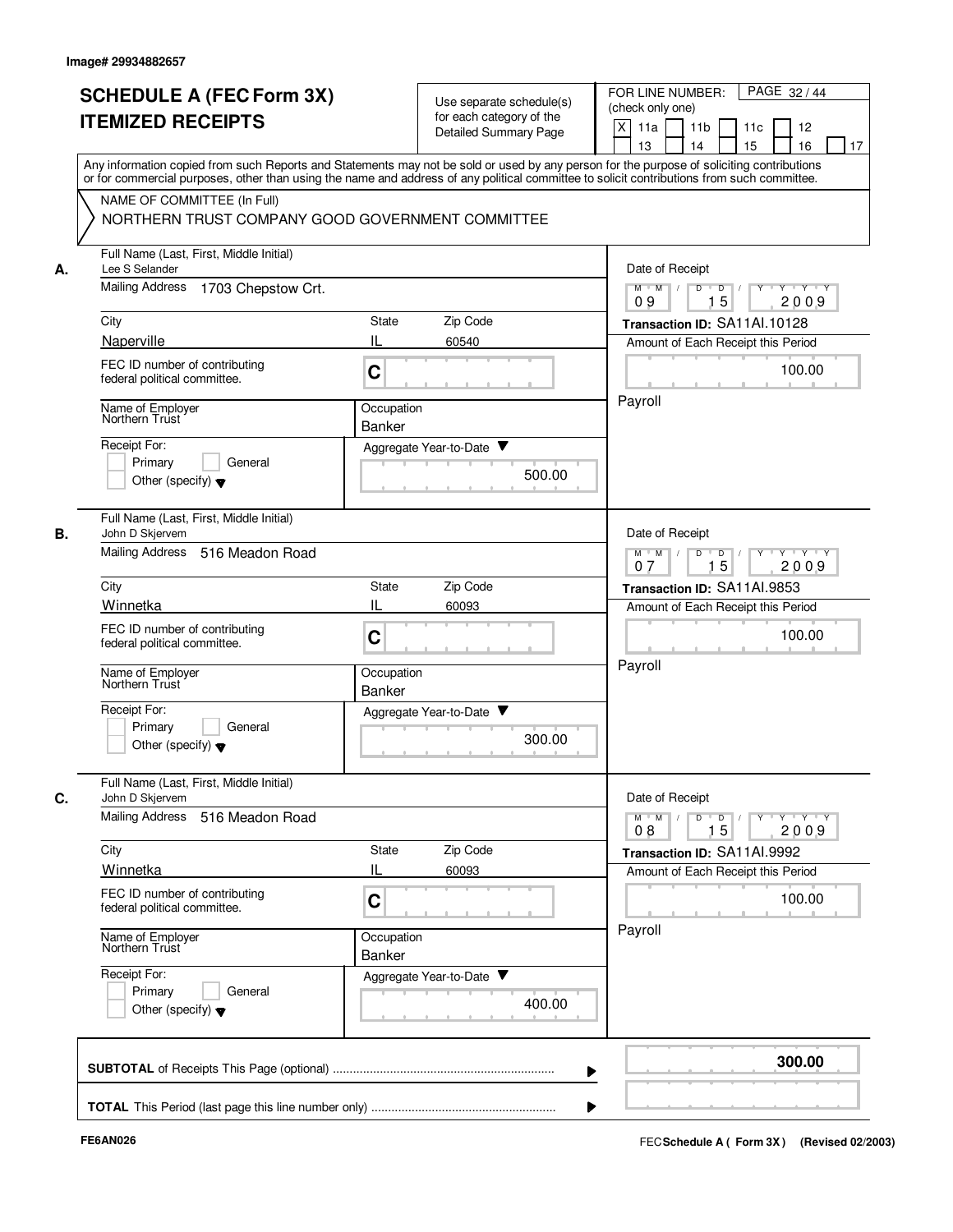|    | <b>SCHEDULE A (FEC Form 3X)</b><br><b>ITEMIZED RECEIPTS</b>                     | Use separate schedule(s)<br>for each category of the<br><b>Detailed Summary Page</b> | PAGE 33/44<br>FOR LINE NUMBER:<br>(check only one)<br>X<br>11 <sub>b</sub><br>11a<br>11c<br>12                                                                                                                                                                                                                        |
|----|---------------------------------------------------------------------------------|--------------------------------------------------------------------------------------|-----------------------------------------------------------------------------------------------------------------------------------------------------------------------------------------------------------------------------------------------------------------------------------------------------------------------|
|    |                                                                                 |                                                                                      | 15<br>13<br>14<br>16<br>17<br>Any information copied from such Reports and Statements may not be sold or used by any person for the purpose of soliciting contributions<br>or for commercial purposes, other than using the name and address of any political committee to solicit contributions from such committee. |
|    | NAME OF COMMITTEE (In Full)<br>NORTHERN TRUST COMPANY GOOD GOVERNMENT COMMITTEE |                                                                                      |                                                                                                                                                                                                                                                                                                                       |
| А. | Full Name (Last, First, Middle Initial)<br>John D Skjervem                      |                                                                                      | Date of Receipt                                                                                                                                                                                                                                                                                                       |
|    | <b>Mailing Address</b><br>516 Meadon Road                                       |                                                                                      | Y 'Y 'Y<br>$M$ $M$ /<br>D<br>$\overline{D}$ /<br>$Y$ <sup><math>\top</math></sup><br>15<br>09<br>2009                                                                                                                                                                                                                 |
|    | City                                                                            | Zip Code<br>State                                                                    | Transaction ID: SA11Al.10131                                                                                                                                                                                                                                                                                          |
|    | Winnetka                                                                        | IL<br>60093                                                                          | Amount of Each Receipt this Period                                                                                                                                                                                                                                                                                    |
|    | FEC ID number of contributing<br>federal political committee.                   | C                                                                                    | 100.00                                                                                                                                                                                                                                                                                                                |
|    | Name of Employer<br>Northern Trust                                              | Occupation<br>Banker                                                                 | Payroll                                                                                                                                                                                                                                                                                                               |
|    | Receipt For:                                                                    | Aggregate Year-to-Date ▼                                                             |                                                                                                                                                                                                                                                                                                                       |
|    | Primary<br>General<br>Other (specify) $\blacktriangledown$                      |                                                                                      | 500.00                                                                                                                                                                                                                                                                                                                |
|    | Full Name (Last, First, Middle Initial)<br>Eric Strickland                      |                                                                                      | Date of Receipt                                                                                                                                                                                                                                                                                                       |
|    | Mailing Address<br>836 W. 15th Place                                            |                                                                                      | $M$ $M$<br>$Y - Y - Y$<br>D<br>D<br>15<br>2009<br>08                                                                                                                                                                                                                                                                  |
|    | City                                                                            | Zip Code<br>State                                                                    | Transaction ID: SA11Al.9999                                                                                                                                                                                                                                                                                           |
|    | Chicago                                                                         | IL<br>60608                                                                          | Amount of Each Receipt this Period                                                                                                                                                                                                                                                                                    |
|    | FEC ID number of contributing<br>federal political committee.                   | C                                                                                    | 100.00                                                                                                                                                                                                                                                                                                                |
|    | Name of Employer<br>Northern Trust                                              | Occupation<br><b>Banker</b>                                                          | Payroll                                                                                                                                                                                                                                                                                                               |
|    | Receipt For:<br>Primary<br>General<br>Other (specify) $\blacktriangledown$      | Aggregate Year-to-Date                                                               | 300.00                                                                                                                                                                                                                                                                                                                |
|    | Full Name (Last, First, Middle Initial)<br>Eric Strickland                      |                                                                                      | Date of Receipt                                                                                                                                                                                                                                                                                                       |
|    | Mailing Address 836 W. 15th Place                                               |                                                                                      | $\mathsf{Y} \dashv \mathsf{Y} \dashv \mathsf{Y}$<br>$M$ $M$ /<br>D<br>$\overline{D}$<br>$Y$ <sup>-1</sup><br>15<br>2009<br>09                                                                                                                                                                                         |
|    | City<br>Chicago                                                                 | Zip Code<br>State<br>IL<br>60608                                                     | Transaction ID: SA11Al.10138                                                                                                                                                                                                                                                                                          |
|    | FEC ID number of contributing<br>federal political committee.                   | C                                                                                    | Amount of Each Receipt this Period<br>100.00                                                                                                                                                                                                                                                                          |
|    | Name of Employer<br>Northern Trust                                              | Occupation<br>Banker                                                                 | Payroll                                                                                                                                                                                                                                                                                                               |
|    | Receipt For:<br>Primary<br>General<br>Other (specify) $\blacktriangledown$      | Aggregate Year-to-Date                                                               | 400.00                                                                                                                                                                                                                                                                                                                |
|    |                                                                                 |                                                                                      | 300.00                                                                                                                                                                                                                                                                                                                |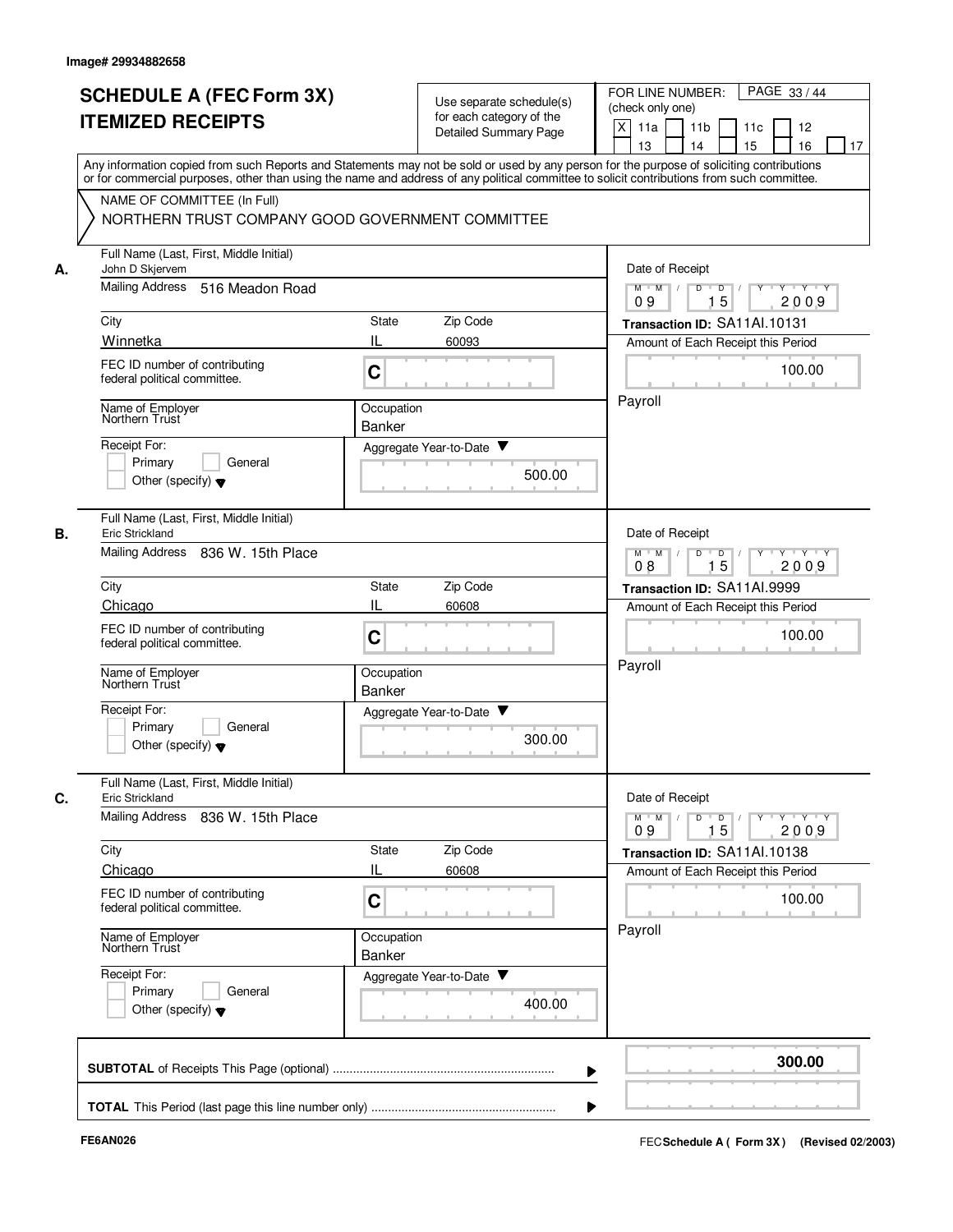|    | <b>SCHEDULE A (FEC Form 3X)</b><br><b>ITEMIZED RECEIPTS</b>                                                                                                                                                                                                                             | Use separate schedule(s)<br>for each category of the<br><b>Detailed Summary Page</b> | PAGE 34 / 44<br>FOR LINE NUMBER:<br>(check only one)<br>X<br>11 <sub>b</sub><br>11a<br>11c<br>12<br>15<br>13<br>14<br>16<br>17               |
|----|-----------------------------------------------------------------------------------------------------------------------------------------------------------------------------------------------------------------------------------------------------------------------------------------|--------------------------------------------------------------------------------------|----------------------------------------------------------------------------------------------------------------------------------------------|
|    | Any information copied from such Reports and Statements may not be sold or used by any person for the purpose of soliciting contributions<br>or for commercial purposes, other than using the name and address of any political committee to solicit contributions from such committee. |                                                                                      |                                                                                                                                              |
|    | NAME OF COMMITTEE (In Full)<br>NORTHERN TRUST COMPANY GOOD GOVERNMENT COMMITTEE                                                                                                                                                                                                         |                                                                                      |                                                                                                                                              |
| А. | Full Name (Last, First, Middle Initial)<br>Mat Madison Turner                                                                                                                                                                                                                           |                                                                                      | Date of Receipt                                                                                                                              |
|    | <b>Mailing Address</b><br>7335 Kingsburg Blvd.                                                                                                                                                                                                                                          |                                                                                      | Y 'Y 'Y<br>$M$ $M$ /<br>D<br>$\blacksquare$<br>$Y$ <sup>U</sup><br>15<br>09<br>2009                                                          |
|    | City                                                                                                                                                                                                                                                                                    | Zip Code<br>State                                                                    | Transaction ID: SA11Al.10068                                                                                                                 |
|    | St. Louis                                                                                                                                                                                                                                                                               | <b>MO</b><br>63130                                                                   | Amount of Each Receipt this Period                                                                                                           |
|    | FEC ID number of contributing<br>federal political committee.                                                                                                                                                                                                                           | C                                                                                    | 50.00                                                                                                                                        |
|    | Name of Employer<br>Northern Trust                                                                                                                                                                                                                                                      | Occupation<br>Banker                                                                 | Payroll                                                                                                                                      |
|    | Receipt For:                                                                                                                                                                                                                                                                            | Aggregate Year-to-Date ▼                                                             |                                                                                                                                              |
|    | Primary<br>General<br>Other (specify) $\blacktriangledown$                                                                                                                                                                                                                              | 250.00                                                                               |                                                                                                                                              |
|    | Full Name (Last, First, Middle Initial)<br>Leigh Alison Urbina, Leytze                                                                                                                                                                                                                  |                                                                                      | Date of Receipt                                                                                                                              |
|    | Mailing Address 147 Maple Ave                                                                                                                                                                                                                                                           |                                                                                      | $Y - Y - Y$<br>$M$ M<br>D<br>D<br>15<br>2009<br>07                                                                                           |
|    | City                                                                                                                                                                                                                                                                                    | Zip Code<br>State                                                                    | Transaction ID: SA11AI.9862                                                                                                                  |
|    | Wilmette                                                                                                                                                                                                                                                                                | IL<br>60091                                                                          | Amount of Each Receipt this Period                                                                                                           |
|    | FEC ID number of contributing<br>federal political committee.                                                                                                                                                                                                                           | C                                                                                    | 80.00                                                                                                                                        |
|    | Name of Employer<br>Northern Trust                                                                                                                                                                                                                                                      | Occupation<br><b>Banker</b>                                                          | Payroll                                                                                                                                      |
|    | Receipt For:<br>Primary<br>General<br>Other (specify) $\blacktriangledown$                                                                                                                                                                                                              | v<br>Aggregate Year-to-Date<br>240.00                                                |                                                                                                                                              |
|    | Full Name (Last, First, Middle Initial)                                                                                                                                                                                                                                                 |                                                                                      | Date of Receipt                                                                                                                              |
|    | Leigh Alison Urbina, Leytze<br>Mailing Address 147 Maple Ave                                                                                                                                                                                                                            |                                                                                      | $\mathsf{Y} \dashv \mathsf{Y} \dashv \mathsf{Y}$<br>$M$ $M$ /<br>D<br>$\overline{D}$<br>$Y$ <sup><math>\top</math></sup><br>15<br>2009<br>08 |
|    | City                                                                                                                                                                                                                                                                                    | Zip Code<br>State                                                                    | Transaction ID: SA11Al.10002                                                                                                                 |
|    | Wilmette<br>FEC ID number of contributing<br>federal political committee.                                                                                                                                                                                                               | IL<br>60091<br>C                                                                     | Amount of Each Receipt this Period<br>80.00                                                                                                  |
|    | Name of Employer<br>Northern Trust                                                                                                                                                                                                                                                      | Occupation<br>Banker                                                                 | Payroll                                                                                                                                      |
|    | Receipt For:<br>Primary<br>General<br>Other (specify) $\blacktriangledown$                                                                                                                                                                                                              | Aggregate Year-to-Date<br>320.00                                                     |                                                                                                                                              |
|    |                                                                                                                                                                                                                                                                                         |                                                                                      | 210.00                                                                                                                                       |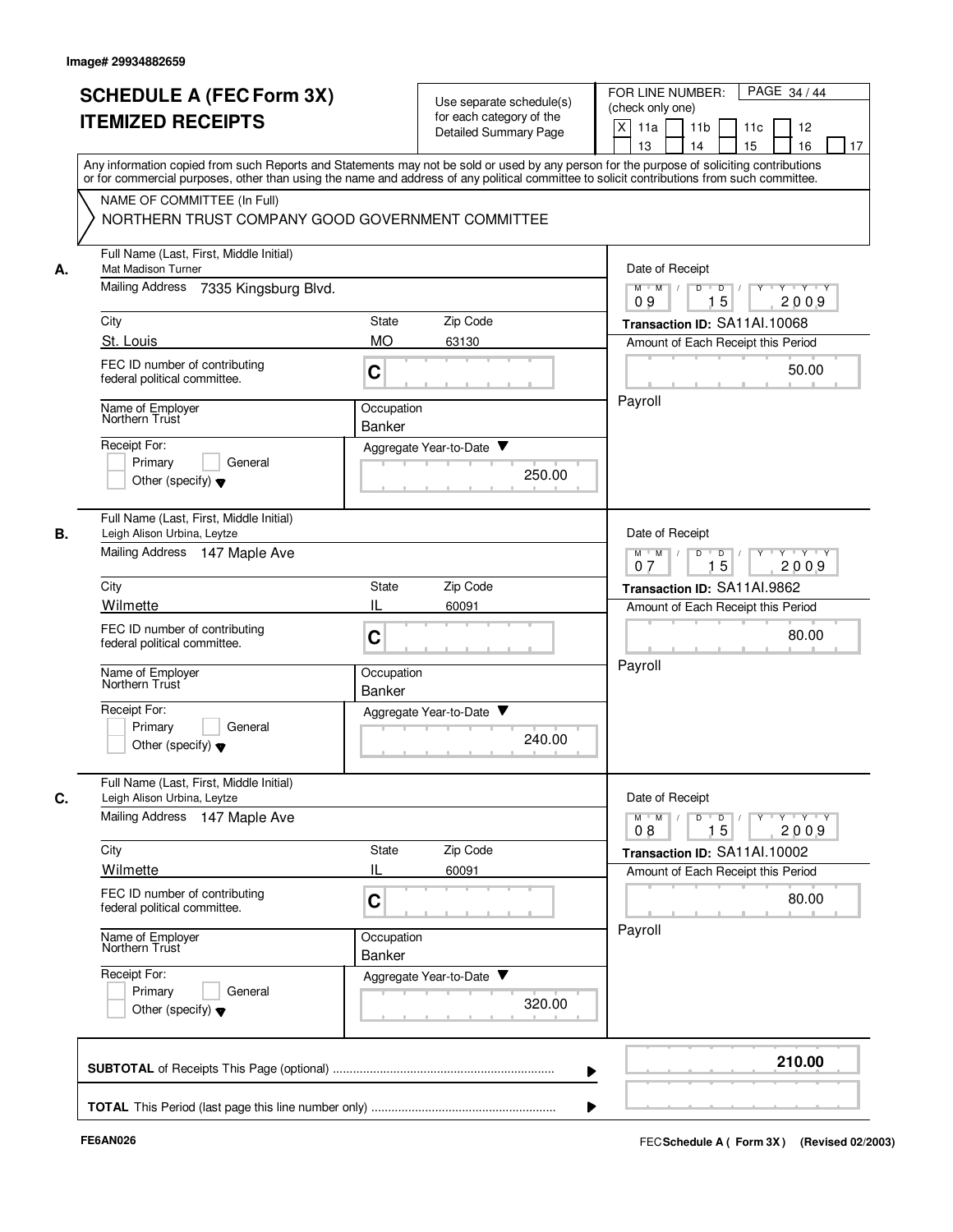| <b>SCHEDULE A (FEC Form 3X)</b><br><b>ITEMIZED RECEIPTS</b>                  |                                                  | Use separate schedule(s)<br>for each category of the<br><b>Detailed Summary Page</b> | PAGE 35/44<br>FOR LINE NUMBER:<br>(check only one)<br>X<br>11a<br>11 <sub>b</sub><br>11c<br>12                                                                                                                                                                                          |
|------------------------------------------------------------------------------|--------------------------------------------------|--------------------------------------------------------------------------------------|-----------------------------------------------------------------------------------------------------------------------------------------------------------------------------------------------------------------------------------------------------------------------------------------|
|                                                                              |                                                  |                                                                                      |                                                                                                                                                                                                                                                                                         |
|                                                                              |                                                  |                                                                                      |                                                                                                                                                                                                                                                                                         |
|                                                                              |                                                  |                                                                                      | 15<br>13<br>14<br>16<br>17                                                                                                                                                                                                                                                              |
|                                                                              |                                                  |                                                                                      | Any information copied from such Reports and Statements may not be sold or used by any person for the purpose of soliciting contributions<br>or for commercial purposes, other than using the name and address of any political committee to solicit contributions from such committee. |
| NAME OF COMMITTEE (In Full)                                                  |                                                  |                                                                                      |                                                                                                                                                                                                                                                                                         |
|                                                                              | NORTHERN TRUST COMPANY GOOD GOVERNMENT COMMITTEE |                                                                                      |                                                                                                                                                                                                                                                                                         |
| Full Name (Last, First, Middle Initial)<br>Leigh Alison Urbina, Leytze<br>А. |                                                  |                                                                                      | Date of Receipt                                                                                                                                                                                                                                                                         |
| Mailing Address<br>147 Maple Ave                                             |                                                  |                                                                                      | $M$ $M$ /<br>D<br>$\overline{\mathsf{D}}$<br>$Y - Y - Y$<br>$\Box$<br>15<br>2009<br>09                                                                                                                                                                                                  |
| City                                                                         | State                                            | Zip Code                                                                             | Transaction ID: SA11Al.10141                                                                                                                                                                                                                                                            |
| Wilmette                                                                     | IL                                               | 60091                                                                                | Amount of Each Receipt this Period                                                                                                                                                                                                                                                      |
| FEC ID number of contributing<br>federal political committee.                | C                                                |                                                                                      | 80.00                                                                                                                                                                                                                                                                                   |
| Name of Employer<br>Northern Trust                                           | Occupation                                       |                                                                                      | Payroll                                                                                                                                                                                                                                                                                 |
|                                                                              | Banker                                           |                                                                                      |                                                                                                                                                                                                                                                                                         |
| Receipt For:                                                                 |                                                  | Aggregate Year-to-Date ▼                                                             |                                                                                                                                                                                                                                                                                         |
| Primary<br>General<br>Other (specify) $\blacktriangledown$                   |                                                  | 400.00                                                                               |                                                                                                                                                                                                                                                                                         |
|                                                                              |                                                  |                                                                                      |                                                                                                                                                                                                                                                                                         |
| Full Name (Last, First, Middle Initial)<br>В.<br>G Thomas Wagner             |                                                  |                                                                                      | Date of Receipt                                                                                                                                                                                                                                                                         |
| Mailing Address<br>983 Eldorado                                              |                                                  |                                                                                      | $Y \vdash Y \vdash Y$<br>$M$ M<br>D<br>D<br>Y<br>15<br>2009<br>07                                                                                                                                                                                                                       |
| City                                                                         | State                                            | Zip Code                                                                             | Transaction ID: SA11Al.9776                                                                                                                                                                                                                                                             |
| Clearwater                                                                   | FL                                               | 33767                                                                                | Amount of Each Receipt this Period                                                                                                                                                                                                                                                      |
| FEC ID number of contributing<br>federal political committee.                | C                                                |                                                                                      | 75.00                                                                                                                                                                                                                                                                                   |
| Name of Employer<br>Northern Trust                                           | Occupation                                       |                                                                                      | Payroll                                                                                                                                                                                                                                                                                 |
| Receipt For:                                                                 | <b>Banker</b>                                    |                                                                                      |                                                                                                                                                                                                                                                                                         |
| Primarv<br>General                                                           |                                                  | Aggregate Year-to-Date                                                               |                                                                                                                                                                                                                                                                                         |
| Other (specify) $\blacktriangledown$                                         |                                                  | 225.00                                                                               |                                                                                                                                                                                                                                                                                         |
| Full Name (Last, First, Middle Initial)<br>G Thomas Wagner                   |                                                  |                                                                                      | Date of Receipt                                                                                                                                                                                                                                                                         |
| C.<br>Mailing Address 983 Eldorado                                           |                                                  |                                                                                      | $\mathsf{Y} \dashv \mathsf{Y} \dashv \mathsf{Y} \dashv \mathsf{Y}$<br>$M^{\prime}$ M $\rightarrow$ /<br>$D$ $D$ $I$                                                                                                                                                                     |
|                                                                              |                                                  |                                                                                      | 15<br>2009<br>08                                                                                                                                                                                                                                                                        |
| City<br>Clearwater                                                           | State<br>FL                                      | Zip Code<br>33767                                                                    | Transaction ID: SA11Al.9916<br>Amount of Each Receipt this Period                                                                                                                                                                                                                       |
| FEC ID number of contributing                                                |                                                  |                                                                                      |                                                                                                                                                                                                                                                                                         |
| federal political committee.                                                 | C                                                |                                                                                      | 75.00                                                                                                                                                                                                                                                                                   |
| Name of Employer<br>Northern Trust                                           | Occupation<br>Banker                             |                                                                                      | Payroll                                                                                                                                                                                                                                                                                 |
| Receipt For:                                                                 |                                                  | Aggregate Year-to-Date                                                               |                                                                                                                                                                                                                                                                                         |
| Primary<br>General                                                           |                                                  | 300.00                                                                               |                                                                                                                                                                                                                                                                                         |
| Other (specify) $\blacktriangledown$                                         |                                                  |                                                                                      |                                                                                                                                                                                                                                                                                         |
|                                                                              |                                                  |                                                                                      | 230.00                                                                                                                                                                                                                                                                                  |
|                                                                              |                                                  |                                                                                      |                                                                                                                                                                                                                                                                                         |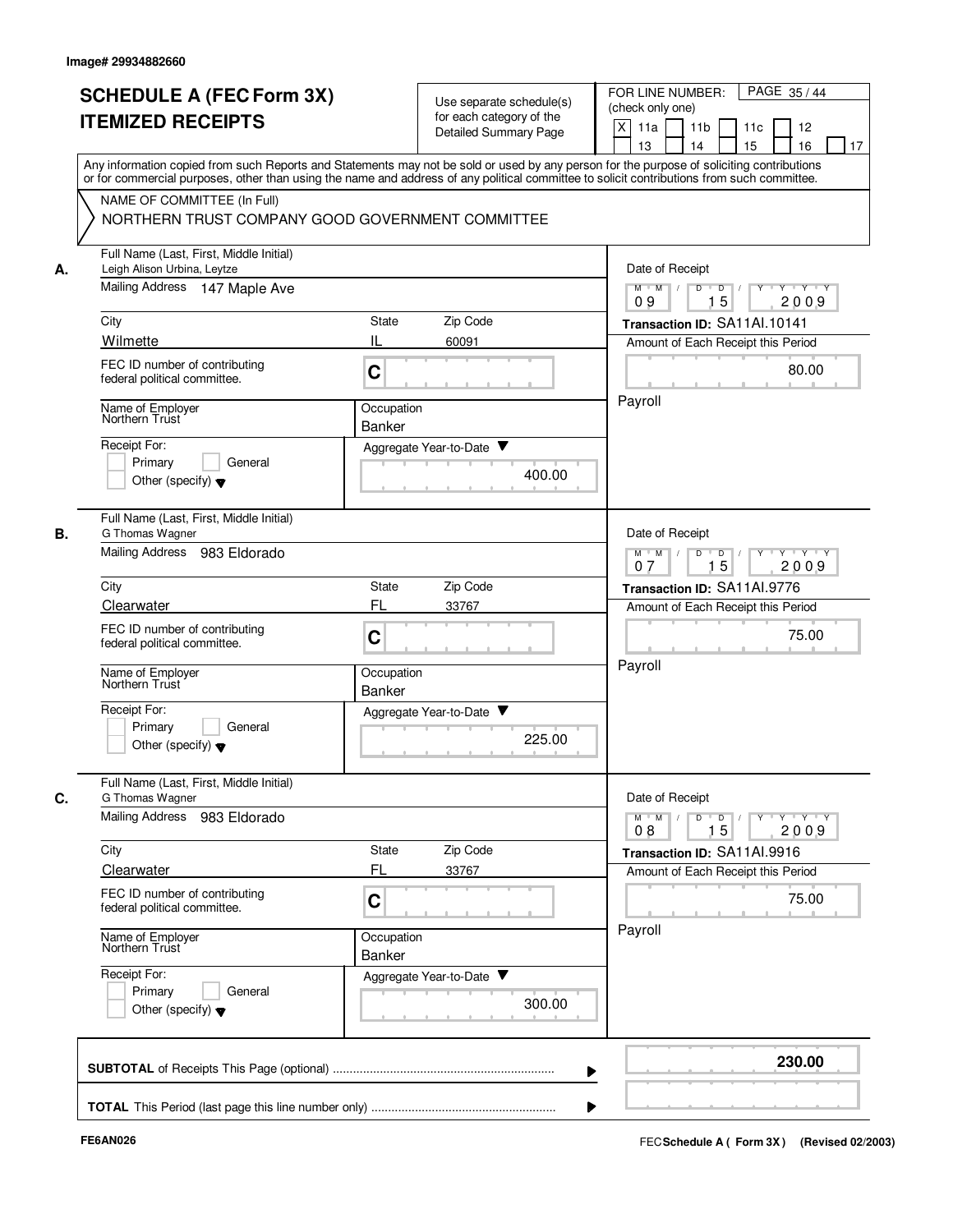|    | <b>SCHEDULE A (FEC Form 3X)</b><br><b>ITEMIZED RECEIPTS</b>      | Use separate schedule(s)<br>for each category of the<br><b>Detailed Summary Page</b>                                                                                                                                                                                                    | FOR LINE NUMBER:<br>PAGE 36/44<br>(check only one)<br>X<br>11a<br>11 <sub>b</sub><br>11c<br>12<br>13<br>14<br>15<br>16<br>17 |
|----|------------------------------------------------------------------|-----------------------------------------------------------------------------------------------------------------------------------------------------------------------------------------------------------------------------------------------------------------------------------------|------------------------------------------------------------------------------------------------------------------------------|
|    |                                                                  | Any information copied from such Reports and Statements may not be sold or used by any person for the purpose of soliciting contributions<br>or for commercial purposes, other than using the name and address of any political committee to solicit contributions from such committee. |                                                                                                                              |
|    | NAME OF COMMITTEE (In Full)                                      | NORTHERN TRUST COMPANY GOOD GOVERNMENT COMMITTEE                                                                                                                                                                                                                                        |                                                                                                                              |
| А. | Full Name (Last, First, Middle Initial)<br>G Thomas Wagner       |                                                                                                                                                                                                                                                                                         | Date of Receipt                                                                                                              |
|    | Mailing Address<br>983 Eldorado                                  |                                                                                                                                                                                                                                                                                         | $M$ $M$ /<br>Y 'Y 'Y<br>D<br>D<br>15<br>2009<br>09                                                                           |
|    | City                                                             | Zip Code<br>State                                                                                                                                                                                                                                                                       | Transaction ID: SA11Al.10055                                                                                                 |
|    | Clearwater                                                       | FL<br>33767                                                                                                                                                                                                                                                                             | Amount of Each Receipt this Period                                                                                           |
|    | FEC ID number of contributing<br>federal political committee.    | C                                                                                                                                                                                                                                                                                       | 75.00                                                                                                                        |
|    | Name of Employer<br>Northern Trust                               | Occupation<br>Banker                                                                                                                                                                                                                                                                    | Payroll                                                                                                                      |
|    | Receipt For:                                                     | Aggregate Year-to-Date ▼                                                                                                                                                                                                                                                                |                                                                                                                              |
|    | Primary<br>General<br>Other (specify) $\blacktriangledown$       | 375.00                                                                                                                                                                                                                                                                                  |                                                                                                                              |
| В. | Full Name (Last, First, Middle Initial)<br>Osborn Dorothy Walton |                                                                                                                                                                                                                                                                                         | Date of Receipt                                                                                                              |
|    | Mailing Address 425 W. Briar Place                               | D<br>$\Box$<br>$M$ M<br>$\sqrt{ }$<br>Y 'Y 'Y<br>15<br>2009<br>08                                                                                                                                                                                                                       |                                                                                                                              |
|    | City                                                             | Zip Code<br>State                                                                                                                                                                                                                                                                       | Transaction ID: SA11Al.10003                                                                                                 |
|    | Chicago                                                          | Ш<br>60657                                                                                                                                                                                                                                                                              | Amount of Each Receipt this Period                                                                                           |
|    | FEC ID number of contributing<br>federal political committee.    | C                                                                                                                                                                                                                                                                                       | 80.00                                                                                                                        |
|    | Name of Employer<br>Northern Trust                               | Occupation<br><b>Banker</b>                                                                                                                                                                                                                                                             | Payroll                                                                                                                      |
|    | Receipt For:                                                     | Aggregate Year-to-Date ▼                                                                                                                                                                                                                                                                |                                                                                                                              |
|    | Primary<br>General<br>Other (specify) $\blacktriangledown$       | 240.00                                                                                                                                                                                                                                                                                  |                                                                                                                              |
| C. | Full Name (Last, First, Middle Initial)<br>Osborn Dorothy Walton |                                                                                                                                                                                                                                                                                         | Date of Receipt                                                                                                              |
|    | Mailing Address 425 W. Briar Place                               |                                                                                                                                                                                                                                                                                         | $\mathsf{Y} \dashv \mathsf{Y} \dashv \mathsf{Y}$<br>$M$ $M$ /<br>$D$ $D$ $I$<br>$Y^+$<br>15<br>2009<br>09                    |
|    | City                                                             | State<br>Zip Code                                                                                                                                                                                                                                                                       | Transaction ID: SA11Al.10142                                                                                                 |
|    | Chicago                                                          | IL<br>60657                                                                                                                                                                                                                                                                             | Amount of Each Receipt this Period                                                                                           |
|    | FEC ID number of contributing<br>federal political committee.    | C                                                                                                                                                                                                                                                                                       | 80.00                                                                                                                        |
|    | Name of Employer<br>Northern Trust                               | Occupation<br>Banker                                                                                                                                                                                                                                                                    | Payroll                                                                                                                      |
|    | Receipt For:                                                     | Aggregate Year-to-Date                                                                                                                                                                                                                                                                  |                                                                                                                              |
|    | Primary<br>General<br>Other (specify) $\blacktriangledown$       | 320.00                                                                                                                                                                                                                                                                                  |                                                                                                                              |
|    |                                                                  |                                                                                                                                                                                                                                                                                         |                                                                                                                              |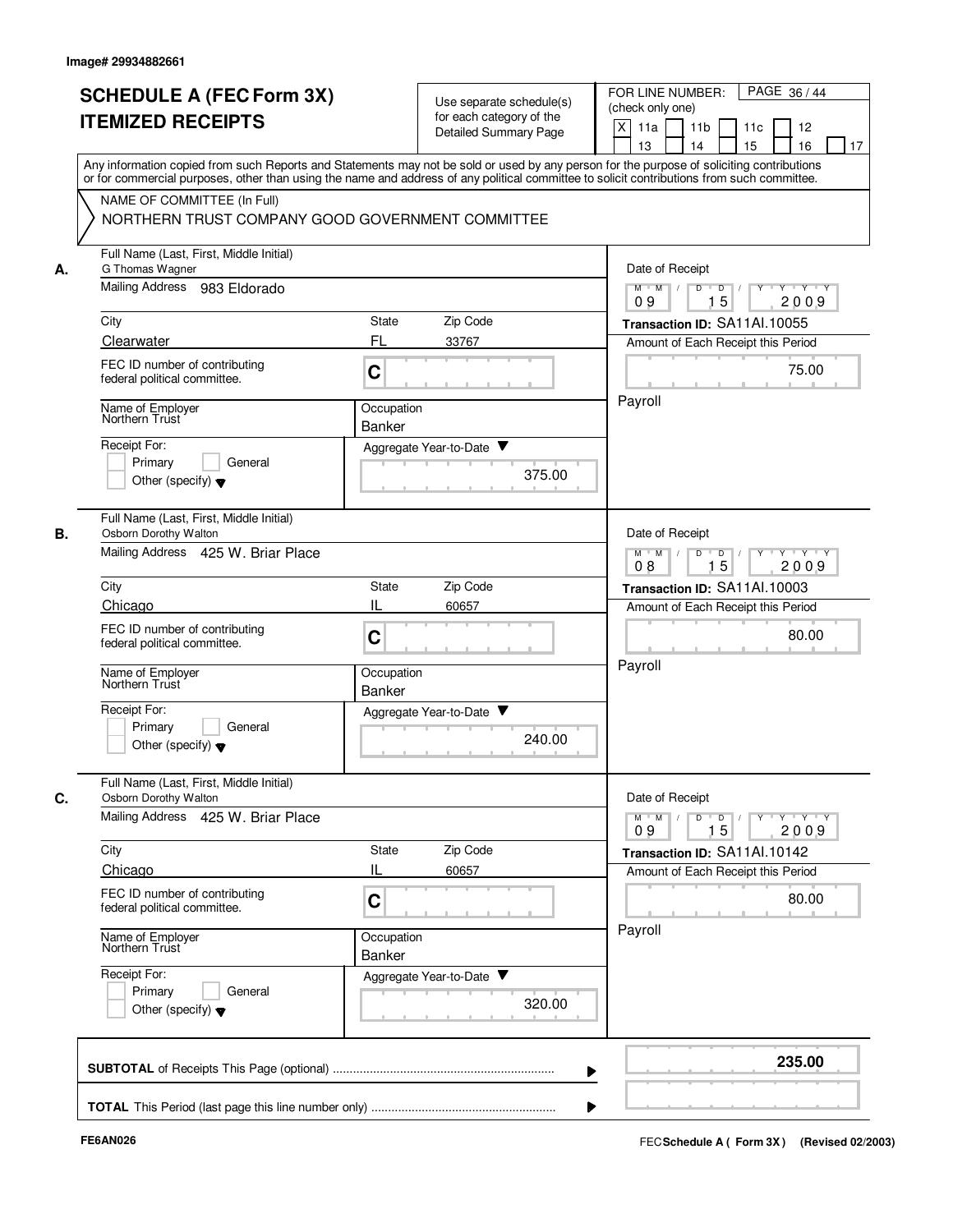|    | <b>SCHEDULE A (FEC Form 3X)</b><br><b>ITEMIZED RECEIPTS</b>                                                                                                                                                                                                                             | Use separate schedule(s)<br>for each category of the<br><b>Detailed Summary Page</b> | PAGE 37/44<br>FOR LINE NUMBER:<br>(check only one)<br>X<br>11 <sub>b</sub><br>11a<br>11c<br>12                                               |
|----|-----------------------------------------------------------------------------------------------------------------------------------------------------------------------------------------------------------------------------------------------------------------------------------------|--------------------------------------------------------------------------------------|----------------------------------------------------------------------------------------------------------------------------------------------|
|    | Any information copied from such Reports and Statements may not be sold or used by any person for the purpose of soliciting contributions<br>or for commercial purposes, other than using the name and address of any political committee to solicit contributions from such committee. |                                                                                      | 15<br>13<br>14<br>16<br>17                                                                                                                   |
|    | NAME OF COMMITTEE (In Full)<br>NORTHERN TRUST COMPANY GOOD GOVERNMENT COMMITTEE                                                                                                                                                                                                         |                                                                                      |                                                                                                                                              |
| А. | Full Name (Last, First, Middle Initial)<br>Donald E Watkins                                                                                                                                                                                                                             |                                                                                      | Date of Receipt                                                                                                                              |
|    | <b>Mailing Address</b><br>33166 Popham Ln                                                                                                                                                                                                                                               |                                                                                      | Y Y Y Y<br>$M$ $M$ /<br>D<br>$\blacksquare$<br>$Y$ <sup>U</sup><br>15<br>09<br>2009                                                          |
|    | City                                                                                                                                                                                                                                                                                    | Zip Code<br>State                                                                    | Transaction ID: SA11Al.10069                                                                                                                 |
|    | Solon                                                                                                                                                                                                                                                                                   | <b>OH</b><br>44139                                                                   | Amount of Each Receipt this Period                                                                                                           |
|    | FEC ID number of contributing<br>federal political committee.                                                                                                                                                                                                                           | C                                                                                    | 50.00                                                                                                                                        |
|    | Name of Employer<br>Northern Trust                                                                                                                                                                                                                                                      | Occupation<br>Banker                                                                 | Payroll                                                                                                                                      |
|    | Receipt For:                                                                                                                                                                                                                                                                            | Aggregate Year-to-Date ▼                                                             |                                                                                                                                              |
|    | Primary<br>General<br>Other (specify) $\blacktriangledown$                                                                                                                                                                                                                              | 250.00                                                                               |                                                                                                                                              |
| В. | Full Name (Last, First, Middle Initial)<br>Glenn Arthur Weiss                                                                                                                                                                                                                           |                                                                                      | Date of Receipt                                                                                                                              |
|    | Mailing Address<br>849 Rockbridge Drive                                                                                                                                                                                                                                                 |                                                                                      | $Y - Y - Y - Y$<br>$M$ M<br>D<br>D<br>15<br>2009<br>08                                                                                       |
|    | City                                                                                                                                                                                                                                                                                    | Zip Code<br>State                                                                    | Transaction ID: SA11Al.10006                                                                                                                 |
|    | Naperville                                                                                                                                                                                                                                                                              | IL<br>60540                                                                          | Amount of Each Receipt this Period                                                                                                           |
|    | FEC ID number of contributing<br>federal political committee.                                                                                                                                                                                                                           | C                                                                                    | 75.00                                                                                                                                        |
|    | Name of Employer<br>Northern Trust                                                                                                                                                                                                                                                      | Occupation<br><b>Banker</b>                                                          | Payroll                                                                                                                                      |
|    | Receipt For:<br>Primary<br>General<br>Other (specify) $\blacktriangledown$                                                                                                                                                                                                              | v<br>Aggregate Year-to-Date<br>225.00                                                |                                                                                                                                              |
| C. | Full Name (Last, First, Middle Initial)<br><b>Glenn Arthur Weiss</b>                                                                                                                                                                                                                    |                                                                                      | Date of Receipt                                                                                                                              |
|    | Mailing Address 849 Rockbridge Drive                                                                                                                                                                                                                                                    |                                                                                      | $\mathsf{Y} \dashv \mathsf{Y} \dashv \mathsf{Y}$<br>$M$ $M$ /<br>D<br>$\overline{D}$<br>$Y$ <sup><math>\top</math></sup><br>15<br>2009<br>09 |
|    | City                                                                                                                                                                                                                                                                                    | State<br>Zip Code                                                                    | Transaction ID: SA11Al.10145                                                                                                                 |
|    | Naperville                                                                                                                                                                                                                                                                              | IL<br>60540                                                                          | Amount of Each Receipt this Period                                                                                                           |
|    | FEC ID number of contributing<br>federal political committee.                                                                                                                                                                                                                           | C                                                                                    | 75.00                                                                                                                                        |
|    | Name of Employer<br>Northern Trust                                                                                                                                                                                                                                                      | Occupation<br>Banker                                                                 | Payroll                                                                                                                                      |
|    | Receipt For:<br>Primary<br>General<br>Other (specify) $\blacktriangledown$                                                                                                                                                                                                              | Aggregate Year-to-Date<br>300.00                                                     |                                                                                                                                              |
|    |                                                                                                                                                                                                                                                                                         |                                                                                      | 200.00                                                                                                                                       |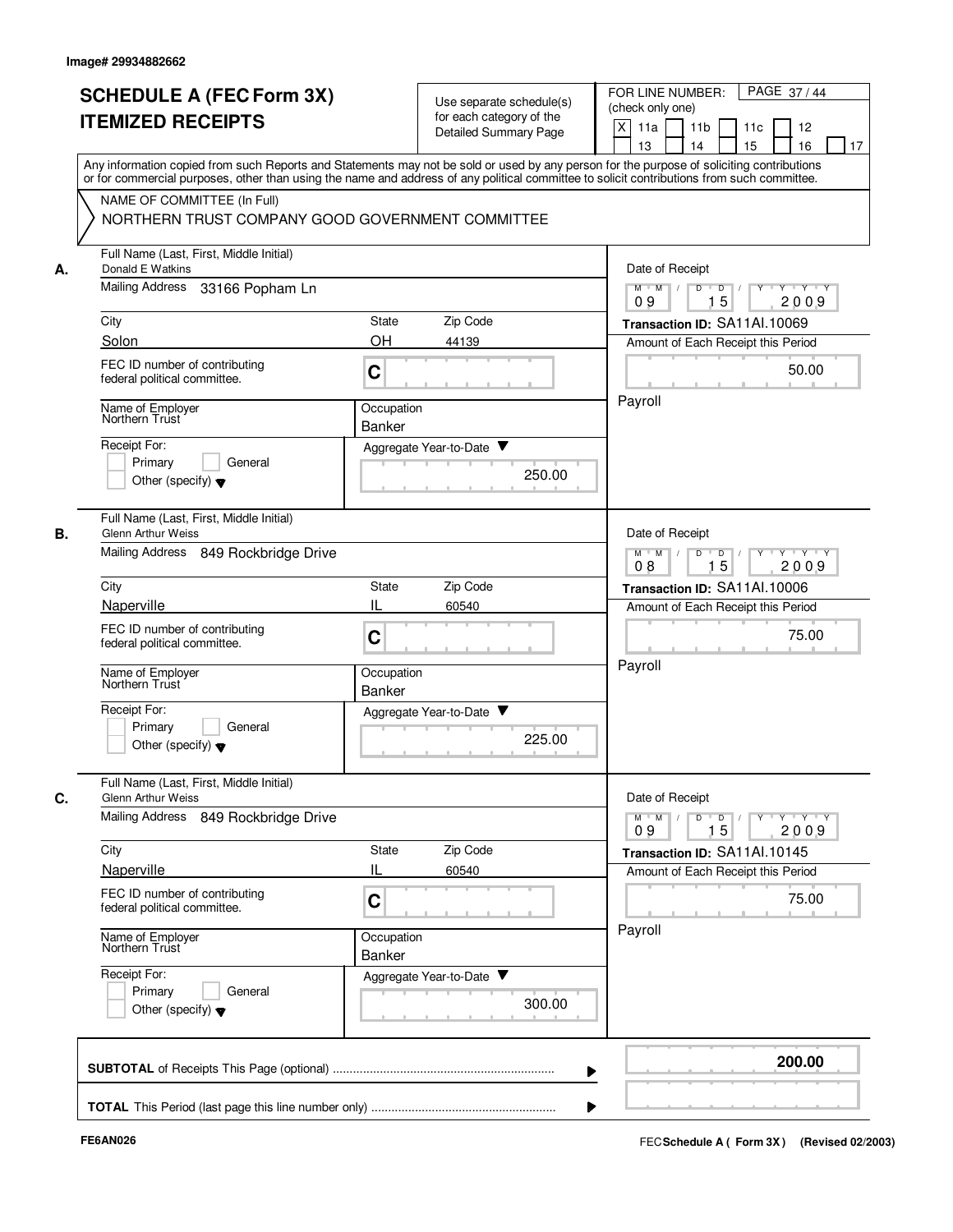|    | <b>SCHEDULE A (FEC Form 3X)</b>                                                                                                                                                                                                                                                         | Use separate schedule(s)    |                              | FOR LINE NUMBER:<br>PAGE 38/44 |                                                                                     |  |  |  |  |  |
|----|-----------------------------------------------------------------------------------------------------------------------------------------------------------------------------------------------------------------------------------------------------------------------------------------|-----------------------------|------------------------------|--------------------------------|-------------------------------------------------------------------------------------|--|--|--|--|--|
|    | <b>ITEMIZED RECEIPTS</b>                                                                                                                                                                                                                                                                |                             | for each category of the     |                                | (check only one)                                                                    |  |  |  |  |  |
|    |                                                                                                                                                                                                                                                                                         |                             | <b>Detailed Summary Page</b> |                                | X<br>11a<br>11 <sub>b</sub><br>11c<br>12<br>15<br>13<br>14<br>16<br>17              |  |  |  |  |  |
|    | Any information copied from such Reports and Statements may not be sold or used by any person for the purpose of soliciting contributions<br>or for commercial purposes, other than using the name and address of any political committee to solicit contributions from such committee. |                             |                              |                                |                                                                                     |  |  |  |  |  |
|    | NAME OF COMMITTEE (In Full)                                                                                                                                                                                                                                                             |                             |                              |                                |                                                                                     |  |  |  |  |  |
|    | NORTHERN TRUST COMPANY GOOD GOVERNMENT COMMITTEE                                                                                                                                                                                                                                        |                             |                              |                                |                                                                                     |  |  |  |  |  |
| А. | Full Name (Last, First, Middle Initial)<br>Sheldon W Woldt                                                                                                                                                                                                                              |                             |                              |                                | Date of Receipt                                                                     |  |  |  |  |  |
|    | <b>Mailing Address</b><br>540 N. Lake Shore Drive<br>507                                                                                                                                                                                                                                |                             |                              |                                | M<br>$T$ $Y$ $T$ $Y$<br>$M$ <sup>U</sup><br>D<br>$\overline{D}$<br>15<br>08<br>2009 |  |  |  |  |  |
|    | City                                                                                                                                                                                                                                                                                    | State                       | Zip Code                     |                                | Transaction ID: SA11Al.10009                                                        |  |  |  |  |  |
|    | Chicago                                                                                                                                                                                                                                                                                 | Ш.                          | 60611                        |                                | Amount of Each Receipt this Period                                                  |  |  |  |  |  |
|    | FEC ID number of contributing<br>federal political committee.                                                                                                                                                                                                                           | $\mathbf C$                 |                              |                                | 80.00                                                                               |  |  |  |  |  |
|    | Name of Employer<br>Northern Trust Company                                                                                                                                                                                                                                              | Occupation<br><b>Banker</b> |                              |                                | Payroll                                                                             |  |  |  |  |  |
|    | Receipt For:<br>Primary<br>General<br>Other (specify) $\blacktriangledown$                                                                                                                                                                                                              |                             | Aggregate Year-to-Date       | 240.00                         |                                                                                     |  |  |  |  |  |
| В. | Full Name (Last, First, Middle Initial)<br>Sheldon W Woldt                                                                                                                                                                                                                              |                             |                              |                                | Date of Receipt                                                                     |  |  |  |  |  |
|    | Mailing Address<br>540 N. Lake Shore Drive<br>507                                                                                                                                                                                                                                       |                             |                              |                                | $Y + Y + Y$<br>$M$ $M$<br>$D$ $D$<br>$\top$<br>2009<br>15<br>09                     |  |  |  |  |  |
|    | City                                                                                                                                                                                                                                                                                    | State                       | Zip Code                     |                                | Transaction ID: SA11Al.10148                                                        |  |  |  |  |  |
|    | Chicago                                                                                                                                                                                                                                                                                 | IL                          | 60611                        |                                | Amount of Each Receipt this Period                                                  |  |  |  |  |  |
|    | FEC ID number of contributing<br>federal political committee.                                                                                                                                                                                                                           | C                           |                              |                                | 80.00                                                                               |  |  |  |  |  |
|    | Name of Employer<br>Northern Trust Company                                                                                                                                                                                                                                              | Occupation<br><b>Banker</b> |                              |                                | Payroll                                                                             |  |  |  |  |  |
|    | Receipt For:<br>Primary<br>General<br>Other (specify) $\blacktriangledown$                                                                                                                                                                                                              |                             | Aggregate Year-to-Date       | 320.00                         |                                                                                     |  |  |  |  |  |

|  | 160.00   |
|--|----------|
|  | 10185.00 |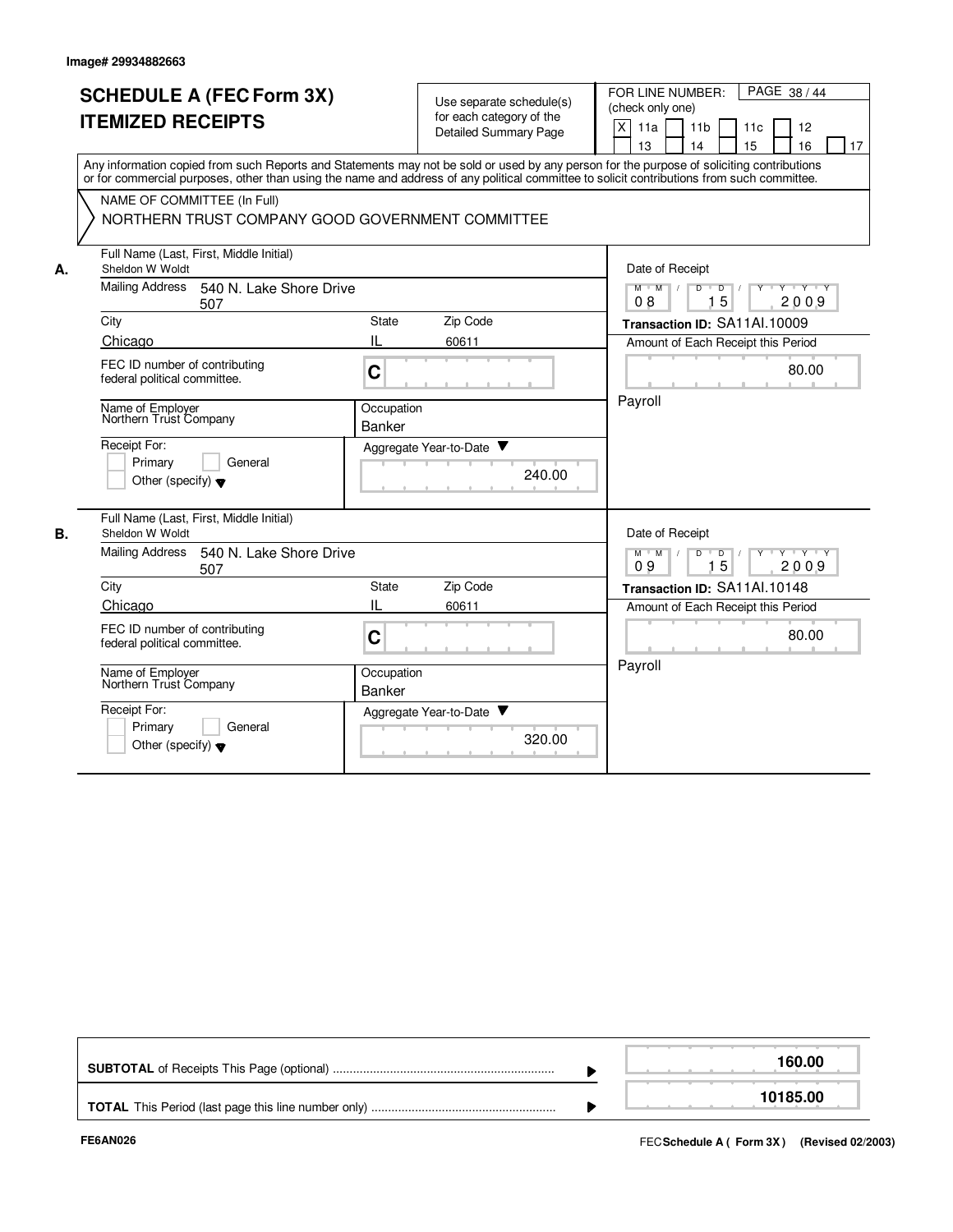|    | <b>SCHEDULE B (FEC Form 3X)</b><br><b>ITEMIZED DISBURSEMENTS</b>                                                                                                                                                                                                                                                                                                          | Use separate schedule(s)<br>for each category of the<br><b>Detailed Summary Page</b> | FOR LINE NUMBER:<br>(check only one)<br>21 <sub>b</sub><br>27 | PAGE 39 / 44<br>22<br>23<br>25<br>26<br>24<br>28 <sub>b</sub><br>30 <sub>b</sub><br>28a<br>28c<br>29                |
|----|---------------------------------------------------------------------------------------------------------------------------------------------------------------------------------------------------------------------------------------------------------------------------------------------------------------------------------------------------------------------------|--------------------------------------------------------------------------------------|---------------------------------------------------------------|---------------------------------------------------------------------------------------------------------------------|
|    | Any Information copied from such Reports and Statements may not be sold or used by any person for the purpose of soliciting contributions<br>or for commercial purposes, other than using the name and address of any political committee to solicit contributions from such committee<br>NAME OF COMMITTEE (In Full)<br>NORTHERN TRUST COMPANY GOOD GOVERNMENT COMMITTEE |                                                                                      |                                                               |                                                                                                                     |
| А. | Full Name (Last, First, Middle Initial)<br>The Friends of Chris Dodd<br><b>Mailing Address</b><br>122 Maryland Avenue NW                                                                                                                                                                                                                                                  |                                                                                      |                                                               | Transaction ID: SB23.7067<br>Date of Disbursement<br>$\overline{D}$<br>$\overline{D}$<br>2009<br>$M$ M<br>3 Ō<br>09 |
|    | City<br>Washington<br>Purpose of Disbursement                                                                                                                                                                                                                                                                                                                             | Zip Code<br><b>State</b><br>DC<br>20002                                              | 011                                                           | Amount of Each Disbursement this Period<br>1000.00                                                                  |
|    | Candidate Name<br>The Friends of Chris Dodd<br>Office Sought:<br><b>Disbursement For:</b><br>House<br>Senate<br>X<br>President<br>District:<br>State: CT                                                                                                                                                                                                                  | 2009<br>X General<br>Primary<br>Other (specify) $\blacktriangledown$                 | Category/<br>Type                                             |                                                                                                                     |

| FE6AN026 | FEC Schedule B ( Form 3X) (Revised 02/2003) |
|----------|---------------------------------------------|
|          | 1000.00                                     |
|          | 1000.00                                     |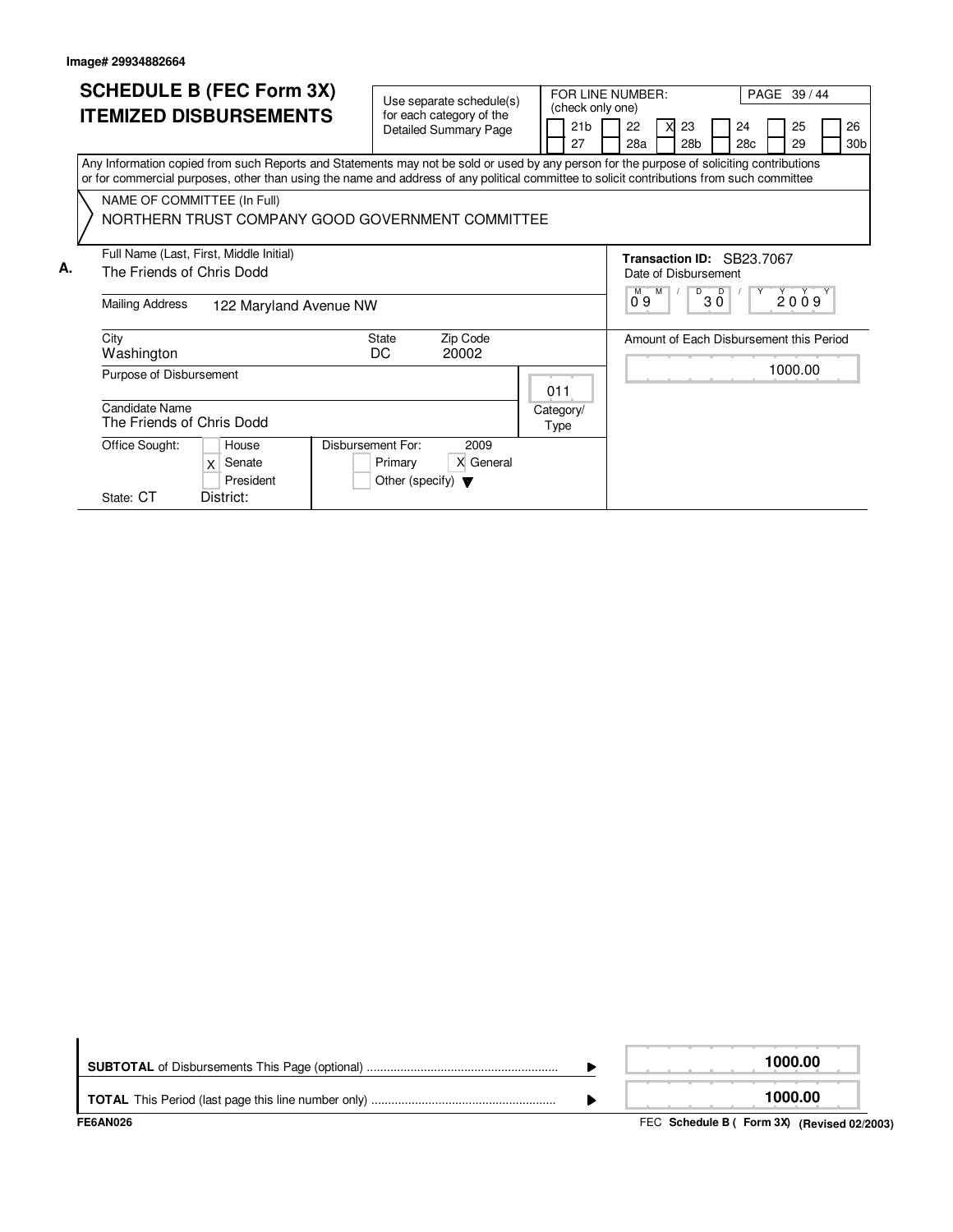| 28 <sub>b</sub><br>Any Information copied from such Reports and Statements may not be sold or used by any person for the purpose of soliciting contributions<br>or for commercial purposes, other than using the name and address of any political committee to solicit contributions from such committee<br>NAME OF COMMITTEE (In Full)<br>NORTHERN TRUST COMPANY GOOD GOVERNMENT COMMITTEE<br>Full Name (Last, First, Middle Initial)<br>Transaction ID: SB29.7073<br>Barbara Currie for Senate<br>Date of Disbursement<br>D<br>D<br>M<br>M<br>2009<br>3 Ŏ<br>09<br><b>Mailing Address</b><br>PO Box 377649<br>State<br>Zip Code<br>City<br>Amount of Each Disbursement this Period<br>IL.<br>60637<br>Chicago<br>500.00<br>Purpose of Disbursement<br>011<br><b>Candidate Name</b><br>Category/<br><b>Barbara Currie for Senate</b><br>Type<br>Disbursement For:<br>Office Sought:<br>House<br>Primary<br>Senate<br>General<br>President<br>Other (specify) $\blacktriangledown$<br>State: IL<br>District:<br>Full Name (Last, First, Middle Initial)<br>Transaction ID: SB29.7076<br><b>Citizens for Arthur Turner</b><br>Date of Disbursement<br>M<br>D<br>D<br>M<br>2009<br>3 Ŏ<br>09<br><b>Mailing Address</b><br>384 West Ogden Aveneu<br>Zip Code<br>City<br>State<br>Amount of Each Disbursement this Period<br>IL<br>60623<br>Chicago<br>1000.00<br>Purpose of Disbursement<br>011<br><b>Candidate Name</b><br>Category/<br><b>Citizens for Arthur Turner</b><br>Type<br>Disbursement For:<br>Office Sought:<br>House<br>Senate<br>Primary<br>General<br>President<br>Other (specify) $\blacktriangledown$<br>State: IL<br>District:<br>Full Name (Last, First, Middle Initial)<br>Transaction ID: SB29.7088<br>Citizens for John Cullerton<br>Date of Disbursement<br>М<br>D<br>30<br>$0^{\circ}9$<br>2009<br><b>Mailing Address</b><br>4004 Old MIII Lane<br>City<br>Zip Code<br>State<br>Amount of Each Disbursement this Period<br>62711<br>Springfield<br>IL.<br>500.00<br>Purpose of Disbursement<br>011<br><b>Candidate Name</b><br>Category/<br>Citizens for John Cullerton<br>Type<br>Office Sought:<br>Disbursement For:<br>House<br>Senate<br>Primary<br>General<br>President<br>Other (specify) $\blacktriangledown$<br>District:<br>State:<br>2000.00 | <b>SCHEDULE B (FEC Form 3X)</b><br><b>ITEMIZED DISBURSEMENTS</b> | Use separate schedule(s)<br>for each category of the<br><b>Detailed Summary Page</b> | (check only one)<br>21 <sub>b</sub> | FOR LINE NUMBER:<br>22<br>23 | 24  | PAGE 40/44<br>25 | 26              |
|-------------------------------------------------------------------------------------------------------------------------------------------------------------------------------------------------------------------------------------------------------------------------------------------------------------------------------------------------------------------------------------------------------------------------------------------------------------------------------------------------------------------------------------------------------------------------------------------------------------------------------------------------------------------------------------------------------------------------------------------------------------------------------------------------------------------------------------------------------------------------------------------------------------------------------------------------------------------------------------------------------------------------------------------------------------------------------------------------------------------------------------------------------------------------------------------------------------------------------------------------------------------------------------------------------------------------------------------------------------------------------------------------------------------------------------------------------------------------------------------------------------------------------------------------------------------------------------------------------------------------------------------------------------------------------------------------------------------------------------------------------------------------------------------------------------------------------------------------------------------------------------------------------------------------------------------------------------------------------------------------------------------------------------------------------------------------------------------------------------------------------------------------------------------------------------------------------------------------------------------------------------------------------|------------------------------------------------------------------|--------------------------------------------------------------------------------------|-------------------------------------|------------------------------|-----|------------------|-----------------|
|                                                                                                                                                                                                                                                                                                                                                                                                                                                                                                                                                                                                                                                                                                                                                                                                                                                                                                                                                                                                                                                                                                                                                                                                                                                                                                                                                                                                                                                                                                                                                                                                                                                                                                                                                                                                                                                                                                                                                                                                                                                                                                                                                                                                                                                                               |                                                                  |                                                                                      | 27                                  | 28a                          | 28c | 29               | 30 <sub>b</sub> |
|                                                                                                                                                                                                                                                                                                                                                                                                                                                                                                                                                                                                                                                                                                                                                                                                                                                                                                                                                                                                                                                                                                                                                                                                                                                                                                                                                                                                                                                                                                                                                                                                                                                                                                                                                                                                                                                                                                                                                                                                                                                                                                                                                                                                                                                                               |                                                                  |                                                                                      |                                     |                              |     |                  |                 |
|                                                                                                                                                                                                                                                                                                                                                                                                                                                                                                                                                                                                                                                                                                                                                                                                                                                                                                                                                                                                                                                                                                                                                                                                                                                                                                                                                                                                                                                                                                                                                                                                                                                                                                                                                                                                                                                                                                                                                                                                                                                                                                                                                                                                                                                                               |                                                                  |                                                                                      |                                     |                              |     |                  |                 |
|                                                                                                                                                                                                                                                                                                                                                                                                                                                                                                                                                                                                                                                                                                                                                                                                                                                                                                                                                                                                                                                                                                                                                                                                                                                                                                                                                                                                                                                                                                                                                                                                                                                                                                                                                                                                                                                                                                                                                                                                                                                                                                                                                                                                                                                                               |                                                                  |                                                                                      |                                     |                              |     |                  |                 |
|                                                                                                                                                                                                                                                                                                                                                                                                                                                                                                                                                                                                                                                                                                                                                                                                                                                                                                                                                                                                                                                                                                                                                                                                                                                                                                                                                                                                                                                                                                                                                                                                                                                                                                                                                                                                                                                                                                                                                                                                                                                                                                                                                                                                                                                                               |                                                                  |                                                                                      |                                     |                              |     |                  |                 |
|                                                                                                                                                                                                                                                                                                                                                                                                                                                                                                                                                                                                                                                                                                                                                                                                                                                                                                                                                                                                                                                                                                                                                                                                                                                                                                                                                                                                                                                                                                                                                                                                                                                                                                                                                                                                                                                                                                                                                                                                                                                                                                                                                                                                                                                                               |                                                                  |                                                                                      |                                     |                              |     |                  |                 |
|                                                                                                                                                                                                                                                                                                                                                                                                                                                                                                                                                                                                                                                                                                                                                                                                                                                                                                                                                                                                                                                                                                                                                                                                                                                                                                                                                                                                                                                                                                                                                                                                                                                                                                                                                                                                                                                                                                                                                                                                                                                                                                                                                                                                                                                                               |                                                                  |                                                                                      |                                     |                              |     |                  |                 |
|                                                                                                                                                                                                                                                                                                                                                                                                                                                                                                                                                                                                                                                                                                                                                                                                                                                                                                                                                                                                                                                                                                                                                                                                                                                                                                                                                                                                                                                                                                                                                                                                                                                                                                                                                                                                                                                                                                                                                                                                                                                                                                                                                                                                                                                                               |                                                                  |                                                                                      |                                     |                              |     |                  |                 |
|                                                                                                                                                                                                                                                                                                                                                                                                                                                                                                                                                                                                                                                                                                                                                                                                                                                                                                                                                                                                                                                                                                                                                                                                                                                                                                                                                                                                                                                                                                                                                                                                                                                                                                                                                                                                                                                                                                                                                                                                                                                                                                                                                                                                                                                                               |                                                                  |                                                                                      |                                     |                              |     |                  |                 |
|                                                                                                                                                                                                                                                                                                                                                                                                                                                                                                                                                                                                                                                                                                                                                                                                                                                                                                                                                                                                                                                                                                                                                                                                                                                                                                                                                                                                                                                                                                                                                                                                                                                                                                                                                                                                                                                                                                                                                                                                                                                                                                                                                                                                                                                                               |                                                                  |                                                                                      |                                     |                              |     |                  |                 |
|                                                                                                                                                                                                                                                                                                                                                                                                                                                                                                                                                                                                                                                                                                                                                                                                                                                                                                                                                                                                                                                                                                                                                                                                                                                                                                                                                                                                                                                                                                                                                                                                                                                                                                                                                                                                                                                                                                                                                                                                                                                                                                                                                                                                                                                                               |                                                                  |                                                                                      |                                     |                              |     |                  |                 |
|                                                                                                                                                                                                                                                                                                                                                                                                                                                                                                                                                                                                                                                                                                                                                                                                                                                                                                                                                                                                                                                                                                                                                                                                                                                                                                                                                                                                                                                                                                                                                                                                                                                                                                                                                                                                                                                                                                                                                                                                                                                                                                                                                                                                                                                                               |                                                                  |                                                                                      |                                     |                              |     |                  |                 |
|                                                                                                                                                                                                                                                                                                                                                                                                                                                                                                                                                                                                                                                                                                                                                                                                                                                                                                                                                                                                                                                                                                                                                                                                                                                                                                                                                                                                                                                                                                                                                                                                                                                                                                                                                                                                                                                                                                                                                                                                                                                                                                                                                                                                                                                                               |                                                                  |                                                                                      |                                     |                              |     |                  |                 |
|                                                                                                                                                                                                                                                                                                                                                                                                                                                                                                                                                                                                                                                                                                                                                                                                                                                                                                                                                                                                                                                                                                                                                                                                                                                                                                                                                                                                                                                                                                                                                                                                                                                                                                                                                                                                                                                                                                                                                                                                                                                                                                                                                                                                                                                                               |                                                                  |                                                                                      |                                     |                              |     |                  |                 |
|                                                                                                                                                                                                                                                                                                                                                                                                                                                                                                                                                                                                                                                                                                                                                                                                                                                                                                                                                                                                                                                                                                                                                                                                                                                                                                                                                                                                                                                                                                                                                                                                                                                                                                                                                                                                                                                                                                                                                                                                                                                                                                                                                                                                                                                                               |                                                                  |                                                                                      |                                     |                              |     |                  |                 |
|                                                                                                                                                                                                                                                                                                                                                                                                                                                                                                                                                                                                                                                                                                                                                                                                                                                                                                                                                                                                                                                                                                                                                                                                                                                                                                                                                                                                                                                                                                                                                                                                                                                                                                                                                                                                                                                                                                                                                                                                                                                                                                                                                                                                                                                                               |                                                                  |                                                                                      |                                     |                              |     |                  |                 |
|                                                                                                                                                                                                                                                                                                                                                                                                                                                                                                                                                                                                                                                                                                                                                                                                                                                                                                                                                                                                                                                                                                                                                                                                                                                                                                                                                                                                                                                                                                                                                                                                                                                                                                                                                                                                                                                                                                                                                                                                                                                                                                                                                                                                                                                                               |                                                                  |                                                                                      |                                     |                              |     |                  |                 |
|                                                                                                                                                                                                                                                                                                                                                                                                                                                                                                                                                                                                                                                                                                                                                                                                                                                                                                                                                                                                                                                                                                                                                                                                                                                                                                                                                                                                                                                                                                                                                                                                                                                                                                                                                                                                                                                                                                                                                                                                                                                                                                                                                                                                                                                                               |                                                                  |                                                                                      |                                     |                              |     |                  |                 |
|                                                                                                                                                                                                                                                                                                                                                                                                                                                                                                                                                                                                                                                                                                                                                                                                                                                                                                                                                                                                                                                                                                                                                                                                                                                                                                                                                                                                                                                                                                                                                                                                                                                                                                                                                                                                                                                                                                                                                                                                                                                                                                                                                                                                                                                                               |                                                                  |                                                                                      |                                     |                              |     |                  |                 |
|                                                                                                                                                                                                                                                                                                                                                                                                                                                                                                                                                                                                                                                                                                                                                                                                                                                                                                                                                                                                                                                                                                                                                                                                                                                                                                                                                                                                                                                                                                                                                                                                                                                                                                                                                                                                                                                                                                                                                                                                                                                                                                                                                                                                                                                                               |                                                                  |                                                                                      |                                     |                              |     |                  |                 |
|                                                                                                                                                                                                                                                                                                                                                                                                                                                                                                                                                                                                                                                                                                                                                                                                                                                                                                                                                                                                                                                                                                                                                                                                                                                                                                                                                                                                                                                                                                                                                                                                                                                                                                                                                                                                                                                                                                                                                                                                                                                                                                                                                                                                                                                                               |                                                                  |                                                                                      |                                     |                              |     |                  |                 |
| ▶                                                                                                                                                                                                                                                                                                                                                                                                                                                                                                                                                                                                                                                                                                                                                                                                                                                                                                                                                                                                                                                                                                                                                                                                                                                                                                                                                                                                                                                                                                                                                                                                                                                                                                                                                                                                                                                                                                                                                                                                                                                                                                                                                                                                                                                                             |                                                                  |                                                                                      |                                     |                              |     |                  |                 |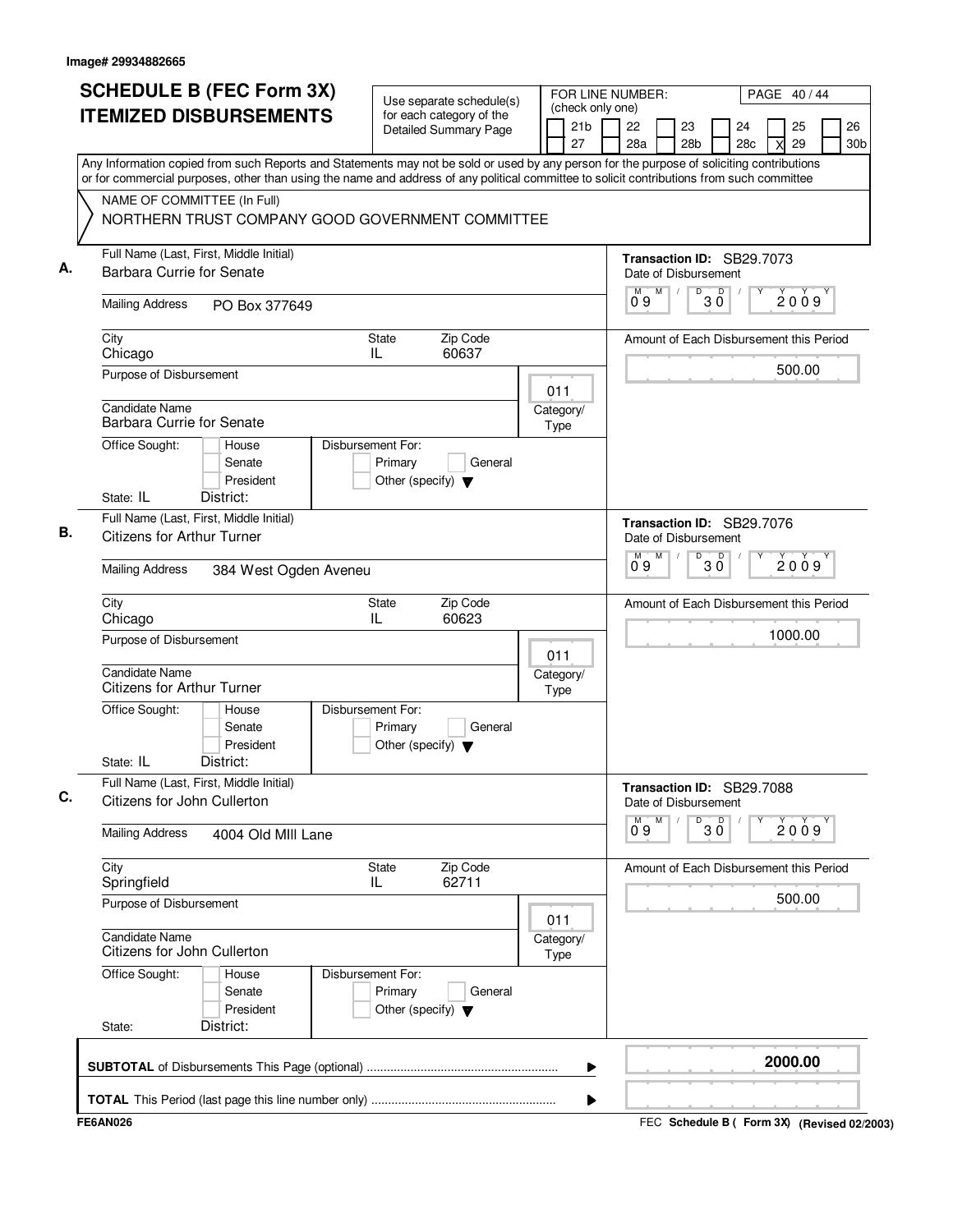| <b>SCHEDULE B (FEC Form 3X)</b><br><b>ITEMIZED DISBURSEMENTS</b>                                                                                                                                                                                                                                                      | Use separate schedule(s)<br>for each category of the<br><b>Detailed Summary Page</b> | (check only one)<br>21b<br>27 | FOR LINE NUMBER:<br>PAGE 41 / 44<br>26<br>22<br>23<br>25<br>24<br>28a<br>28 <sub>b</sub><br>29<br>28c<br>30 <sub>b</sub><br>X |
|-----------------------------------------------------------------------------------------------------------------------------------------------------------------------------------------------------------------------------------------------------------------------------------------------------------------------|--------------------------------------------------------------------------------------|-------------------------------|-------------------------------------------------------------------------------------------------------------------------------|
| Any Information copied from such Reports and Statements may not be sold or used by any person for the purpose of soliciting contributions<br>or for commercial purposes, other than using the name and address of any political committee to solicit contributions from such committee<br>NAME OF COMMITTEE (In Full) | NORTHERN TRUST COMPANY GOOD GOVERNMENT COMMITTEE                                     |                               |                                                                                                                               |
| Full Name (Last, First, Middle Initial)<br><b>Citizens to Elect Tom Cross</b>                                                                                                                                                                                                                                         |                                                                                      |                               | Transaction ID: SB29.7072<br>Date of Disbursement                                                                             |
| <b>Mailing Address</b><br>P.O. Box 825                                                                                                                                                                                                                                                                                |                                                                                      |                               | $0^{\circ}$ 3 $0^{\circ}$<br>M<br>М<br>2009<br>09                                                                             |
| City<br>Plainfield                                                                                                                                                                                                                                                                                                    | <b>State</b><br>Zip Code<br>60544<br>IL                                              |                               | Amount of Each Disbursement this Period                                                                                       |
| Purpose of Disbursement                                                                                                                                                                                                                                                                                               |                                                                                      | 011                           | 3000.00                                                                                                                       |
| <b>Candidate Name</b><br>Citizens to Elect Tom Cross                                                                                                                                                                                                                                                                  |                                                                                      | Category/<br>Type             |                                                                                                                               |
| Office Sought:<br>$x$ House<br>Senate<br>President<br>State: IL<br>District:                                                                                                                                                                                                                                          | Disbursement For:<br>Primary<br>General<br>Other (specify) $\blacktriangledown$      |                               |                                                                                                                               |
| Full Name (Last, First, Middle Initial)<br><b>Citizens to Elect Tom Cross</b>                                                                                                                                                                                                                                         |                                                                                      |                               | Transaction ID: SB29.7081<br>Date of Disbursement<br>M<br>D                                                                   |
| <b>Mailing Address</b><br>P.O. Box 825                                                                                                                                                                                                                                                                                |                                                                                      |                               | $30^{\circ}$<br>2009<br>0.9                                                                                                   |
| City<br>Plainfield                                                                                                                                                                                                                                                                                                    | Zip Code<br><b>State</b><br>IL<br>60544                                              |                               | Amount of Each Disbursement this Period                                                                                       |
| Purpose of Disbursement<br><b>Candidate Name</b><br>Citizens to Elect Tom Cross                                                                                                                                                                                                                                       |                                                                                      | 011<br>Category/<br>Type      | 2500.00                                                                                                                       |
| Office Sought:<br>$x$ House<br>Senate<br>President<br>State: IL<br>District:                                                                                                                                                                                                                                          | Disbursement For:<br>Primary<br>General<br>Other (specify) $\blacktriangledown$      |                               |                                                                                                                               |
| Full Name (Last, First, Middle Initial)<br>Dan Kotowski for State Senate                                                                                                                                                                                                                                              |                                                                                      |                               | Transaction ID: SB29.7086<br>Date of Disbursement                                                                             |
| <b>Mailing Address</b><br>P.O. Box 141                                                                                                                                                                                                                                                                                |                                                                                      |                               | M<br>D<br>30<br>2009<br>09                                                                                                    |
| City<br>Park Ridge                                                                                                                                                                                                                                                                                                    | Zip Code<br>State<br>60068<br>IL                                                     |                               | Amount of Each Disbursement this Period                                                                                       |
| Purpose of Disbursement                                                                                                                                                                                                                                                                                               |                                                                                      | 011                           | 500.00                                                                                                                        |
| Candidate Name<br>Dan Kotowski for State Senate                                                                                                                                                                                                                                                                       |                                                                                      | Category/<br>Type             |                                                                                                                               |
| Office Sought:<br>House<br>Senate<br>President<br>District:<br>State:                                                                                                                                                                                                                                                 | Disbursement For:<br>Primary<br>General<br>Other (specify) $\blacktriangledown$      |                               |                                                                                                                               |
|                                                                                                                                                                                                                                                                                                                       |                                                                                      |                               | 6000.00                                                                                                                       |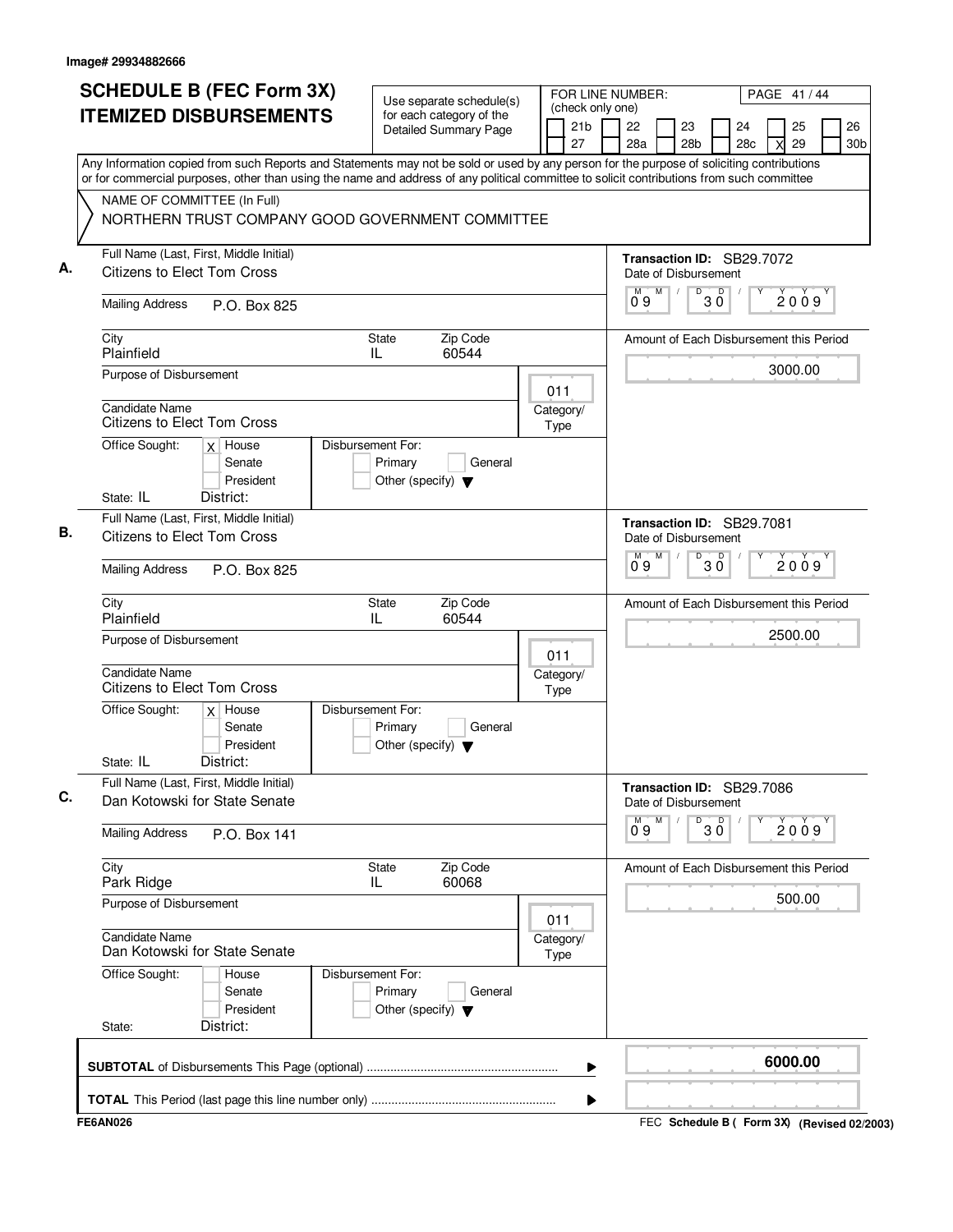| <b>SCHEDULE B (FEC Form 3X)</b><br><b>ITEMIZED DISBURSEMENTS</b>                                                                                                                                                                                                                       | for each category of the                                             | Use separate schedule(s) |                   | FOR LINE NUMBER:<br>(check only one) |                    |   |                       |                                                   |     |   | PAGE 42/44 |                       |
|----------------------------------------------------------------------------------------------------------------------------------------------------------------------------------------------------------------------------------------------------------------------------------------|----------------------------------------------------------------------|--------------------------|-------------------|--------------------------------------|--------------------|---|-----------------------|---------------------------------------------------|-----|---|------------|-----------------------|
|                                                                                                                                                                                                                                                                                        | <b>Detailed Summary Page</b>                                         |                          |                   | 21 <sub>b</sub><br>27                | 22<br>28a          |   | 23<br>28 <sub>b</sub> | 24                                                | 28c | X | 25<br>29   | 26<br>30 <sub>b</sub> |
| Any Information copied from such Reports and Statements may not be sold or used by any person for the purpose of soliciting contributions<br>or for commercial purposes, other than using the name and address of any political committee to solicit contributions from such committee |                                                                      |                          |                   |                                      |                    |   |                       |                                                   |     |   |            |                       |
| NAME OF COMMITTEE (In Full)                                                                                                                                                                                                                                                            |                                                                      |                          |                   |                                      |                    |   |                       |                                                   |     |   |            |                       |
| NORTHERN TRUST COMPANY GOOD GOVERNMENT COMMITTEE                                                                                                                                                                                                                                       |                                                                      |                          |                   |                                      |                    |   |                       |                                                   |     |   |            |                       |
| Full Name (Last, First, Middle Initial)<br>DEMOCRATIC PARTY OF ILLINOIS                                                                                                                                                                                                                |                                                                      |                          |                   |                                      |                    |   |                       | Transaction ID: SB29.7085<br>Date of Disbursement |     |   |            |                       |
| <b>Mailing Address</b><br>P.O. Box 518                                                                                                                                                                                                                                                 |                                                                      |                          |                   |                                      | М<br>09            | M |                       | $0^{\circ}$ 3 $0^{\circ}$                         |     |   | 2009       |                       |
| City<br>Springfield                                                                                                                                                                                                                                                                    | State<br>IL.                                                         | Zip Code<br>62705        |                   |                                      |                    |   |                       | Amount of Each Disbursement this Period           |     |   |            |                       |
| Purpose of Disbursement                                                                                                                                                                                                                                                                |                                                                      |                          | 011               |                                      |                    |   |                       |                                                   |     |   | 2000.00    |                       |
| Candidate Name                                                                                                                                                                                                                                                                         |                                                                      |                          | Category/<br>Type |                                      |                    |   |                       |                                                   |     |   |            |                       |
| Office Sought:<br>House<br>Senate<br>President                                                                                                                                                                                                                                         | Disbursement For:<br>Primary<br>Other (specify) $\blacktriangledown$ | General                  |                   |                                      |                    |   |                       |                                                   |     |   |            |                       |
| District:<br>State:                                                                                                                                                                                                                                                                    |                                                                      |                          |                   |                                      |                    |   |                       |                                                   |     |   |            |                       |
| Full Name (Last, First, Middle Initial)<br>Friends of Avila                                                                                                                                                                                                                            |                                                                      |                          |                   |                                      |                    |   |                       | Transaction ID: SB29.7071<br>Date of Disbursement |     |   |            |                       |
| <b>Mailing Address</b><br>6201 W. Touhy<br>Suite 2                                                                                                                                                                                                                                     |                                                                      |                          |                   |                                      | м<br>09            | M | D                     | D<br>ЗŐ                                           |     |   | 2009       |                       |
| City<br>Chicago                                                                                                                                                                                                                                                                        | <b>State</b><br>IL                                                   | Zip Code<br>60646        |                   |                                      |                    |   |                       | Amount of Each Disbursement this Period           |     |   |            |                       |
| Purpose of Disbursement                                                                                                                                                                                                                                                                |                                                                      |                          | 011               |                                      |                    |   |                       |                                                   |     |   | 500.00     |                       |
| Candidate Name<br>Friends of Avila                                                                                                                                                                                                                                                     |                                                                      |                          | Category/<br>Type |                                      |                    |   |                       |                                                   |     |   |            |                       |
| Office Sought:<br>House<br>Senate<br>President<br>District:<br>State:                                                                                                                                                                                                                  | Disbursement For:<br>Primary<br>Other (specify) $\blacktriangledown$ | General                  |                   |                                      |                    |   |                       |                                                   |     |   |            |                       |
| Full Name (Last, First, Middle Initial)<br>Friends of Don Harmon                                                                                                                                                                                                                       |                                                                      |                          |                   |                                      |                    |   |                       | Transaction ID: SB29.7080<br>Date of Disbursement |     |   |            |                       |
| <b>Mailing Address</b><br>1243 Woodbine Avenue<br>Suite 102                                                                                                                                                                                                                            |                                                                      |                          |                   |                                      | $\overline{0}^M$ 9 | M | D                     | $30^{\circ}$                                      |     |   | 2009       |                       |
| City<br>Oak Park                                                                                                                                                                                                                                                                       | State<br>IL                                                          | Zip Code<br>60302        |                   |                                      |                    |   |                       | Amount of Each Disbursement this Period           |     |   |            |                       |
| Purpose of Disbursement                                                                                                                                                                                                                                                                |                                                                      |                          | 011               |                                      |                    |   |                       |                                                   |     |   | 500.00     |                       |
| <b>Candidate Name</b><br>Friends of Don Harmon                                                                                                                                                                                                                                         |                                                                      |                          | Category/<br>Type |                                      |                    |   |                       |                                                   |     |   |            |                       |
| Office Sought:<br>House<br>Senate<br>President                                                                                                                                                                                                                                         | Disbursement For:<br>Primary<br>Other (specify) $\blacktriangledown$ | General                  |                   |                                      |                    |   |                       |                                                   |     |   |            |                       |
| District:<br>State:                                                                                                                                                                                                                                                                    |                                                                      |                          |                   |                                      |                    |   |                       |                                                   |     |   |            |                       |
|                                                                                                                                                                                                                                                                                        |                                                                      |                          |                   | ▶                                    |                    |   |                       |                                                   |     |   | 3000.00    |                       |
|                                                                                                                                                                                                                                                                                        |                                                                      |                          |                   | ▶                                    |                    |   |                       |                                                   |     |   |            |                       |
|                                                                                                                                                                                                                                                                                        |                                                                      |                          |                   |                                      |                    |   |                       |                                                   |     |   |            |                       |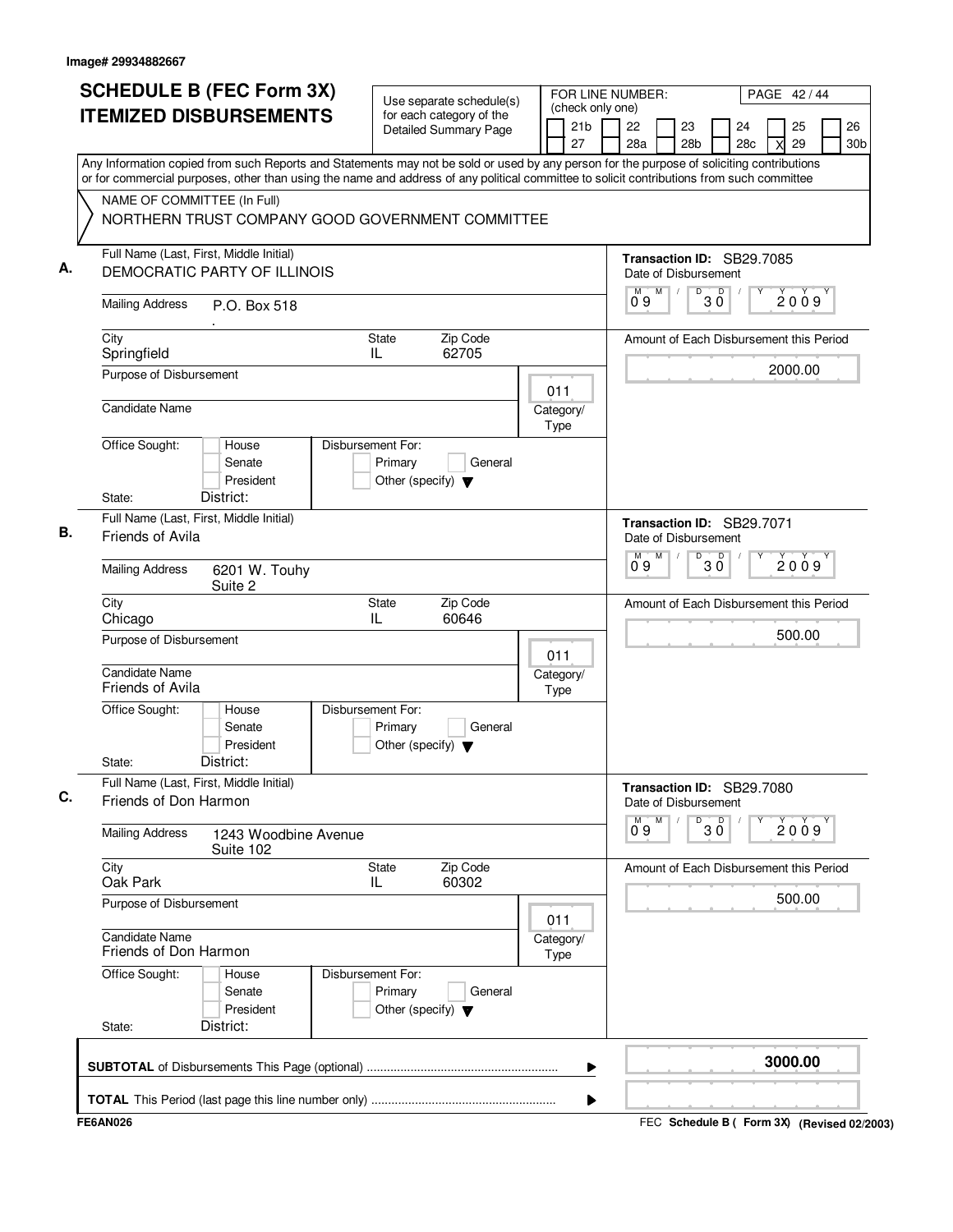| <b>SCHEDULE B (FEC Form 3X)</b>                                                                                                                                                                                                                                                        | Use separate schedule(s)                                                        |                                           | FOR LINE NUMBER:                                       |                                          | PAGE 43/44                              |                       |
|----------------------------------------------------------------------------------------------------------------------------------------------------------------------------------------------------------------------------------------------------------------------------------------|---------------------------------------------------------------------------------|-------------------------------------------|--------------------------------------------------------|------------------------------------------|-----------------------------------------|-----------------------|
| <b>ITEMIZED DISBURSEMENTS</b>                                                                                                                                                                                                                                                          | for each category of the<br><b>Detailed Summary Page</b>                        | (check only one)<br>21 <sub>b</sub><br>27 | 22<br>23<br>28a                                        | 24<br>28 <sub>b</sub><br>28 <sub>c</sub> | 25<br>29<br>X                           | 26<br>30 <sub>b</sub> |
| Any Information copied from such Reports and Statements may not be sold or used by any person for the purpose of soliciting contributions<br>or for commercial purposes, other than using the name and address of any political committee to solicit contributions from such committee |                                                                                 |                                           |                                                        |                                          |                                         |                       |
| NAME OF COMMITTEE (In Full)                                                                                                                                                                                                                                                            |                                                                                 |                                           |                                                        |                                          |                                         |                       |
| NORTHERN TRUST COMPANY GOOD GOVERNMENT COMMITTEE                                                                                                                                                                                                                                       |                                                                                 |                                           |                                                        |                                          |                                         |                       |
| Full Name (Last, First, Middle Initial)<br><b>Friends of Iris Martinez</b>                                                                                                                                                                                                             |                                                                                 |                                           | Transaction ID: SB29.7082<br>Date of Disbursement      |                                          |                                         |                       |
| <b>Mailing Address</b><br>P.O. Box 47438                                                                                                                                                                                                                                               |                                                                                 |                                           | M<br>09                                                | D<br>$\overline{D}$<br>ЗŎ                | 2009                                    |                       |
| City<br>Chicago                                                                                                                                                                                                                                                                        | <b>State</b><br>Zip Code<br>60647<br>IL                                         |                                           |                                                        |                                          | Amount of Each Disbursement this Period |                       |
| Purpose of Disbursement                                                                                                                                                                                                                                                                |                                                                                 | 011                                       |                                                        |                                          | 1000.00                                 |                       |
| <b>Candidate Name</b><br><b>Friends of Iris Martinez</b>                                                                                                                                                                                                                               |                                                                                 | Category/<br>Type                         |                                                        |                                          |                                         |                       |
| Office Sought:<br>House<br>Senate<br>President                                                                                                                                                                                                                                         | Disbursement For:<br>Primary<br>General<br>Other (specify) $\blacktriangledown$ |                                           |                                                        |                                          |                                         |                       |
| District:<br>State:                                                                                                                                                                                                                                                                    |                                                                                 |                                           |                                                        |                                          |                                         |                       |
| Full Name (Last, First, Middle Initial)<br>Friends of John Fritchey                                                                                                                                                                                                                    |                                                                                 |                                           | Transaction ID: SB29.7079<br>Date of Disbursement      |                                          |                                         |                       |
| <b>Mailing Address</b><br>1341 W. Fullerton Ave.<br>Suite 288                                                                                                                                                                                                                          |                                                                                 |                                           | M<br>м<br>09                                           | D<br>D<br>ЗŐ                             | 2009                                    |                       |
| City<br>Chicago                                                                                                                                                                                                                                                                        | Zip Code<br>State<br>IL<br>60614                                                |                                           |                                                        |                                          | Amount of Each Disbursement this Period |                       |
| Purpose of Disbursement                                                                                                                                                                                                                                                                |                                                                                 | 011                                       |                                                        |                                          | 250.00                                  |                       |
| <b>Candidate Name</b><br>Friends of John Fritchey                                                                                                                                                                                                                                      |                                                                                 | Category/<br>Type                         |                                                        |                                          |                                         |                       |
| Office Sought:<br>$x$ House<br>Senate<br>President                                                                                                                                                                                                                                     | Disbursement For:<br>Primary<br>General<br>Other (specify) $\blacktriangledown$ |                                           |                                                        |                                          |                                         |                       |
| State: IL<br>District:                                                                                                                                                                                                                                                                 |                                                                                 |                                           |                                                        |                                          |                                         |                       |
| Full Name (Last, First, Middle Initial)<br>Friends of Kwame Raoul                                                                                                                                                                                                                      |                                                                                 |                                           | Transaction ID: SB29.7068<br>Date of Disbursement<br>M | D                                        |                                         |                       |
| <b>Mailing Address</b><br>134 North LaSalle Street<br><b>Suite 1125</b>                                                                                                                                                                                                                |                                                                                 |                                           | 09                                                     | $30^{\circ}$                             | 2009                                    |                       |
| City<br>Chicago                                                                                                                                                                                                                                                                        | Zip Code<br>State<br>60602<br>IL                                                |                                           |                                                        |                                          | Amount of Each Disbursement this Period |                       |
| Purpose of Disbursement                                                                                                                                                                                                                                                                |                                                                                 | 011                                       |                                                        |                                          | 1000.00                                 |                       |
| Candidate Name<br>Friends of Kwame Raoul                                                                                                                                                                                                                                               |                                                                                 | Category/<br>Type                         |                                                        |                                          |                                         |                       |
| Office Sought:<br>House<br>Senate<br>President                                                                                                                                                                                                                                         | Disbursement For:<br>Primary<br>General<br>Other (specify) $\blacktriangledown$ |                                           |                                                        |                                          |                                         |                       |
| District:<br>State:                                                                                                                                                                                                                                                                    |                                                                                 |                                           |                                                        |                                          |                                         |                       |
|                                                                                                                                                                                                                                                                                        |                                                                                 |                                           |                                                        |                                          |                                         |                       |
|                                                                                                                                                                                                                                                                                        |                                                                                 | ▶                                         |                                                        |                                          | 2250.00                                 |                       |